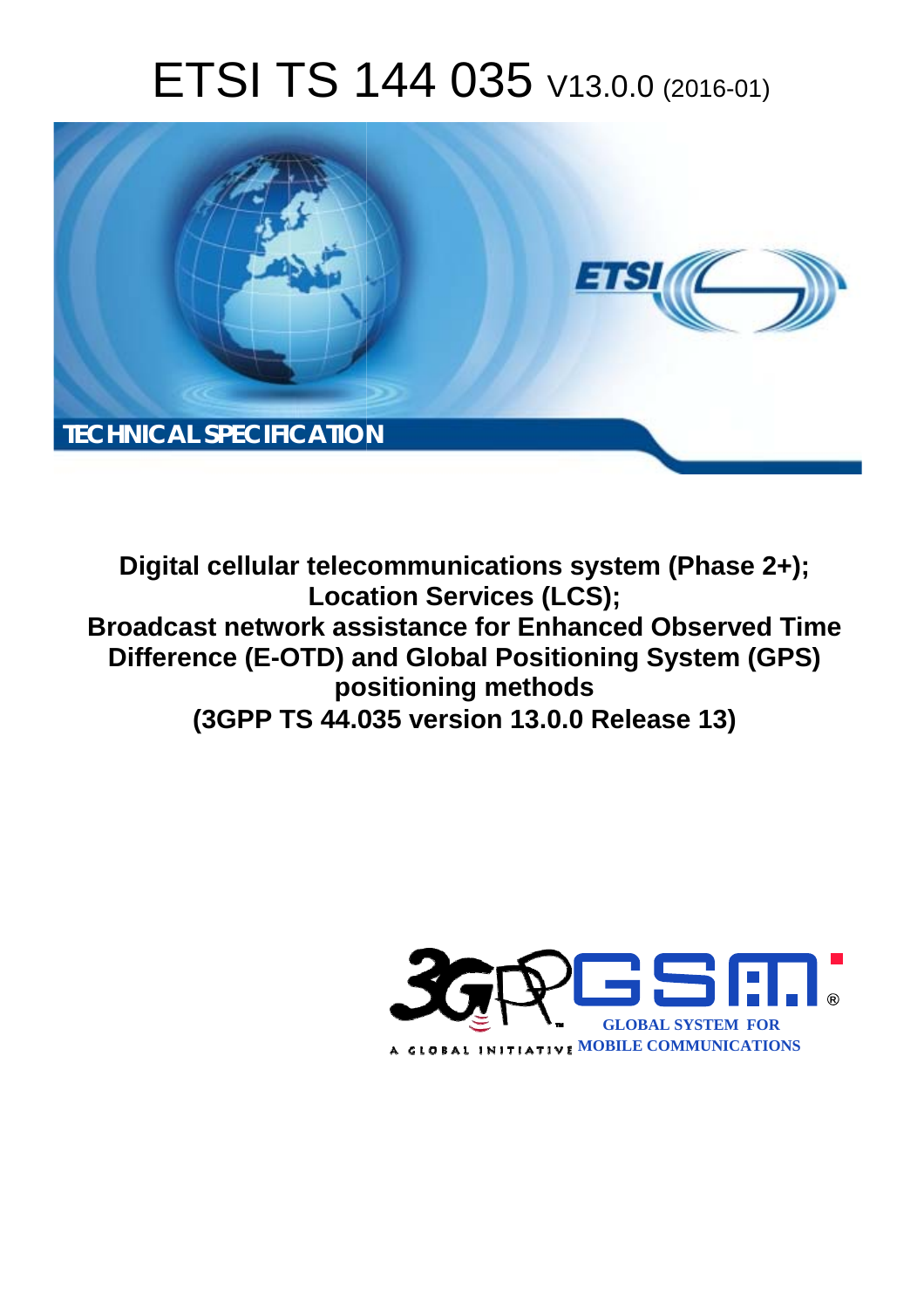Reference RTS/TSGG-0244035vd00

> Keywords GSM

### *ETSI*

#### 650 Route des Lucioles F-06921 Sophia Antipolis Cedex - FRANCE

Tel.: +33 4 92 94 42 00 Fax: +33 4 93 65 47 16

Siret N° 348 623 562 00017 - NAF 742 C Association à but non lucratif enregistrée à la Sous-Préfecture de Grasse (06) N° 7803/88

#### *Important notice*

The present document can be downloaded from: <http://www.etsi.org/standards-search>

The present document may be made available in electronic versions and/or in print. The content of any electronic and/or print versions of the present document shall not be modified without the prior written authorization of ETSI. In case of any existing or perceived difference in contents between such versions and/or in print, the only prevailing document is the print of the Portable Document Format (PDF) version kept on a specific network drive within ETSI Secretariat.

Users of the present document should be aware that the document may be subject to revision or change of status. Information on the current status of this and other ETSI documents is available at <http://portal.etsi.org/tb/status/status.asp>

If you find errors in the present document, please send your comment to one of the following services: <https://portal.etsi.org/People/CommiteeSupportStaff.aspx>

#### *Copyright Notification*

No part may be reproduced or utilized in any form or by any means, electronic or mechanical, including photocopying and microfilm except as authorized by written permission of ETSI.

The content of the PDF version shall not be modified without the written authorization of ETSI. The copyright and the foregoing restriction extend to reproduction in all media.

> © European Telecommunications Standards Institute 2016. All rights reserved.

**DECT**TM, **PLUGTESTS**TM, **UMTS**TM and the ETSI logo are Trade Marks of ETSI registered for the benefit of its Members. **3GPP**TM and **LTE**™ are Trade Marks of ETSI registered for the benefit of its Members and of the 3GPP Organizational Partners.

**GSM**® and the GSM logo are Trade Marks registered and owned by the GSM Association.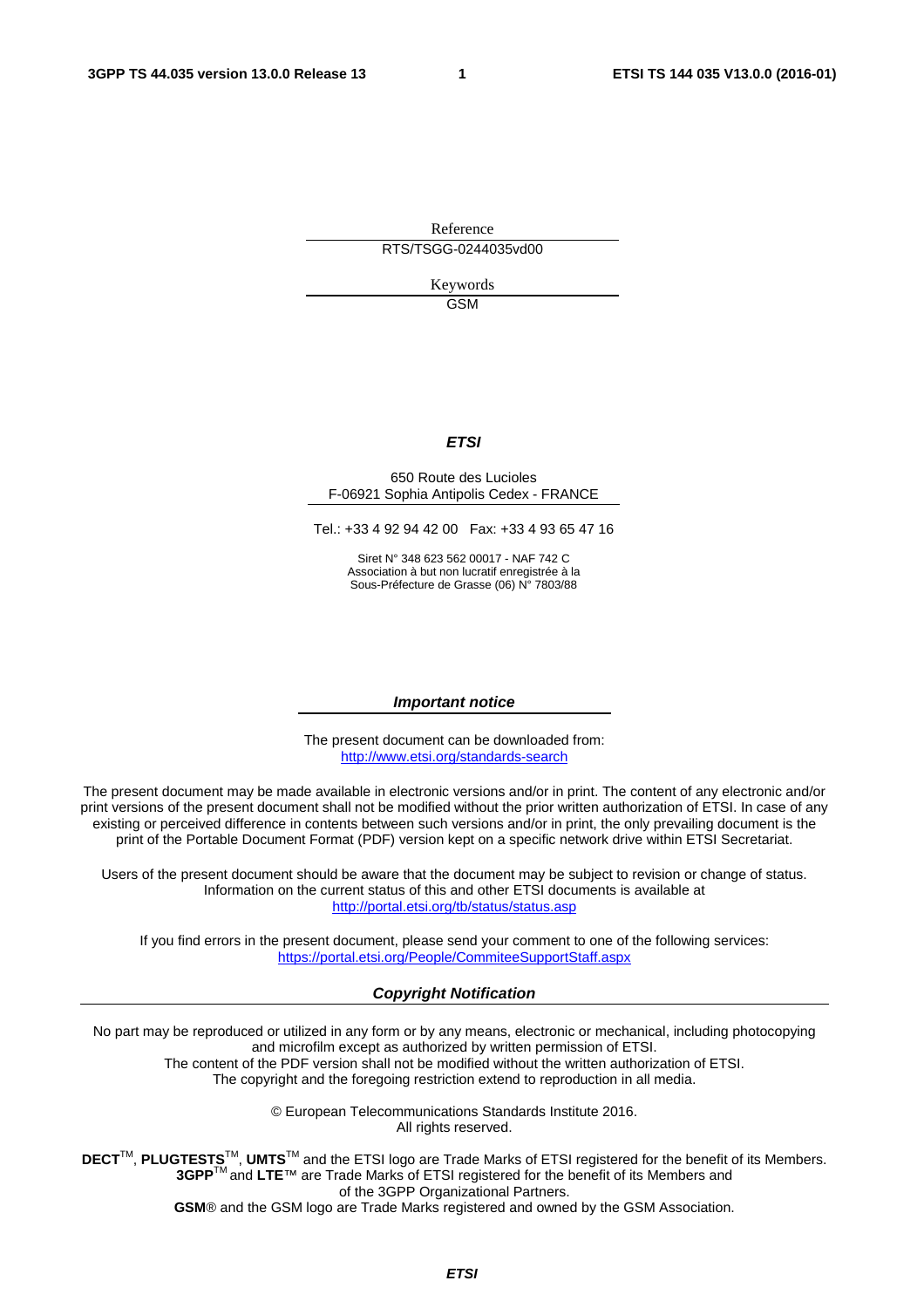# Intellectual Property Rights

IPRs essential or potentially essential to the present document may have been declared to ETSI. The information pertaining to these essential IPRs, if any, is publicly available for **ETSI members and non-members**, and can be found in ETSI SR 000 314: *"Intellectual Property Rights (IPRs); Essential, or potentially Essential, IPRs notified to ETSI in respect of ETSI standards"*, which is available from the ETSI Secretariat. Latest updates are available on the ETSI Web server [\(https://ipr.etsi.org/](https://ipr.etsi.org/)).

Pursuant to the ETSI IPR Policy, no investigation, including IPR searches, has been carried out by ETSI. No guarantee can be given as to the existence of other IPRs not referenced in ETSI SR 000 314 (or the updates on the ETSI Web server) which are, or may be, or may become, essential to the present document.

# Foreword

This Technical Specification (TS) has been produced by ETSI 3rd Generation Partnership Project (3GPP).

The present document may refer to technical specifications or reports using their 3GPP identities, UMTS identities or GSM identities. These should be interpreted as being references to the corresponding ETSI deliverables.

The cross reference between GSM, UMTS, 3GPP and ETSI identities can be found under [http://webapp.etsi.org/key/queryform.asp.](http://webapp.etsi.org/key/queryform.asp)

# Modal verbs terminology

In the present document "**shall**", "**shall not**", "**should**", "**should not**", "**may**", "**need not**", "**will**", "**will not**", "**can**" and "**cannot**" are to be interpreted as described in clause 3.2 of the [ETSI Drafting Rules](http://portal.etsi.org/Help/editHelp!/Howtostart/ETSIDraftingRules.aspx) (Verbal forms for the expression of provisions).

"**must**" and "**must not**" are **NOT** allowed in ETSI deliverables except when used in direct citation.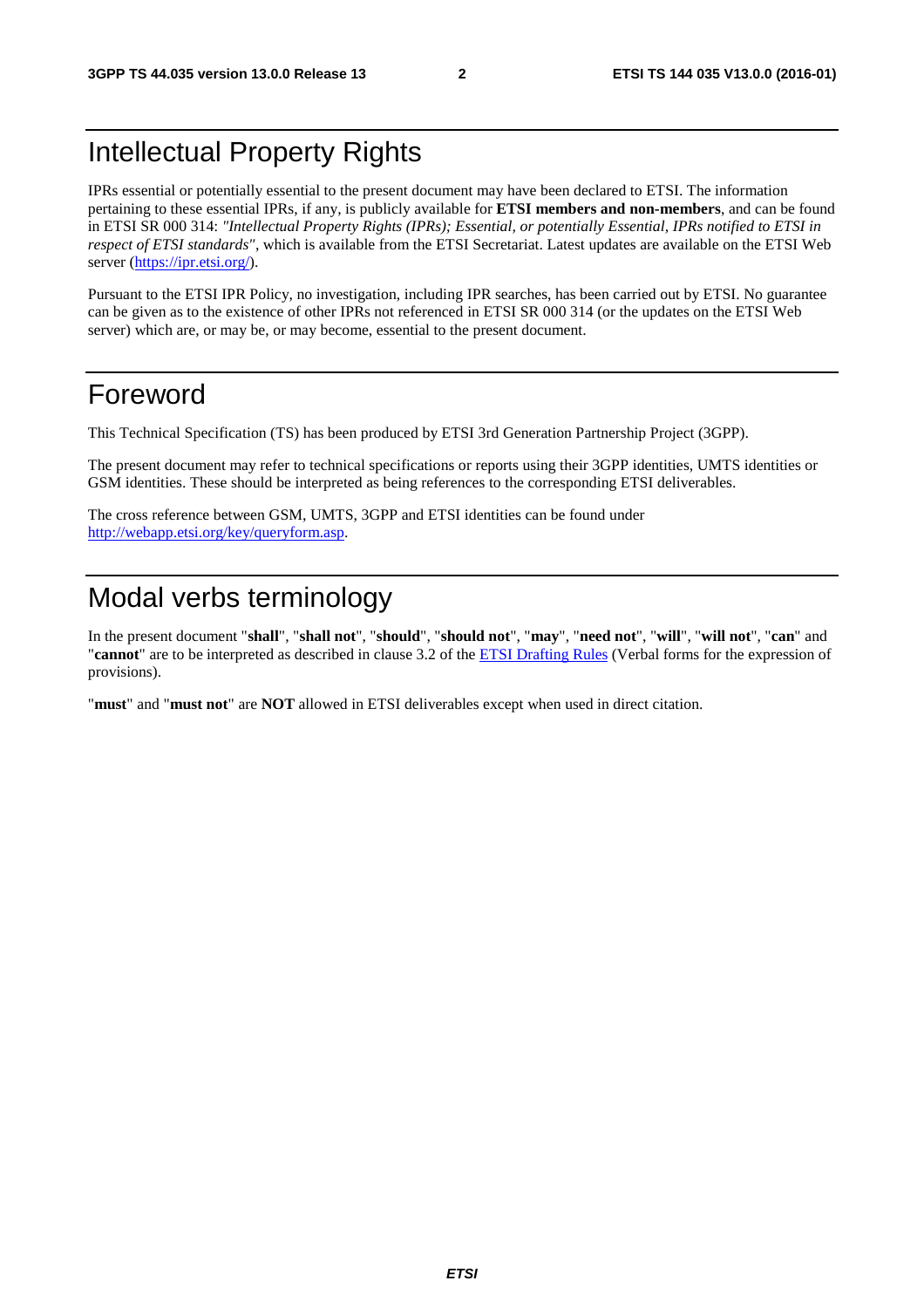$\mathbf{3}$ 

# Contents

| 1          |                               |                                                           |  |
|------------|-------------------------------|-----------------------------------------------------------|--|
| 2          |                               |                                                           |  |
| 3          |                               |                                                           |  |
| 3.1<br>3.2 |                               |                                                           |  |
| 4          |                               |                                                           |  |
| 4.1        |                               |                                                           |  |
|            |                               |                                                           |  |
| 4.1.1      |                               |                                                           |  |
| 4.1.1.1    |                               |                                                           |  |
| 4.1.1.2    |                               |                                                           |  |
| 4.1.1.3    |                               |                                                           |  |
| 4.1.1.4    |                               |                                                           |  |
| 4.1.1.5    |                               |                                                           |  |
| 4.1.1.6    |                               |                                                           |  |
| 4.1.1.7    |                               |                                                           |  |
|            |                               |                                                           |  |
| 4.1.1.8    |                               |                                                           |  |
| 4.1.1.9    |                               |                                                           |  |
| 4.1.1.10   |                               |                                                           |  |
| 4.1.1.11   |                               |                                                           |  |
| 4.1.1.12   |                               |                                                           |  |
| 4.1.1.13   |                               |                                                           |  |
| 4.1.1.14   |                               |                                                           |  |
| 4.2        |                               |                                                           |  |
| 4.2.1      |                               |                                                           |  |
|            |                               |                                                           |  |
| 4.2.1.1    |                               |                                                           |  |
| 4.2.1.1.1  |                               |                                                           |  |
| 4.2.1.1.2  |                               |                                                           |  |
| 4.2.1.1.3  |                               |                                                           |  |
| 4.2.1.1.4  |                               |                                                           |  |
| 4.2.1.1.5  |                               |                                                           |  |
| 4.2.1.1.6  |                               |                                                           |  |
| 4.2.1.1.7  |                               |                                                           |  |
| 4.2.1.1.8  |                               |                                                           |  |
|            |                               |                                                           |  |
| 4.2.1.2    |                               |                                                           |  |
| 4.2.1.3    |                               |                                                           |  |
|            |                               |                                                           |  |
|            | <b>Annex A (informative):</b> | Overview of Broadcast Assistance for E-OTD and GPS26      |  |
| A.1        |                               |                                                           |  |
| A.2        |                               |                                                           |  |
| A.3        |                               |                                                           |  |
| A.4        |                               |                                                           |  |
|            | <b>Annex B (informative):</b> | Example of E-OTD Assistance Data Broadcast Message29      |  |
|            | <b>Annex C</b> (informative): | <b>Example of GPS Assistance Data Broadcast Message33</b> |  |
|            | <b>Annex D</b> (informative): |                                                           |  |
|            |                               |                                                           |  |
|            |                               |                                                           |  |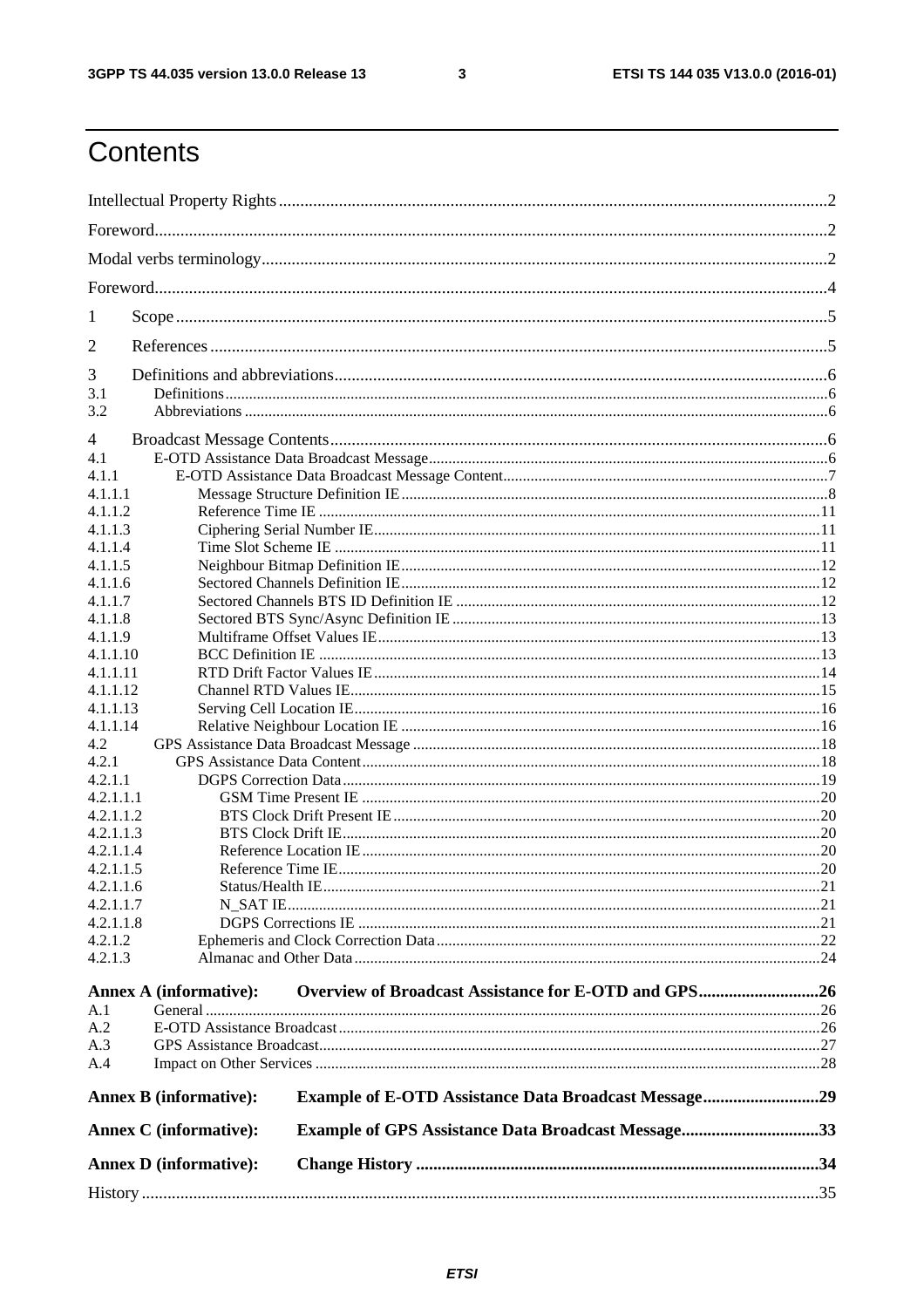# Foreword

This Technical Specification has been produced by the 3<sup>rd</sup> Generation Partnership Project (3GPP).

The present document defines the contents of LCS assistance data broadcast messages from the Serving Mobile Location Centre (SMLC) and the Mobile Station (MS).

The contents of the present document are subject to continuing work within the TSG and may change following formal TSG approval. Should the TSG modify the contents of the present document, it will be re-released by the TSG with an identifying change of release date and an increase in version number as follows:

Version x.y.z

where:

- x the first digit:
	- 1 presented to TSG for information;
	- 2 presented to TSG for approval;
	- 3 or greater indicates TSG approved document under change control.
- y the second digit is incremented for all changes of substance, i.e. technical enhancements, corrections, updates, etc.
- z the third digit is incremented when editorial only changes have been incorporated in the document.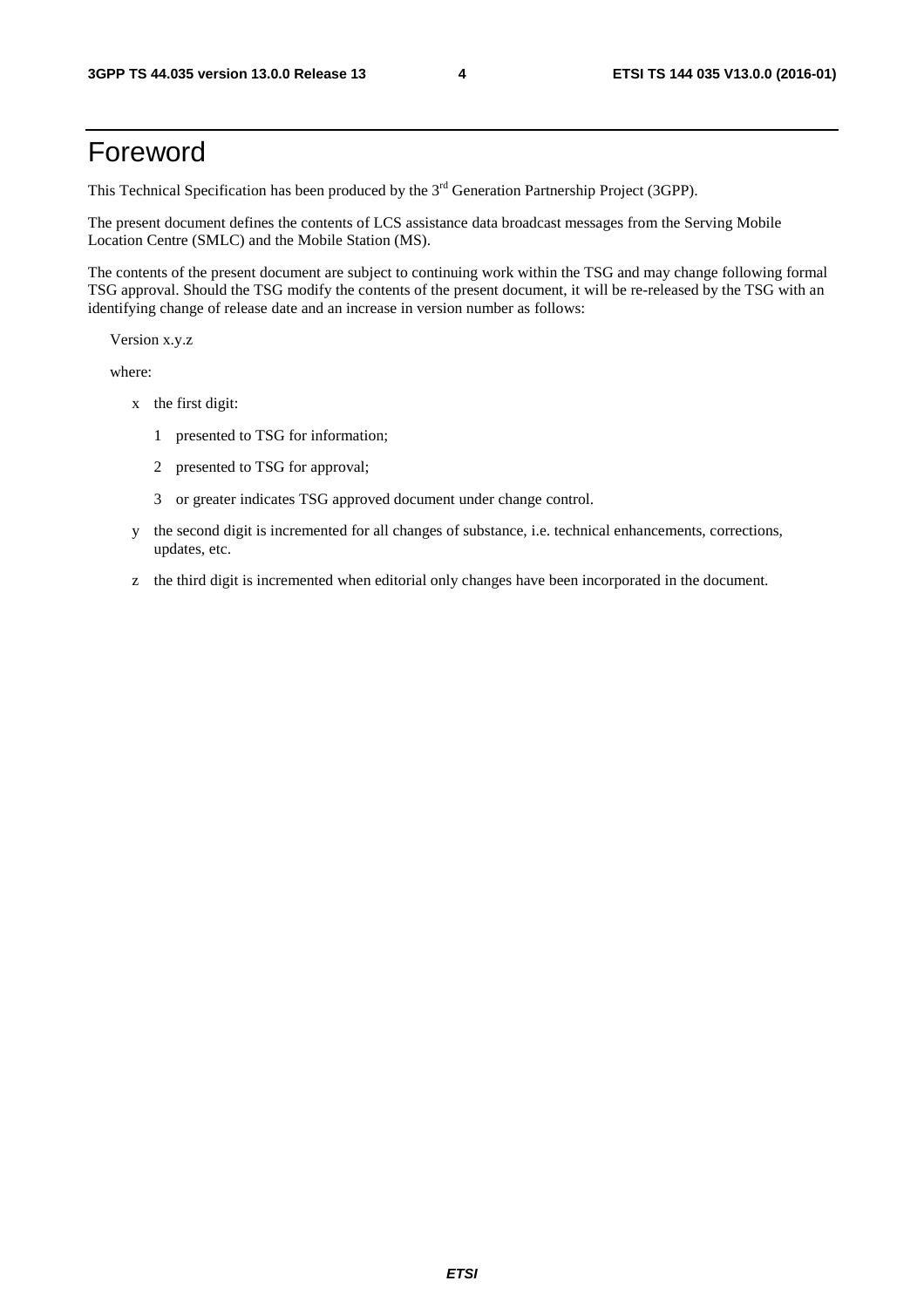# 1 Scope

The present document contains the content of messages necessary for support of MS Based location service operation on the mobile radio interface layer 3.

# 2 References

The following documents contain provisions which, through reference in this text, constitute provisions of the present document.

- References are either specific (identified by date of publication, edition number, version number, etc.) or non-specific.
- For a specific reference, subsequent revisions do not apply.
- For a non-specific reference, the latest version applies. In the case of a reference to a 3GPP document (including a GSM document), a non-specific reference implicitly refers to the latest version of that document *in the same Release as the present document*.

| $[1]$  | 3GPP TR 21.905: "Vocabulary for 3GPP Specifications".                           |
|--------|---------------------------------------------------------------------------------|
| $[2]$  | Void.                                                                           |
| $[3]$  | Void.                                                                           |
| $[4]$  | Void.                                                                           |
| $[5]$  | Void"                                                                           |
| [6]    | 3GPP TS 23.041: "Technical realization of Cell Broadcast Service (CBS)".        |
| $[7]$  | Void.                                                                           |
| [8]    | Void.                                                                           |
| [9]    | Void.                                                                           |
| $[10]$ | Void.                                                                           |
| $[11]$ | Void.                                                                           |
| $[12]$ | Void.                                                                           |
| $[13]$ | Void.                                                                           |
| $[14]$ | Void.                                                                           |
| $[15]$ | RTCM-SC104: "RTCM Recommended Standards for Differential GNSS Service (v.2.2)". |
| $[16]$ | ICD-GPS-200: "Navstar GPS Space Segment / Navigation User Interfaces".          |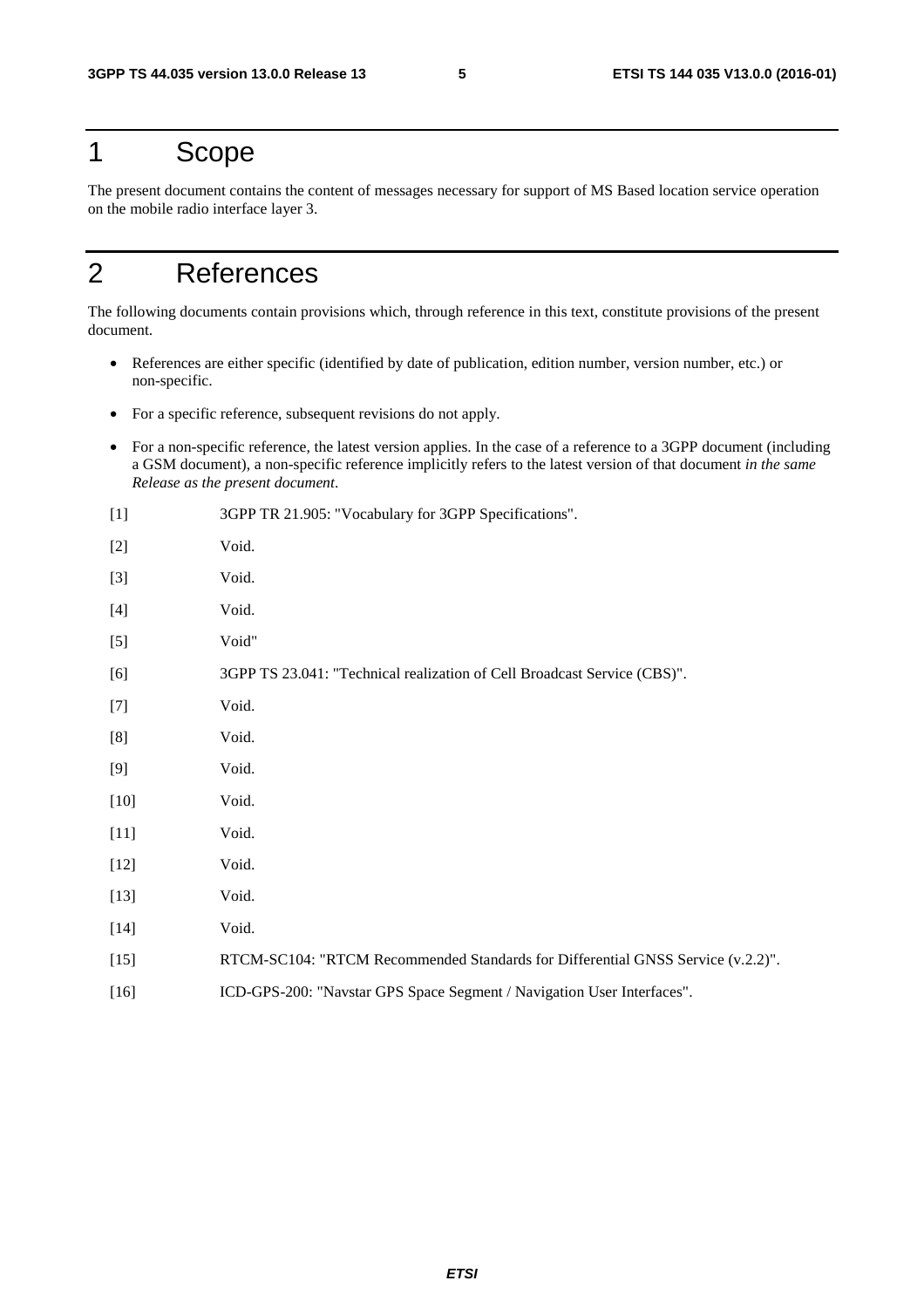# 3 Definitions and abbreviations

# 3.1 Definitions

For the purposes of the present document, the following terms and definitions apply:

**E-OTD Assistance Data Message:** contains the RTD and BTS coordinates of the neighbours that should be used in E-OTD measurements. This E-OTD Assistance Data is broadcasted using CBCH channel using SMSCB DRX service. The reception of this broadcast message enables MS to calculate its own location.

**GPS Assistance Data Message:** contains GPS differential corrections. The reception of this broadcast message enables MS to have calculate more accurate location estimate.

# 3.2 Abbreviations

For the purposes of the present document, the abbreviations given in 3GPP TR 21.905 apply.

# 4 Broadcast Message Contents

This clause describes the LCS Assistance Data messages to be broadcasted in SMSCB message's content part over CBCH channel using SMSCB DRX service. The rules and contets are described so that SMLC is able to construct the message as well as MS is able to process the received message. The E-OTD Assistance Data message contains RTD and BTS coordinate information and GPS Assistance Data contains GPS Differential Correction data, Emphemeris and Clock Correction Data and Almanac and Other Data.

# 4.1 E-OTD Assistance Data Broadcast Message

The E-OTD Assistance Data message contents are defined in this clause. The E-OTD Assistance Data message is built so that it has always a fixed length and some of the information elements are scalable according to the amount of neighbours and the amount of sectored channels. The information elements are in the order which is described in subclause 4.1.1 and no spare bits are allowed between elements. The MSB bits of the information elements are presented always first and if boundary of the octet divides the information element then the LSB part of the information element continues in the LSB part of the next octet (figure 1). Example of E-OTD Assistance Data Broadcast Message is in annex B. The channel to broadcast the E-OTD Assistance Data message is CBCH over which the SMSCB DRX service is used. One SMSCB message has fixed information data length of 82 octets and the purpose is always to use the whole fixed length message capacity for the message. MS can identify the LCS SMSCB message with E-OTD Message Identifier declared in 3GPP TS 23.041.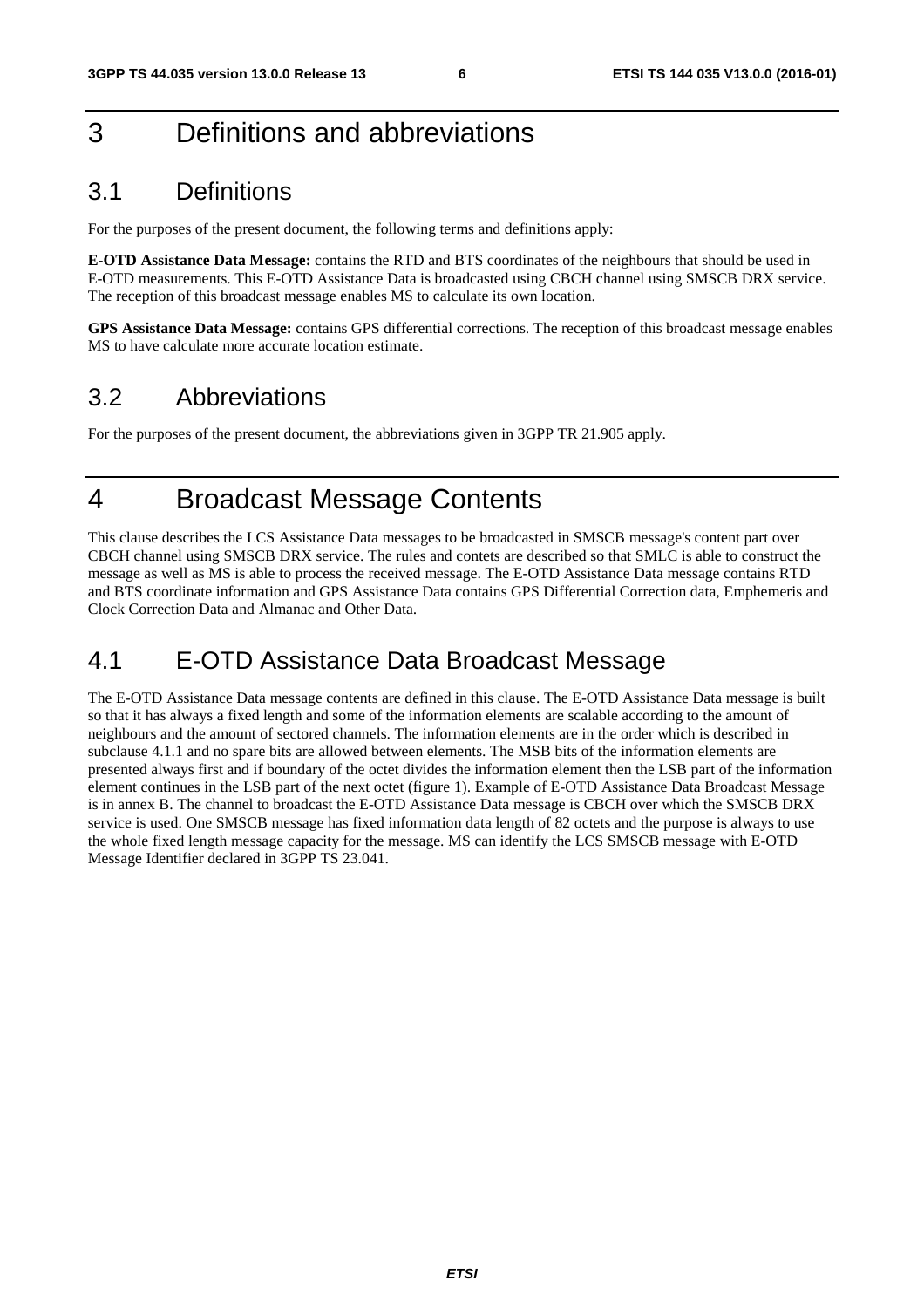

**Figure 1: Information element bit mapping to the broadcast message** 

# 4.1.1 E-OTD Assistance Data Broadcast Message Content

The Broadcast Assistance Data is a point-to-multipoint message from the GSM Network to the MSs. This message gives assistance data to the MS for performing E-OTD measurements and calculating its own position. It contains the following information elements. The information elements are always in the order described in table 1. The ciphered part of message is end of message and indicated with grey shading in table 1.

| <b>Information element</b>             | <b>Type/Reference</b>                            | <b>Presence</b> |
|----------------------------------------|--------------------------------------------------|-----------------|
| Message Structure Definition           | Message Structure<br>Definition 4.1.1.1          | M               |
| Reference Time                         | Reference Time 4.1.1.2                           | м               |
| <b>Ciphering Serial Number</b>         | <b>Ciphering Serial</b><br>Number 4.1.1.3        | C               |
| <b>Time Slot Scheme</b>                | <b>Time Slot</b><br>Scheme 4.1.1.4               | М               |
| Neighbour Bitmap Definition            | Neighbour<br>BitmapDefinition 4.1.1.5            | C               |
| <b>Sectored Channels Definition</b>    | <b>Sectored Channels</b><br>Definition 4.1.1.6   | C               |
| Sectored Channels BTS ID<br>Definition | Sectored Channel's BTS<br>ID Definition 4.1.1.7  | C               |
| Sectored BTS Sync/Async<br>Definition  | Sectored BTS<br>Sync/Async<br>Definition 4.1.1.8 | C               |
| 51 Multiframe Offset Values            | 51 Multiframe Offset<br>Values 4.1.1.9           | M               |
| <b>BCC Definition</b>                  | BCC Definition 4.1.1.10                          | М               |
| <b>RTD Drift Factor Values</b>         | <b>RTD Drift Factor</b><br>Values 4.1.1.11       | C               |
| <b>Channel RTD Values</b>              | Channel RTD<br>Values 4.1.1.12                   | C               |
| Serving Cell Location                  | Serving Cell<br>Location 4.1.1.13                | M               |
| Relative Neighbour Location Values     | Relative Neighbour<br>Location Values 4.1.1.14   | М               |

**Table 1: E-OTD Assistance Data Broadcast Message Content**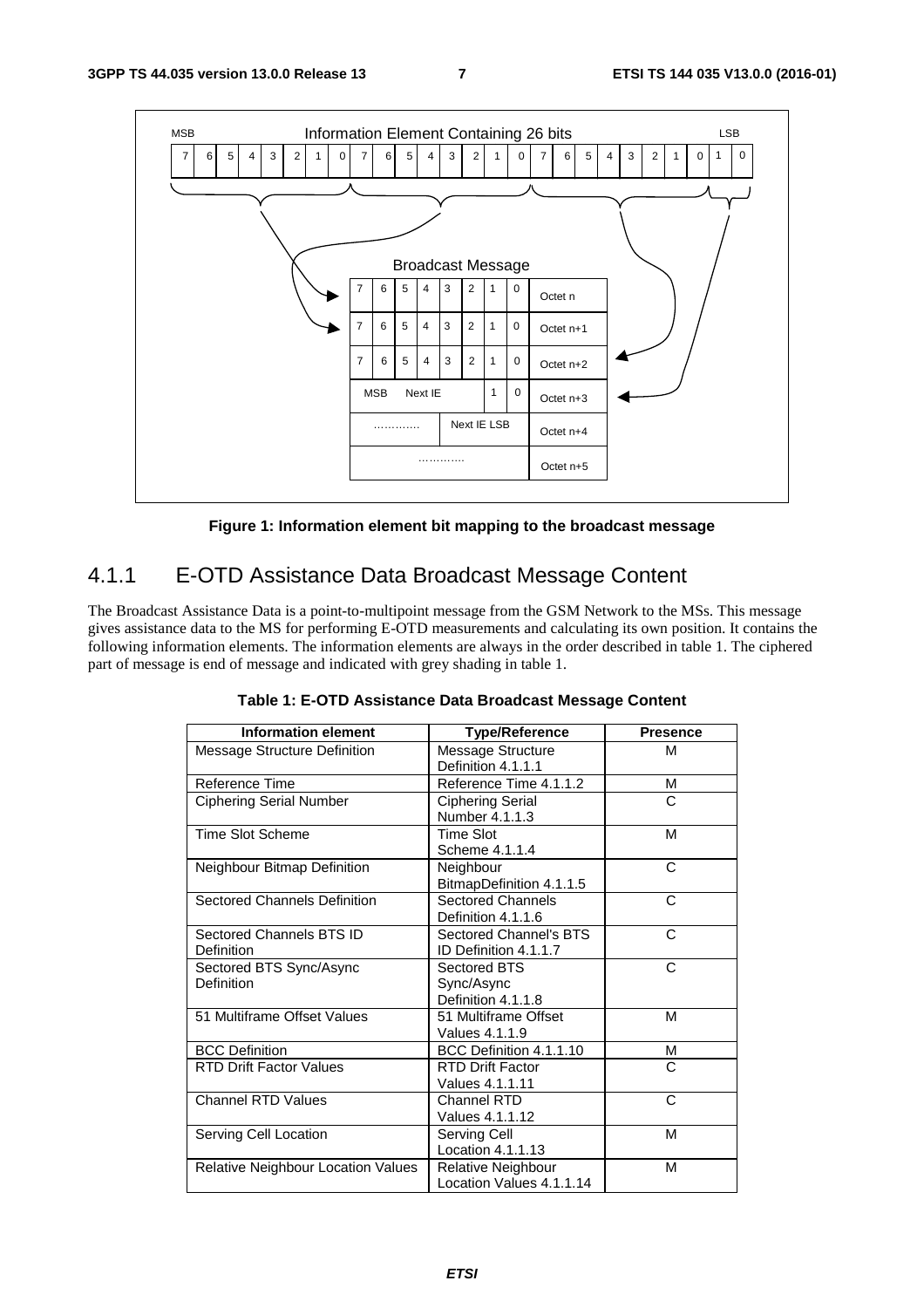### 4.1.1.1 Message Structure Definition IE

This IE contains the definition of this broadcast message. The length of this IE is 19 bits and it is mandatory. This IE contains the following bits.

| <b>Bit</b>     | <b>Bit order</b><br>in field | <b>Definition</b>                |  |  |
|----------------|------------------------------|----------------------------------|--|--|
| 1              | <b>LSB</b>                   |                                  |  |  |
| 2              |                              | Neighbour List Map (bits 2-0)    |  |  |
| 3              | MSB                          |                                  |  |  |
| 4              | <b>LSB</b>                   |                                  |  |  |
| 5              |                              | Accuracy Range (bits 2-0)        |  |  |
| 6              | MSB                          |                                  |  |  |
| $\overline{7}$ |                              | Ciphering Key Flag               |  |  |
| 8              |                              | Cipher On/Off                    |  |  |
| 9              |                              | Sector Ind                       |  |  |
| 10             |                              | RTD Range                        |  |  |
| 11             | <b>LSB</b>                   |                                  |  |  |
| 12             | MSB                          | RTD Accuracy (bits 1-0)          |  |  |
| 13             |                              | <b>RTD Drift Factors Present</b> |  |  |
| 14             |                              | <b>RTDs Present</b>              |  |  |
| 15             | <b>LSB</b>                   |                                  |  |  |
| 16             |                              |                                  |  |  |
| 17             |                              |                                  |  |  |
| 18             |                              | Number of Neighbours (bits 4-0)  |  |  |
| 19             | MSB                          |                                  |  |  |

#### **Table 2: Message Structure Definition**

The first three octets upto bit 3 in octet 3 in the broadcast message's content part containing the Message Structure Definition IE look always as follows.

| <b>Cipher</b><br>On/Off                  | Cipher-<br>ing Key<br>Flag | <b>Accuracy Range</b><br>(bits 2-0) |                                           |  |                                     | Neighbour List Map<br>(bits 2-0) |               | Octet1             |
|------------------------------------------|----------------------------|-------------------------------------|-------------------------------------------|--|-------------------------------------|----------------------------------|---------------|--------------------|
| Number of<br>Neighbours<br>(bits $4-3$ ) |                            | <b>RTDs</b><br>Present              | <b>RTD</b><br>Drift<br>Factors<br>Present |  | <b>RTD Accuracy</b><br>$(bits 1-0)$ | <b>RTD</b><br>Range              | Sector<br>Ind | Octet <sub>2</sub> |
| (Next IE)                                |                            |                                     |                                           |  |                                     | Number of Neighbours (bits 2-0)  |               | Octet <sub>3</sub> |

The definitions of each structure item is declared below:

#### **Neighbour List Map**

These bits define in which order the neighbours in the System Information Neighbour List (max 32 neighbours) are reported with the broadcast message.

- The Neighbour List Map will also affect the amount of bits that can be used for Relative Neighbour Location Value definitions.
- This Broadcast Assistance Data message is always referring to the neighbour BTSs included in the System Information Neighbour List which is received in idle state from BCCH. The E-OTD broadcast message does not allow the possibility for delivering assistance data for other BTSs (outside the the System Information Neighbour List.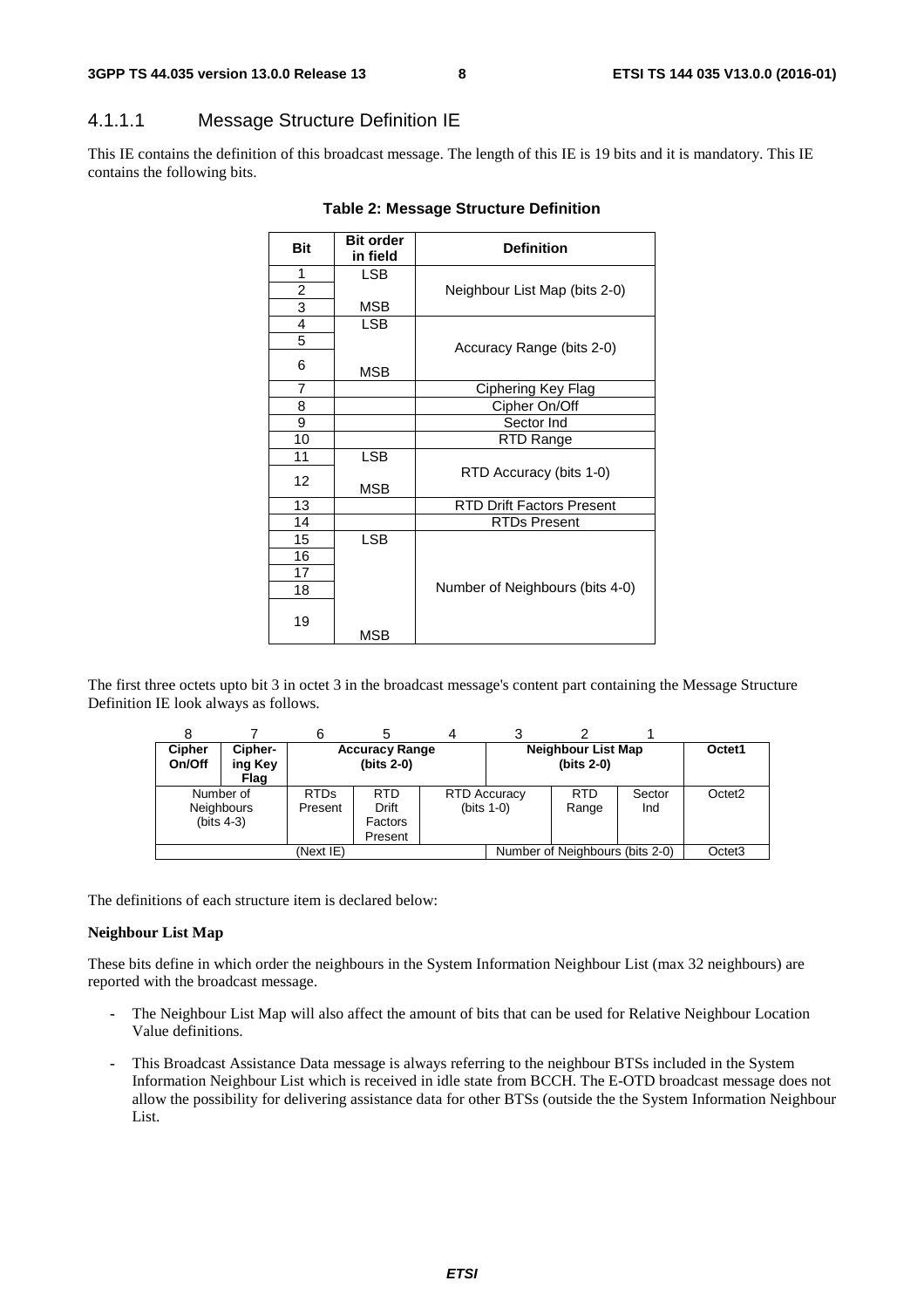|  | <b>Definition</b>                   |  |  |
|--|-------------------------------------|--|--|
|  | All Neigbours from neighbour list   |  |  |
|  | Even Neighbours from neighbour list |  |  |
|  | Odd Neighbours from neighbour list  |  |  |
|  | $1st$ & $1st + n*3$                 |  |  |
|  | $2^{nd}$ & $2^{nd}$ +n*3            |  |  |
|  | $3^{rd}$ & $3^{rd}$ +n*3            |  |  |
|  | Neighbour Bitmap Definition         |  |  |
|  | Spare                               |  |  |

**Table 3: Neighbour List Map** 

- All Neighbours means all the neighbours from System Information Neighbour list (max 32 neighbours) are reported in this broadcast message (1 broadcast message).
- Even/Odd neighbours from neighbour list means the even/odd list entries in the System Information Neighbour List are reported in this broadcast message (two broadcast messages needed).
- $1^{st}$  &  $1^{st}$  + n\*3 means that  $1^{st}$ ,  $4^{th}$ ,  $7^{th}$ ,  $10^{th}$ , ...,  $31^{st}$  (max 11 neighbours) will be reported in this broadcast message (1/3 of total broadcast).
- $2^{nd}$  &  $2^{nd}$ +n\*3 means that  $2^{nd}$ ,  $5^{th}$ ,  $8^{th}$ ,  $11^{th}$ , …,  $32^{nd}$  (max 11 neighbours) will be reported in this broadcast message (2/3 of total broadcast).
- $3^{\text{rd}}$  &  $3^{\text{rd}}+n*3$  means that  $3^{\text{rd}}, 6^{\text{th}}, 9^{\text{th}}, 12^{\text{th}}, ..., 30^{\text{th}}$  (max 10 neighbours) will be reported in this broadcast message (3/3 of total broadcast).
- The 1<sup>st</sup> & 1<sup>st</sup>+n\*3, 2<sup>nd</sup> & 2<sup>nd</sup>+n\*3 and 3<sup>rd</sup> & 3<sup>rd</sup>+n\*3 means total 3 broadcast messages.
- Neighbour Bitmap Definition will define which neighbours are included into this broadcast message, see subclause 4.1.1.5.

#### **Accuracy Range**

The accuracy range declares the accuracy of the values in the Relative Neigbour Location Value IE. The accuracy range has the following information.

| າ |  | <b>Definition</b> |
|---|--|-------------------|
|   |  | 5 km              |
|   |  | 10 km             |
|   |  | 15 km             |
|   |  | 20 km             |
|   |  | 30 km             |
|   |  | 45 km             |
|   |  | 60 km             |
|   |  | 120 km            |

#### **Table 4: Accuracy Range**

For example if there are 15 bits (1 sign bit and 14 value bits) reserved for Relative Neighbour North or East Value and the accuracy range is defined to be 20 km, then resolution of Relative Neighbour North or East Value is 0.6 m.

#### **Ciphering Key Flag**

The MS gets two (2) deciphering keys always with location update, a deciphering key that is time stamped to be current one and deciphering key that time stamped to be next one. Thus the MS has always two deciphering keys in memory. With this Ciphering Key Flag in this broadcast message the MS knows whether to use current/next deciphering key for deciphering the received broadcast message. The MS shall interpret this IE as follows:

- **Ciphering Key Flag**(previous message) = **Ciphering Key Flag**(this message) => Deciphering Key not changed.
- **Ciphering Key Flag**(previous message) <> **Cipher Key Flag**(this message) => Deciphering Key changed.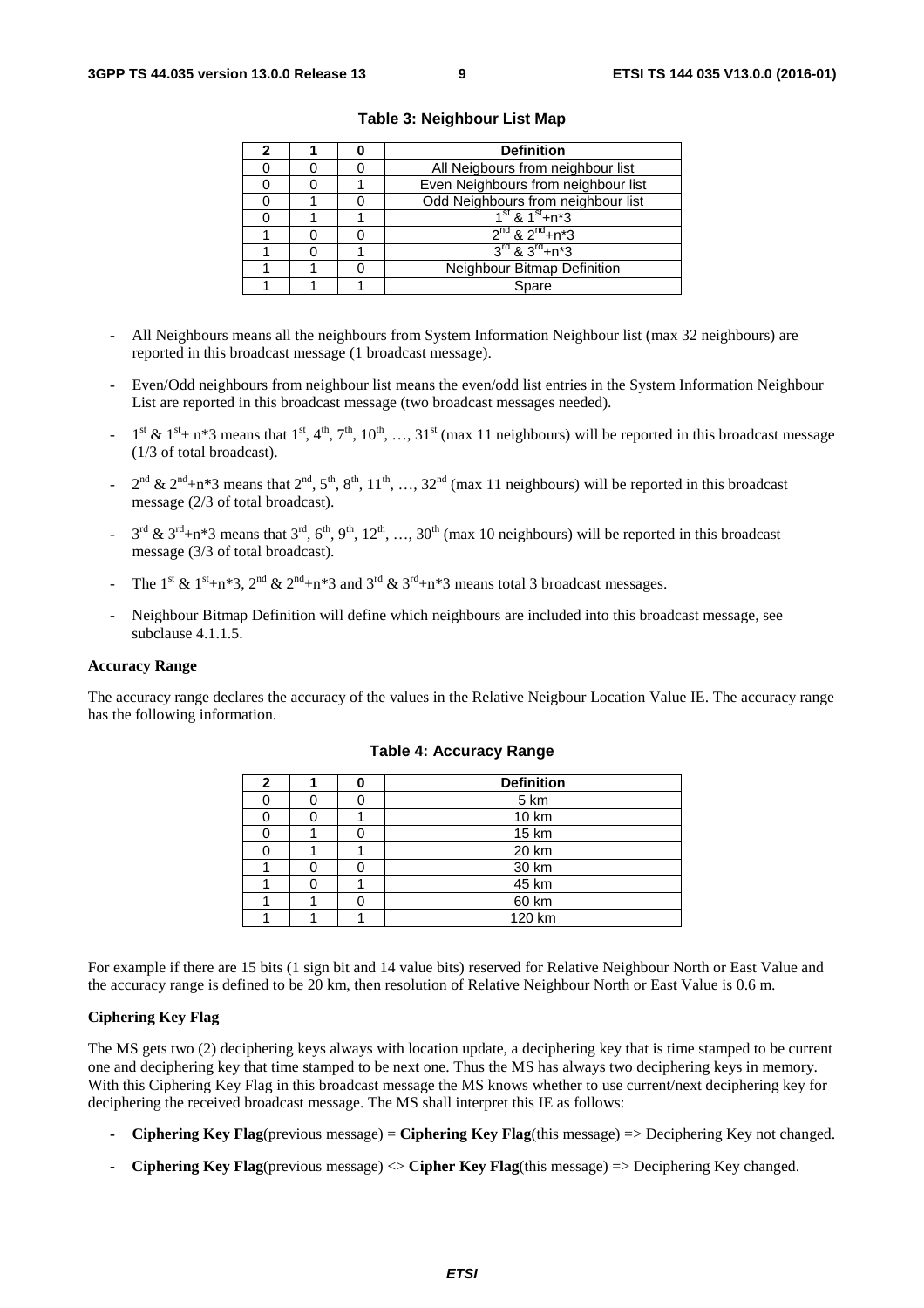#### **Cipher On/Off**

This bit indicates whether this broadcast message has been ciphered or not. The RTD Drift Factor Values IE, Channel RTD Values IE, Serving Cell Location IE and Relative Neighbour Location Values IE will be ciphered if ciphering is active.

- '0' Ciphering Off.
- '1' Ciphering On.

#### **Sector Ind**

This bit indicates whether this broadcast message contains BTS Sectored Cell information or not.

- '0' No Sector Information included.
- '1' Sector Information included.

#### **RTD Range**

This bit indicates whether the RTD value covers only one time slot period or 8 time slot period. This bit will affect the RTD field so that there will be need for 3 bits more for RTD if whole 8 time slot period need to be indicated with RTD value.

- '0' RTD value covers 1 time slot period.
- '1' RTD value covers 8 time slots period.

#### **RTD Accuracy**

This contains two bits, which define what will be the accuracy of RTD value in this broadcast message. The accuracy will be coded as follows.

#### **Table 5: Accuracy Range**

|  | <b>Definition</b>  |
|--|--------------------|
|  | 1/16 bit accuracy  |
|  | 1/32 bit accuracy  |
|  | 1/64 bit accuracy  |
|  | 1/128 bit accuracy |

The RTD accuracy will affect the amount of bits needed to indicate the RTD value. The following table describes the accuracy related to needed bits.

| <b>Time Slots</b> | <b>Accuracy</b> | <b>Amount of Bits Needed</b> |
|-------------------|-----------------|------------------------------|
|                   | 1/16            | 12 bits                      |
|                   | 1/32            | 13 bits                      |
|                   | 1/64            | 14 bits                      |
|                   | 1/128           | 15 bits                      |
|                   | 1/16            | 15 bits                      |
| 8                 | 1/32            | 16 bits                      |
|                   | 1/64            | 17 bits                      |
|                   | 1/128           | 18 bits                      |

### **Table 6: Amount of RTD bits needed**

#### **RTD Drift Factors Present**

This bit indicates whether the RTD Drift Factors are present in this broadcast message. If RTDs Present bit indicates that the RTD Values are not included into this broadcast message, the state of this bit should be ignored and the RTD Drift Factors are not present in this broadcast message.

- '0' RTD Drift Factors are not present in the message.
- '1' RTD Drift Factors are present in the message.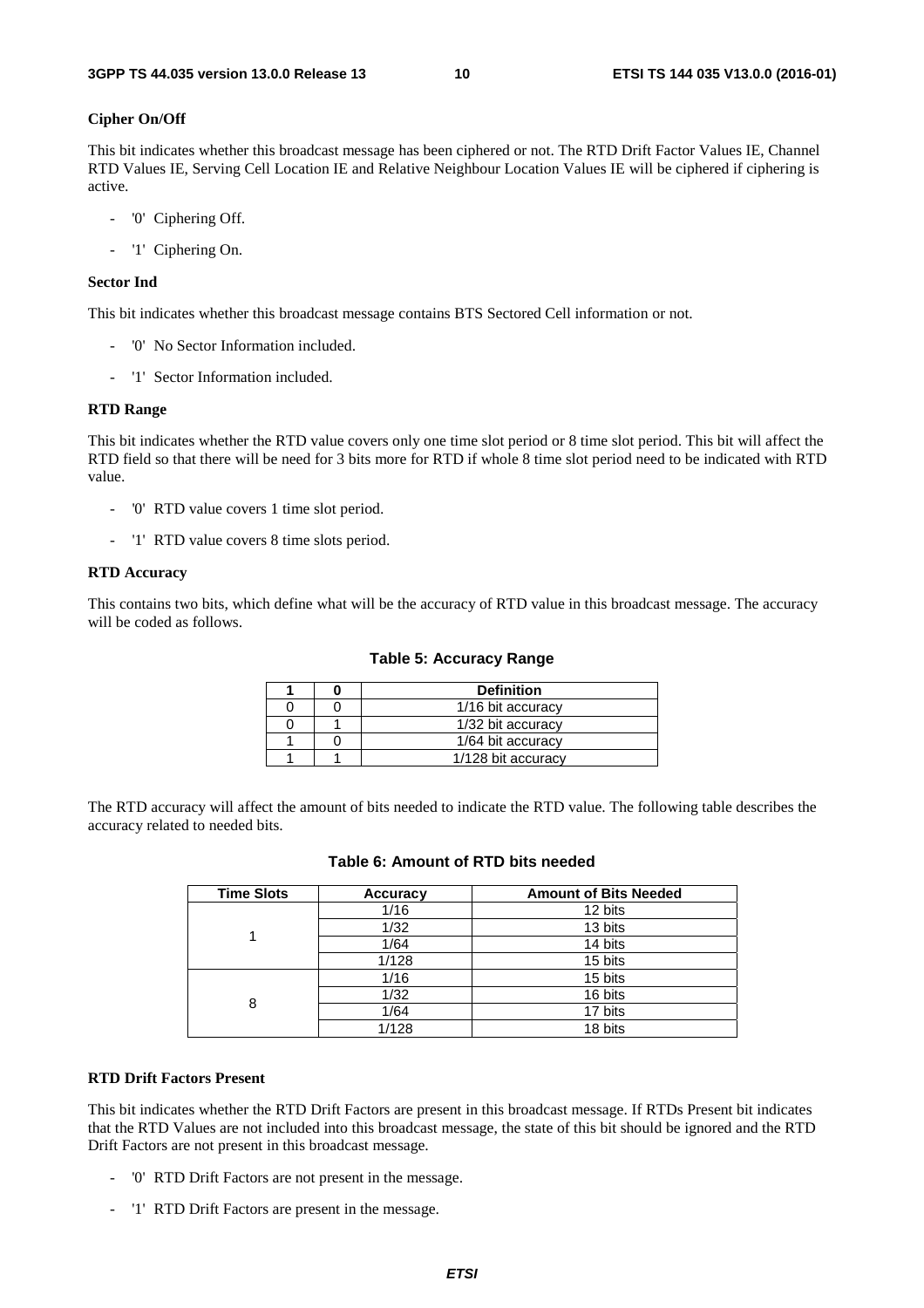#### **RTDs Present**

This bit indicates whether RTD Values IE is present in this broadcast or not.

- '0' RTD Values IE not present.
- '1' RTD Values IE present.

#### **Number of Neighbours**

These 5 bits are indicating the amount of neighbours are in System Information Neighbour List according to which this broadcast message was created. The number of neigbours indicated here makes sure that MS can decode back this broadcast message IEs as they were originally sended. If the MS has received different amount of neighbours in System Information Neighbour List than indicated in this field in broadcast message, the MS should ignore this broadcast message.

Range: 1 - 32 Neighbours.

### 4.1.1.2 Reference Time IE

The Reference Time IE gives information about the time when the RTD values in the broadcast message are calculated. The Reference Time IE contains the serving cell frame number modulo 131072 with 7 LSB bits omitted. The resolution of this Reference Time IE is thus 0.59 s. The Reference Time IE has 10 minutes periodicy. This IE is mandatory.

Range: 0 - 1023.

### 4.1.1.3 Ciphering Serial Number IE

The Ciphering Serial Number IE contains the serial number used in ciphering process of the broadcast message. The IE contains two octets, MSB part and LSB part. The serial number range is 0 - 65535. This IE is conditional and it is present only if the ciphering flag is active in Message Structure Definition IE.



| <b>MSB</b>                       |                                  |
|----------------------------------|----------------------------------|
| Ciphering Serial Number (8 bits) | Ciphering Serial Number (8 bits) |

### 4.1.1.4 Time Slot Scheme IE

This information element contains information about the serving cell channel and neighbour channel time slot scheme. The list starts with Serving Cell Channel and the rest of the list is in the same order as the neighbours in the System Information Neighbour List. For each list member there is one bit reserved to indicate whether the channel has 156.25 bits time slot duration or 156/157 bits time slot duration. This field is varying length depending on amount of neighbours of System Information Neighbour List (max 32) and maximum length of this IE is 33 bits (1+32 bits). The Serving Cell Channel time slot scheme is always indicated as the first (MSB) element of this field. This IE is mandatory.

- '0' 156.25 bits time slot duration.
- '1' 156/157 bits time slot duration.

#### **Table 8: Time Slot Scheme**

| <b>Serving Cell Ch (MSB)</b> | <b>Neigh Ch<sub>last</sub></b> |   | Neigh $Ch3$ | Neigh Ch <sub>2</sub> | Neigh $Ch_1(LSB)$ |
|------------------------------|--------------------------------|---|-------------|-----------------------|-------------------|
| J/1                          | 0/٠                            | . | 0/'         | 0/1                   | ^/0               |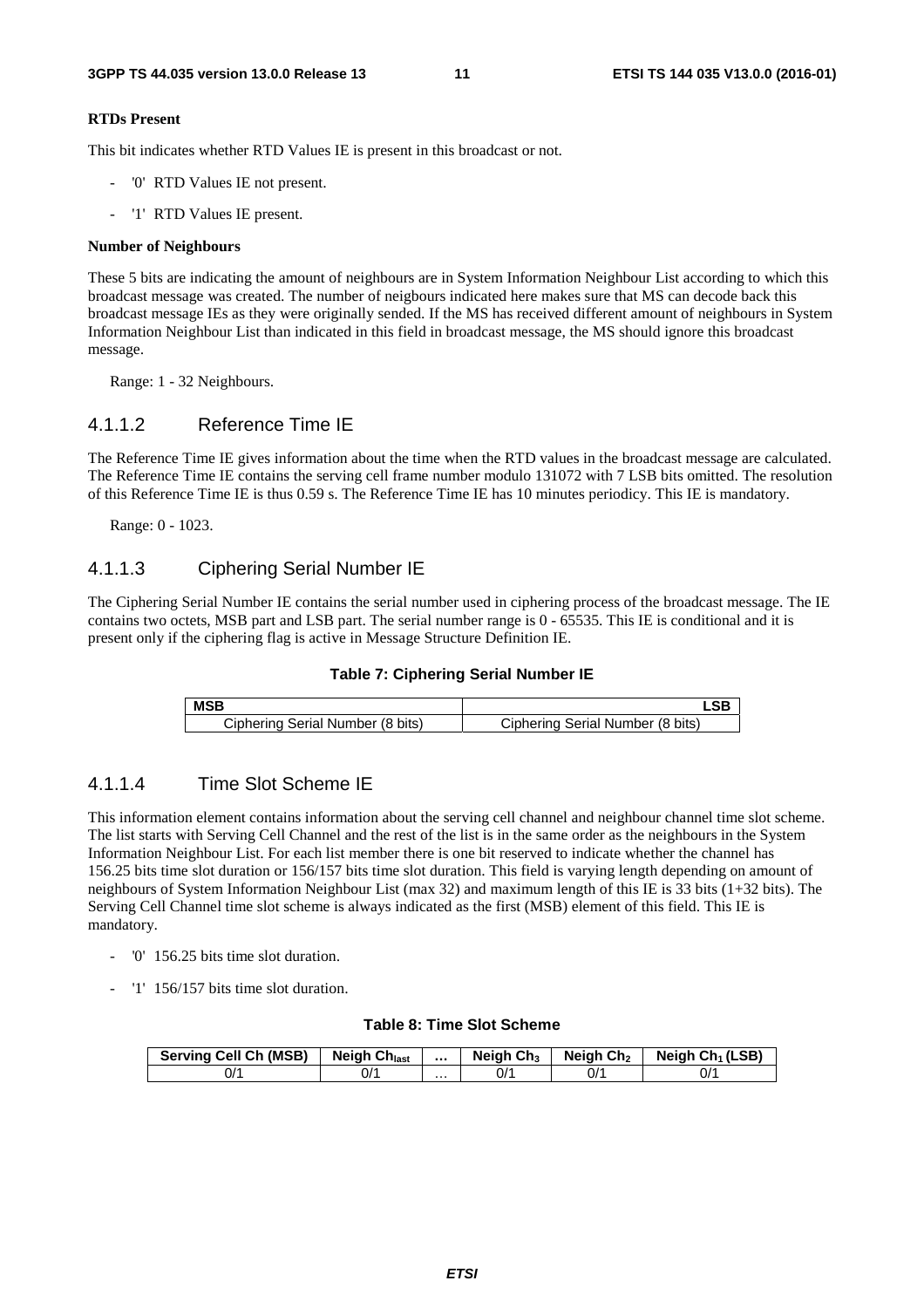### 4.1.1.5 Neighbour Bitmap Definition IE

This IE defines which neighbours from System Information Neighbour List are included in this message. The IE is conditional and included only if Message Structure Definition IE's Neighbour List Map indicates the use of this Neighbour Bitmap Definition. The list is in the same order as the neighbours in the System Information Neighbour List, the last member of the list presented as the MSB element of this field. For each Neighbour List channel number there is one bit reserved to indicate whether the neighbour is included into this broadcast message. This field is varying length depending on the amount of neighbours of System Information Neighbour List (max 32) and maximum length of this IE is 32 bits.

- '0' Neighbour not included into this broadcast message.
- '1' Neighbour included into this broadcast message.

#### **Table 9: Neighbour Bitmap Definition**

| Neigh Ch <sub>last</sub> (MSB) |   | Neigh $Ch3$ | Neigh Ch <sub>2</sub> | Neigh $Ch_1(LSB)$ |
|--------------------------------|---|-------------|-----------------------|-------------------|
| $J^{\prime}$                   | . |             |                       |                   |

### 4.1.1.6 Sectored Channels Definition IE

This information element defines which neighbours in System Information Neighbour List that are included in this broadcast message are belonging to sectored BTSs. This IE is conditional and included only if Message Structure Definition IE's Sector Indicator is active. This field is varying length depending on amount of neighbours included into this broadcast message (max 32) and the maximum length of this IE is 33 bits (1+32 bits). The Serving Cell Channel sector indication is always indicated in MSB of this field and the neighbours are in same order as the neighbours in the System Information Neighbour List.

- '0' Channel not included to sectored BTS.
- '1' Channel included to sectored BTS.

#### **Table 10: Sectored Channels Definition**

| <b>Serving Ch (MSB)</b> | <b>Neigh Chlast</b> |   | Neigh $Ch_3$ | Neiah Ch2 | Neigh $Ch_1(LSB)$ |
|-------------------------|---------------------|---|--------------|-----------|-------------------|
| 0/'                     | 0/1                 | . |              | ^/0       | 0/1               |

### 4.1.1.7 Sectored Channels BTS ID Definition IE

This information element defines what sectored channels are at the same BTS. The indication is done with three bits for each neighbour channel that is indicated to belong to sectored BTS (definition in Sectored Channels Definition IE). Belonging to the same BTS site is indicated with the same three bit binary ID, maximum 8 sectored BTS groups can be identified. This field is varying length depending on amount of sectored BTS in this broadcast message (max 33\*3 bits = 99 bits when all 32 neighbours and the serving cell channel are belonging to some sector). This field follows the order of channels that have indicated to be belonging to sectored BTS in Sectored Channels Definition starting from the MSB. This IE is conditional and included only if Message Structure Definition IE's Sector Ind is active.

#### **Table 11: Sectored Channels BTS ID Definition**

| 2 |  | <b>Definition</b> |
|---|--|-------------------|
|   |  | Sectored BTS ID1  |
|   |  | Sectored BTS ID2  |
|   |  | Sectored BTS ID3  |
|   |  | Sectored BTS ID4  |
|   |  | Sectored BTS ID5  |
|   |  | Sectored BTS ID6  |
|   |  | Sectored BTS ID7  |
|   |  | Sectored BTS ID8  |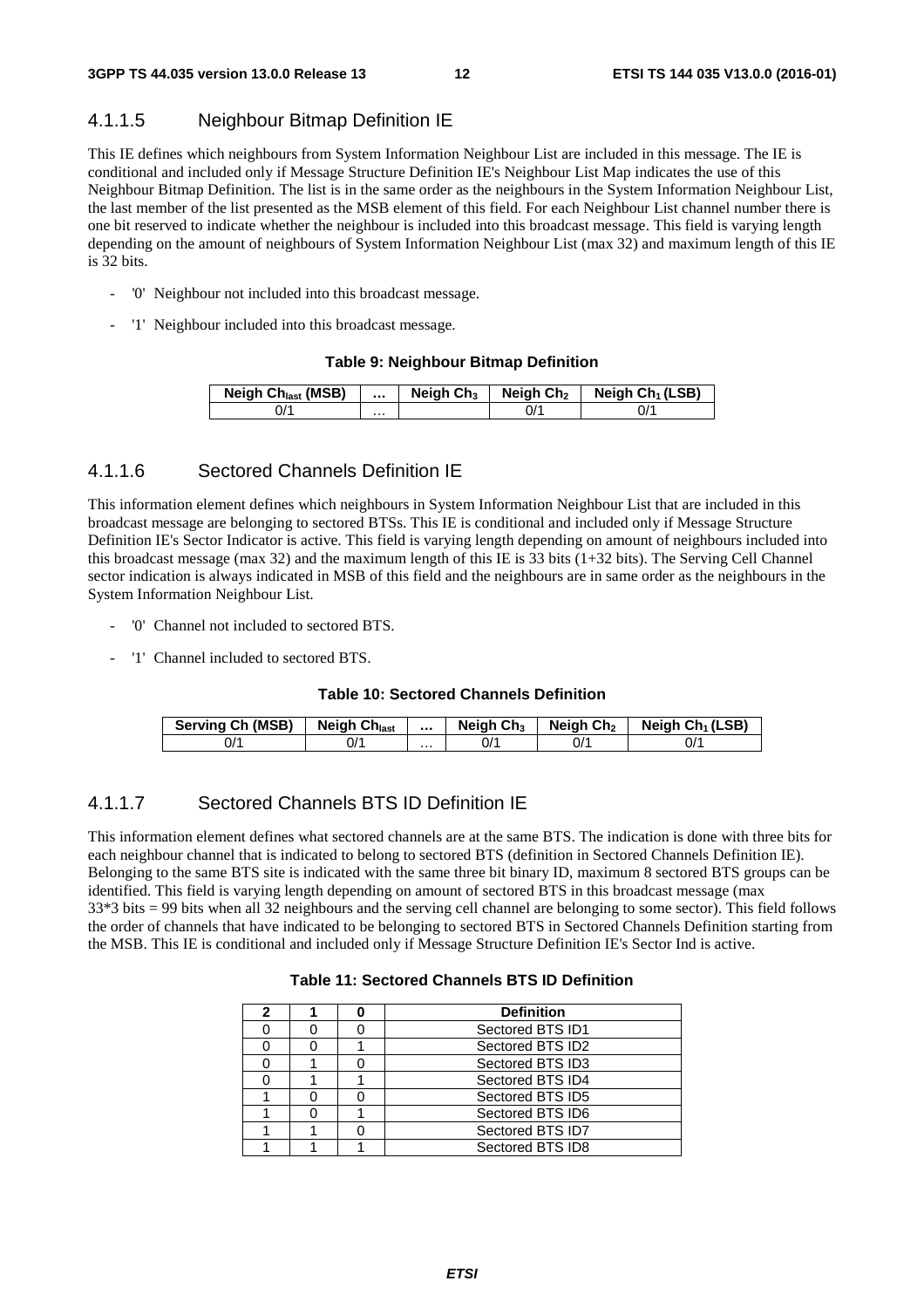| <b>Indicated</b><br><b>Sectored</b><br>Serving<br><b>Channel (MSB)</b> | <b>Indicated</b><br><b>Sectored</b><br>Neighbour <sub>last</sub> | $\cdots$ | Indicated<br><b>Sectored</b><br>Neighbour <sub>3</sub> | <b>Indicated</b><br><b>Sectored</b><br>Neighbour <sub>2</sub> | Indicated<br><b>Sectored</b><br>Neighbour $_1$<br>(LSB) |
|------------------------------------------------------------------------|------------------------------------------------------------------|----------|--------------------------------------------------------|---------------------------------------------------------------|---------------------------------------------------------|
| Sec. BTS ID X                                                          | Sec. BTS ID X                                                    |          | Sec. BTS ID X                                          | Sec. BTS ID X                                                 | Sec. BTS ID X                                           |
| $(3 \text{ bits})$                                                     | $(3 \text{ bits})$                                               | $\cdots$ | $(3 \text{ bits})$                                     | $(3 \text{ bits})$                                            | $(3 \text{ bits})$                                      |

**Table 12: Sectored Channels BTS ID Definition** 

### 4.1.1.8 Sectored BTS Sync/Async Definition IE

This information element defines whether the indicated sectored BTS site contains synchronized or asynchronized channels. The sync/async is informed with one bit per sectored BTS ID. This field follows the order of IDs in Sectored Channels BTS ID Definition. This field is varying length depending on amount of sectored BTS ID in this broadcast message (max 8 bits). This IE is conditional and is included only if Message Structure Definition IE's Sector Ind is active.

- '0' Sectored BTS contains async channels.
- '1' Sectored BTS contains sync channels.

#### **Table 13: Sectored BTS Sync/Async Definition**

| Sec BTS <sub>Last</sub> (MSB) |   | Sec $BTS1D3$ | Sec $BTSID2$ | Sec BTS <sub>ID1</sub> (LSB) |
|-------------------------------|---|--------------|--------------|------------------------------|
| $J^{\prime}$                  | . |              | J/           | J/'                          |

### 4.1.1.9 Multiframe Offset Values IE

This information element defines the neighbour channel's 51 Multiframe Values. The 51 Multiframe Offset Values are describing the offset value related to the Serving Cell 51 Multiframe Value. This field is needed when co-channels must be identified from the real neighbour channels (included into System Information Neighbour List). Each 51 Multiframe Offset Value is 6 bits long denoting the offset value to the Serving Cell 51 Multiframe number. The 51 Multiframe Offset Values must be declared to all neighbours in this broadcast message and the values are in the same order as the neighbours in the System Information Neighbour List. The maximum length of this IE is 192 bits (32\*6 bits). This IE is mandatory.

Range: 0 - 50 Frames

#### **Table 14: 51 Multiframe Offset Values IE**

| I MF Offset <sub>NbLast</sub> (MSB) |   | MF Offset $_{Nb3}$         | $MF$ Offset $_{Nb2}$  | (LSB)<br>MF Offset <sub>Nb1</sub> |
|-------------------------------------|---|----------------------------|-----------------------|-----------------------------------|
| Offset Value (6 bits)               | . | )ttset ∶<br>Value (6 bits) | Offset Value (6 bits) | $O$ ffset<br>Value (6 bits)       |

#### 4.1.1.10 BCC Definition IE

This information element defines the BBC (Base Station Color Code) values. The BCC is needed to know what training sequence is in use in the bursts in BCCH frequency. Each BCC is 3 bits long denoting the one of the 8 possible TSCs (Training Sequence Codes) possible to be used in bursts. BCC values must be declared to all neighbours in this message and the values are in the same order as the neighbours in the System Information Neighbour List. The maximum length of this IE is 96 bits (32\*3 bits). This IE is mandatory.

#### **Table 15: BCC Definition IE**

| <b>BCC<sub>NbLast</sub></b> (MSB) |   | BCC <sub>Nh3</sub>     | BCC <sub>Nh2</sub> | $BCCNb1$ (LSB)     |
|-----------------------------------|---|------------------------|--------------------|--------------------|
| BCC Value (3 bits)                | . | Value (3 bits)<br>BCC. | BCC Value (3 bits) | BCC Value (3 bits) |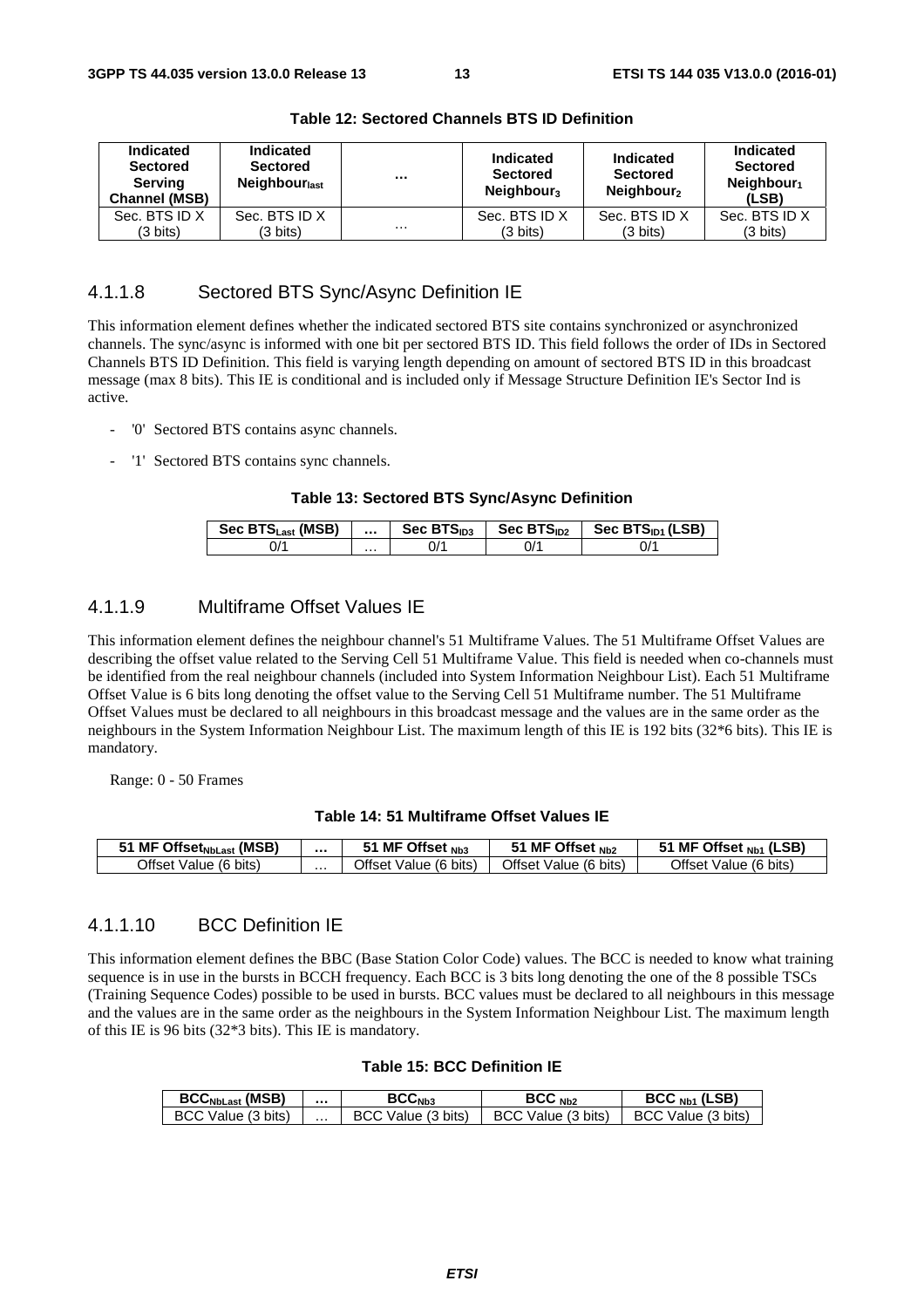## 4.1.1.11 RTD Drift Factor Values IE

This IE contains the drift factor values for the Channel RTD Values included into this broadcast message. The RTD Drift Factor Values indicate the RTD drift in meters per second. Positive and negative RTD Drift Factors can be indicated as well as no drift value. This information element is conditional and included if the RTD Drift Factors Present bit in the Message Structure Definition IE is active and the RTDs Present bit is active. The RTD Drift Factors are included into the broadcast message with same conditions and in same order than the Channel RTD Values which are described in Channel RTD Values IE section (subclause 4.1.1.12). This IE should be ciphered if the ciphering is active. Each RTD Drift Factor Value is 5 bits long and the coding is as follows:

| <b>Positive/Negative</b> |                |                | <b>Coding Bits</b> |             | <b>Definition</b>   |
|--------------------------|----------------|----------------|--------------------|-------------|---------------------|
| <b>MSB</b>               | <b>MSB</b>     |                |                    | <b>LSB</b>  |                     |
| 3                        | 3              | $\mathbf 2$    | 1                  | 0           |                     |
| Don't care               | 0              | $\mathbf 0$    | 0                  | $\mathbf 0$ | $0 \frac{m}{s}$     |
| 0                        | 0              | 0              | 0                  | 1           | $+0.33$ m/s         |
| $\overline{0}$           | $\overline{0}$ | $\overline{0}$ | $\overline{1}$     | $\mathbf 0$ | $+0.66$ m/s         |
| $\overline{0}$           | $\mathbf 0$    | $\mathbf 0$    | 1                  | 1           | $+1$ m/s            |
| 0                        | 0              | 1              | 0                  | $\mathbf 0$ | $+1.33$ m/s         |
| 0                        | $\mathbf 0$    | 1              | $\mathbf 0$        | 1           | $+1.66$ m/s         |
| $\mathbf 0$              | $\mathbf 0$    | 1              | 1                  | $\mathbf 0$ | $+2$ m/s            |
| $\pmb{0}$                | $\mathbf 0$    | 1              | 1                  | 1           | $+2.5$ m/s          |
| 0                        | 1              | $\Omega$       | $\Omega$           | $\mathbf 0$ | $+3$ m/s            |
| 0                        | 1              | $\mathbf 0$    | 0                  | 1           | $+4$ m/s            |
| $\mathbf 0$              | 1              | $\mathbf 0$    | 1                  | $\mathbf 0$ | $+5$ m/s            |
| $\mathbf 0$              | 1              | $\mathbf 0$    | 1                  | 1           | $+7$ m/s            |
| $\mathbf 0$              | 1              | 1              | $\Omega$           | $\mathbf 0$ | $+9$ m/s            |
| $\mathbf 0$              | 1              | 1              | $\mathbf 0$        | 1           | $+11$ m/s           |
| $\mathbf 0$              | 1              | 1              | 1                  | $\mathbf 0$ | $+13$ m/s           |
| 0                        | 1              | 1              | 1                  | 1           | $+15$ m/s           |
| 1                        | 0              | $\mathbf 0$    | $\mathbf 0$        | 1           | $-0.33$ m/s         |
| 1                        | $\mathbf 0$    | $\Omega$       | 1                  | $\Omega$    | $-0.66$ m/s         |
| 1                        | $\mathbf 0$    | 0              | 1                  | 1           | $-1$ m/s            |
| 1                        | 0              | 1              | 0                  | 0           | $-1.33$ m/s         |
| 1                        | 0              | 1              | $\mathbf 0$        | 1           | $-1.66 \text{ m/s}$ |
|                          | $\Omega$       | 1              | 1                  | $\Omega$    | $-2$ m/s            |
| 1                        | $\mathbf 0$    | 1              | $\overline{1}$     | 1           | $-2.5$ m/s          |
| 1                        | 1              | $\mathbf 0$    | $\mathbf 0$        | $\mathbf 0$ | $-3$ m/s            |
| 1                        | 1              | $\mathbf 0$    | 0                  | 1           | $-4$ m/s            |
| 1                        | 1              | $\mathbf 0$    | 1                  | $\mathbf 0$ | $-5 \text{ m/s}$    |
| 1                        | 1              | $\mathbf 0$    | 1                  | 1           | $-7$ m/s            |
| 1                        | 1              | 1              | $\overline{0}$     | $\mathbf 0$ | $-9$ m/s            |
| 1                        | 1              | 1              | 0                  | 1           | $-11$ m/s           |
| 1                        | 1              | 1              | 1                  | 0           | $-13$ m/s           |
| 1                        | 1              | 1              | 1                  | 1           | $-15$ m/s           |

#### **Table 16: RTD Drift Factor Values**

### **Table 17: RTD Drift Factor Values IE**

| <b>RTD Drift Factor NbLast</b><br>(MSB) |   | <b>RTD Drift Factor Nh3</b>   | <b>RTD Drift Factor Nb2</b>   | <b>RTD Drift Factor Nh1</b><br>(LSB) |
|-----------------------------------------|---|-------------------------------|-------------------------------|--------------------------------------|
| RTD Drift Factor Value                  | . | <b>RTD Drift Factor Value</b> | <b>RTD Drift Factor Value</b> | <b>RTD Drift Factor Value</b>        |
| (5 bits)                                |   | (5 bits)                      | (5 bits)                      | (5 bits)                             |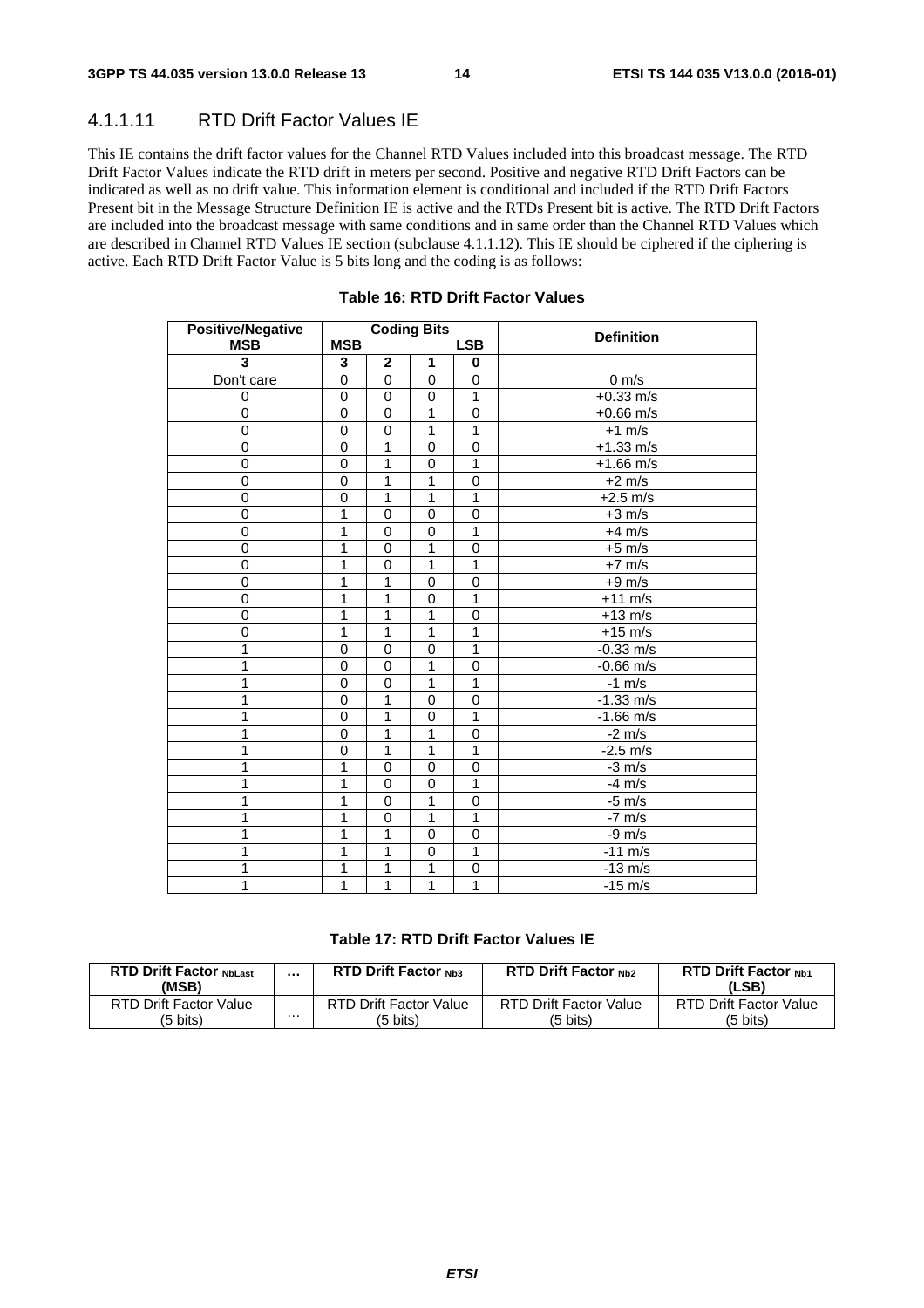# 4.1.1.12 Channel RTD Values IE

This IE contains the channel RTD values relative to the serving BTS. The RTD is defined as TBTS - TServ, where TBTS is the time of the start of TS0 (Time Slot 0) in the neighbor BTS, and Tserv is the time of the start of the TS0 in the serving BTS. The RTD value covers 1 or 8 time slot period with 1/16-1/128 bit accuracy. The 1 or 8 time slot period as well as 1/16-1/128 bit accuracy is defined in Message Structure Definition IE. The RTD values included here are conditional to the RTDs Present and Neighbour List Map (Message Structure Definition IE), Neighbour Bitmap Definition IE, Sectored Channels Definition IE, Sectored Channels BTS ID Definition and Sectored BTS Sync/Async Definition. This IE should be ciphered if the ciphering is active. The decision which BTS RTD value is included in this broadcast message has the following decision process:

- Channel RTD Values IE should not be included at all if RTDs Present bit (Message Structure Definition IE) is not active.
- Neighbours in this broadcast message are defined in Neighbour List Map (Message Structure Definition IE) and in case the Neighbour Bitmap Definition is active then the Neighbour Bitmap Definition IE declares the Neighbours included into this broadcast message.
- If Sector Indicator in Message Structure Definition IE is not active the RTD values are included for all neighbours in this broadcast message.
- If sector indicator in Message Structure Definition IE is active then the Neighbour channels that are not belonging to sectored BTS the RTD values are included directly according to neighbour list order.
- If sector indicator in Message Structure Definition IE is active then the Neighbour channels that are belonging to sectored BTS, the Sectored BTS ID values group the neighbour channels into the groups. If the Sectored BTS ID group is indicated to be synchronous then only one RTD value (decided by SMLC) per the Sectored BTS ID group is included into this broadcast message, if the Sectored BTS ID group is indicated to be asyncronous then all the neighbour channel RTDs belonging to the Sectored BTS ID group have to be included into this broadcast message.

| (MSB) | Varying Length (12-18 bits) | (LSB) |
|-------|-----------------------------|-------|
|       | Neighbour RTD (Last) (MSB)  |       |
|       | Neighbour RTD (Last-1)      |       |
|       | .                           |       |
|       | Neighbour RTD (2)           |       |
|       | Neighbour RTD (1) (LSB)     |       |

#### **Table 18: Channel RTD Value IE**

The fields that are included into the Channel RTD Value IE may contain RTD values of neighbour channels and the RTD values of the sectored channels BTS ID. The RTD values should be included into this IE in following order:

- Starting from the last channel in the System Information Neighbour List that is included into this broadcast message.
- First are reported the neighbour channels that are not belonging to the Sectored Channels BTS ID groups and then the Sectored Channels ID groups from 1 up to 8 depending the amount of groups. See annex B for example.

If the RTD value is invalid, following values in the RTD field are reserved for this indication (e.g. if invalid RTD value is indicated the MS shall discard the previous values).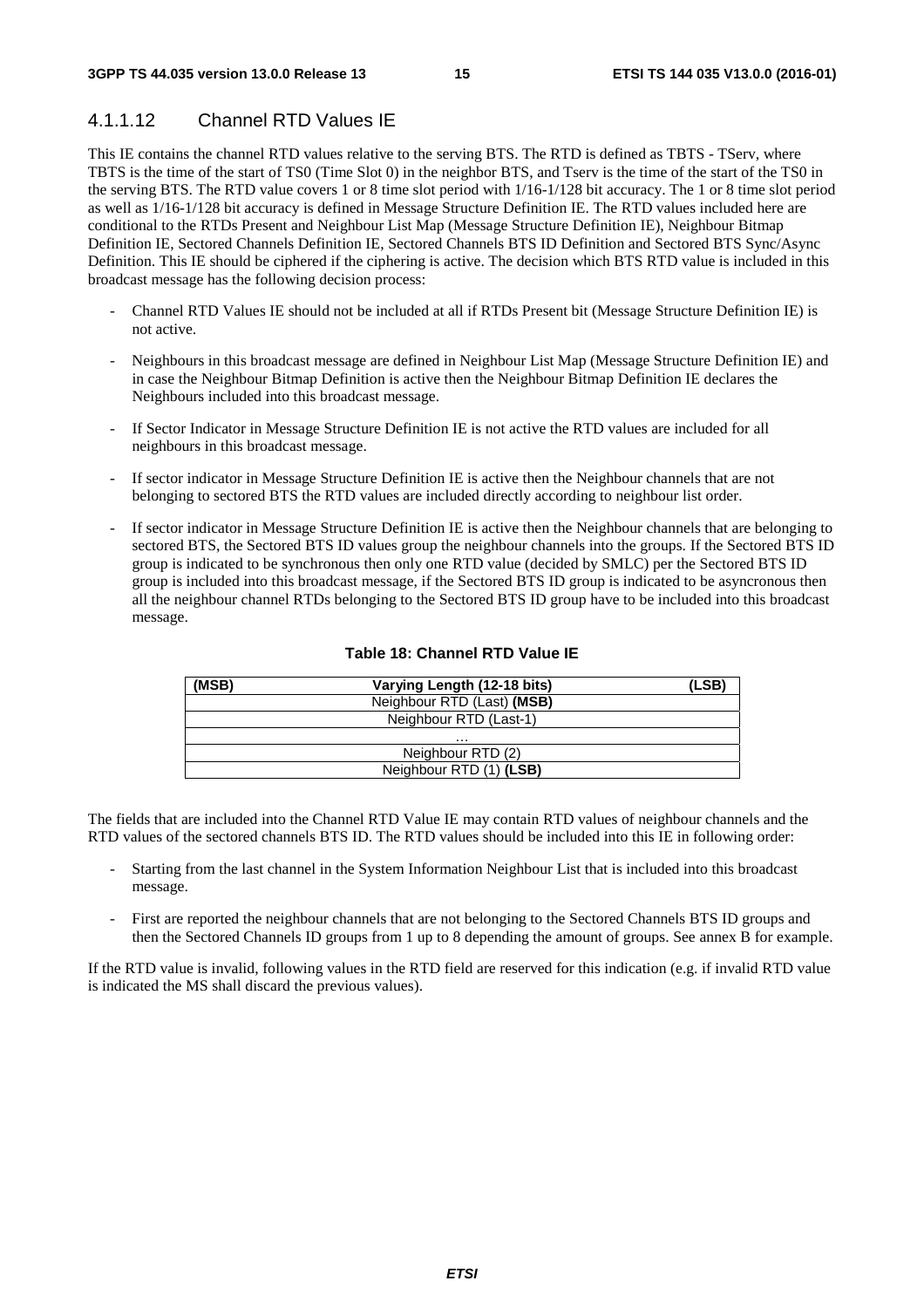| <b>Time Slots</b> | Accuracy | <b>Amount of Bits in RTD</b> | <b>Invalid RTD Code in Hex</b> |
|-------------------|----------|------------------------------|--------------------------------|
|                   | 1/16     | 12 bits                      | <b>FFF</b>                     |
| 1                 | 1/32     | 13 bits                      | 1FFF                           |
|                   | 1/64     | 14 bits                      | 3FFF                           |
|                   | 1/128    | 15 bits                      | 7FFF                           |
|                   | 1/16     | 15 bits                      | 7FFF                           |
| 8                 | 1/32     | 16 bits                      | <b>FFFF</b>                    |
|                   | 1/64     | 17 bits                      | 1FFFF                          |
|                   | 1/128    | 18 bits                      | 3FFFF                          |

**Table 19: Invalid RTD Value Codes** 

This field is varying length depending on amount of Neighbour Channels included as well as amount of sectored cells and the nature (sync/async) of sectored cells. One RTD value has varying length of 12 bits to 18 bits indicating the amount on 1/16-1/128 bit durations over 1 time slot or 8 time slots. Maximum length of this IE is 576 bits (32\*18 bits).

### 4.1.1.13 Serving Cell Location IE

This IE contains the Serving Cell Latitude/Longitude information. This IE should be ciphered if the ciphering is active. This IE is mandatory.

#### **Serving Cell Latitude**

This field indicates WGS-84 latitude with fixed length of 24 bits. Latitude value is coded according to 3GPP TS 23.032. This field is mandatory.

#### **Table 20: Serving Cell Latitude**

| IMCD |                                                        |  |
|------|--------------------------------------------------------|--|
|      | $(24 \text{ bits})$<br>Servin.<br>atitude<br>`≏‼<br>-- |  |

#### **Serving Cell Longitude**

This field indicates WGS-84 longitude with fixed length of 24 bits. Latitude value is coded according to 3GPP TS 23.032. This field is mandatory.

#### **Table 21: Serving Cell Longitude**

| (MSB) |                                                     |  |
|-------|-----------------------------------------------------|--|
|       | <sup>'t</sup> Longitude (24 bits)<br>∩מוαרא<br>اام: |  |

### 4.1.1.14 Relative Neighbour Location IE

This information element defines the location of Neighbour Channels (BTS) relative to Serving Cell Location. This IE should be ciphered if the ciphering is active. The fields are varying length depending on amount of neighbour channels and sectored cells included in this broadcast message. The location information per neighbour has two elements, Relative North and Relative East. The Relative North positive values indicate north direction, negative values indicate south direction from Serving Cell Location. The Relative East positive values indicate east direction and negative values indicate west direction from Serving Cell Location. The MSB bit in Relative North/East value is reserved for sign indication (positive  $= 0$ , negative  $= 1$ ). The values are expressed in meters according to the accuracy resolution which is defined by Accuracy Range bits in Message Structure Definition IE. For example if the Accuracy Range is set to 20 km and there is 15 bits (1+14 bits) reserved for Relative North/East values this means 0.6 m accuracy for Relative North or East value. This IE is mandatory.

The amount of Relative North/East pairs depends on neighbours included in this broadcast message as well as the amount sectored cells since only one Relative North/East pair is included per Sectored BTS ID.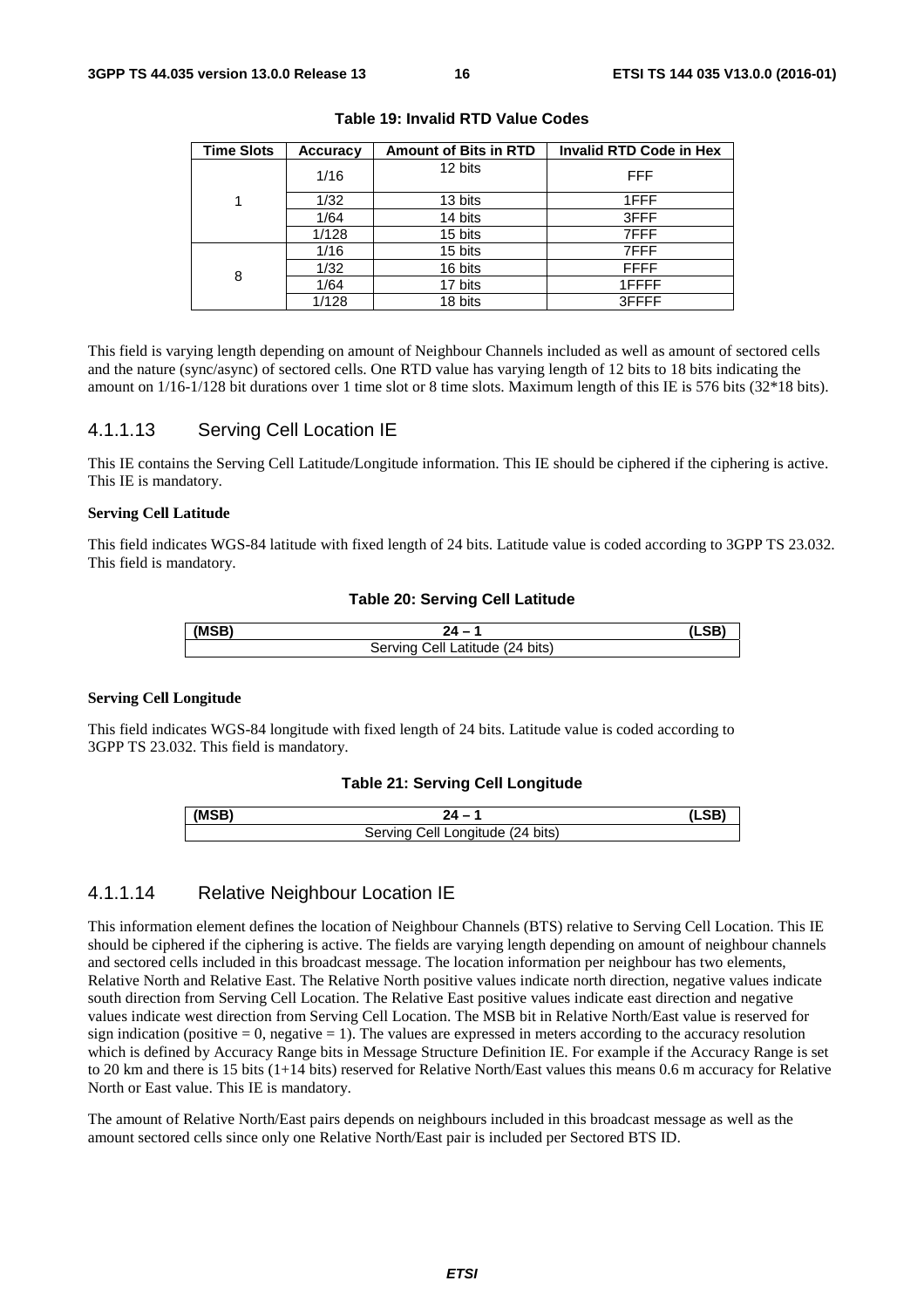| (MSB) | <b>Varying Length</b>                       | (LSB) |
|-------|---------------------------------------------|-------|
|       | Relative North Value Neighbour (Last) (MSB) |       |
|       | Relative East Value Neighbour (Last)        |       |
|       | Relative North Value Neighbour (Last-1)     |       |
|       | Relative East Value Neighbour (Last-1)      |       |
|       | .                                           |       |
|       | Relative North Value (2)                    |       |
|       | Relative East Value (2)                     |       |
|       | Relative North Value (1)                    |       |
|       | Relative East Value (1) (LSB)               |       |

#### **Table 22: Relative Neighbour Location**

The decision what Relative North/East Values are included in this broadcast message has following decision process:

- Neighbours in this broadcast message is defined in Neighbour List Map (Message Structure Definition IE) and in case the Neighbour Bitmap Definition is active then the Neighbour Bitmap Definition IE declares the Neighbours included into this broadcast message.
- If Sector Indicator in Message Structure Definition IE is not active the Relative North/East Values are included in the same order as they are indicated in Message Structure Definition IE / Neighbour Bitmap Definition IE.
- If sector indicator in Message Structure Definition IE is active then the Neighbour channels that are not belonging to sectored BTS Relative North/East Values are included directly according to neighbour list order.
- If sector indicator in Message Structure Definition IE is active then the Neighbour channels that are belonging to sectored BTS, the Sectored BTS ID values group the neighbour channels into the groups. The Relative North/East Values are included in the broadcast message so that only one Relative North/East Value per Sectored BTS ID is included.

The fields that are included into the Relative Neighbour Location IE may contain the Relative North/East values of neighbour channels and the Relative North/East values of the sectored channels BTS ID groups. The RTD values should be included into this IE in following order:

- Starting from the last channel in the System Information Neighbour List that is included into this broadcast message.
- First are reported the neighbour channels that are not belonging to the Sectored Channels BTS ID groups and then the Sectored Channels ID groups from 1 up to 8 depending the amount of groups.
- The neighbour channel/BTS ID value will always contain Relative North value first and then Relative East value. The values are expressed in meters according to the Accuracy Range in the Message Structure Definition IE. See annex B for example.

The bits available for Relative North/East Values can be calculated with following formula:

| $z =$ | number of neighbours in System Info Neighbour List |
|-------|----------------------------------------------------|
| $X =$ | number of neighbours in this broadcast message     |
| $a =$ | number of channels in sectors                      |
| $b =$ | number of BTS IDs                                  |
| $c =$ | RTD accuracy (12-18 bits)                          |
| $W =$ | Neighbour Bitmap used (yes = 1, no = 0)            |
| $s =$ | RTDs Present (yes = 1, no = 0)                     |
| $d =$ | RTD Drift Factors included (yes = $1$ , no = 0)    |
| $y =$ | bits per Relative Latitude / Longitude value       |
|       |                                                    |

Int(y) = 
$$
(561-11*x^{-3}a-b-s*(c+d*5)*(x-a+b)-w*z)/(2*(x-a+b))
$$

If the y doesn't go even, the bits that remain are used as one extra bit (extension bit) per one Relative North or East value in same order as the values are presented in this IE as long as there are remain bits available. See Annex B for example.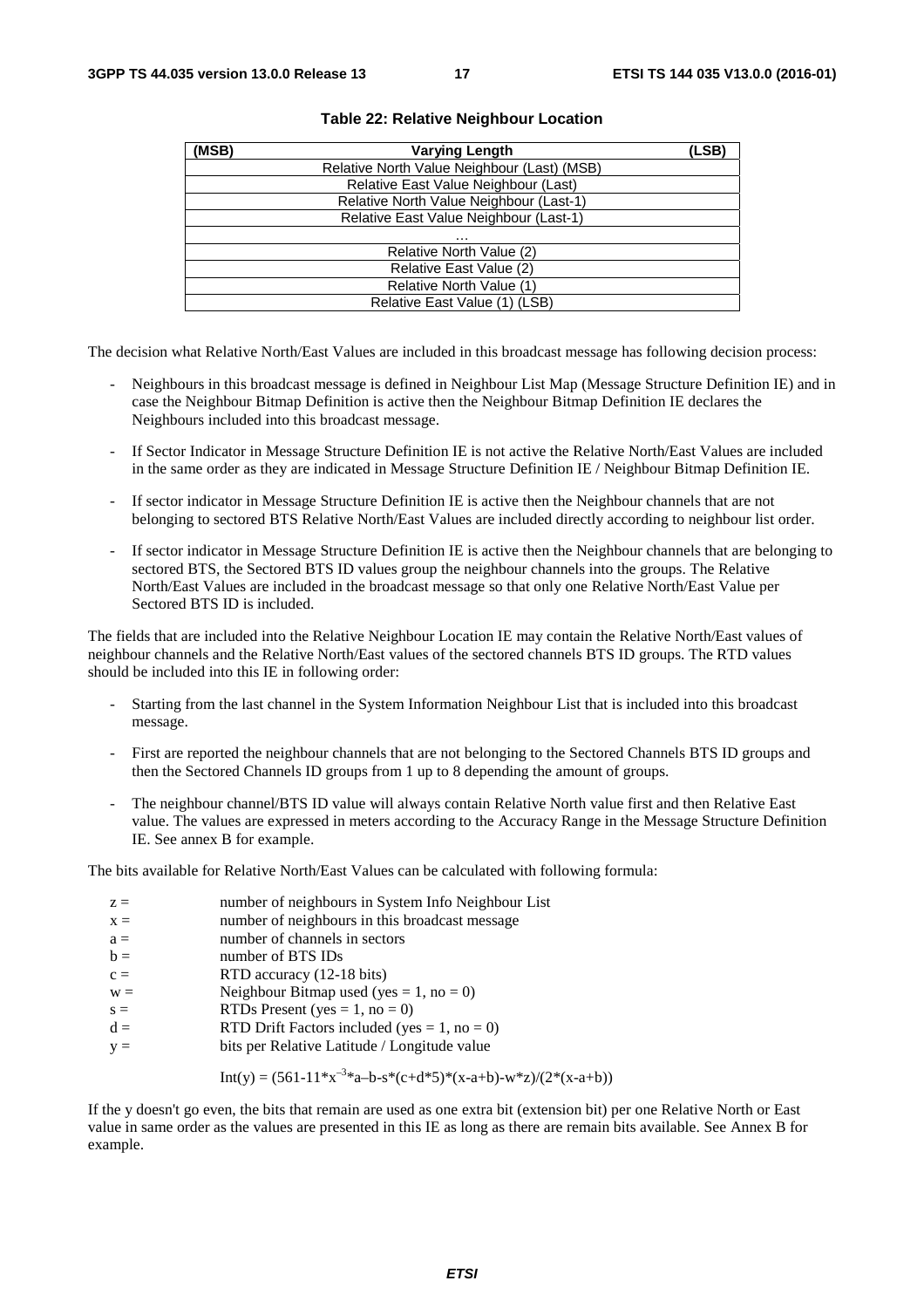# 4.2 GPS Assistance Data Broadcast Message

The GPS Assistance Data message contents are defined in this clause. The GPS Assistance Data message is built so that it is fitted into a fixed length message not necessary occupying the whole message. In case that the fixed length message has less information elements than bits available then the rest of message is filled with fill bits. The information elements are in the order which is described in subclause 4.2.1 and no undefined spare bits are allowed between elements. The channel to broadcast the GPS Assistance Data message is CBCH over which the SMSCB DRX service is used. One SMSCB message has fixed information data length of 82 octets and the maximum length of GPS Assistance Data is 82 octets. MS can identify the LCS SMSCB message with Message Identifiers declared in 3GPP TS 23.041. Example of GPS Assistance Data Broadcast Message is in Annex C. In addition, an Integrity Monitor (IM) shall detect unhealthy (e.g. failed/failing) satellites. When an unhealthy (i.e. failed/failing) satellite is detected, the assistance data, including DGPS corrections, shall not be supplied for that particular satellite. If more satellites are unhealthy, the same can be done to exclude them from the final location calculation. Even when all satellites are healthy, the IM shall monitor the quality of the DGPS corrections. It shall make use of the pseudoranges derived by the DGPS reference receiver, correct them using the DGPS reference receiver-generated DGPS corrections, and compute a position from the corrected pseudo ranges. This computed position shall then be compared with the known, surveyed location of the DGPS reference receiver to compute a DGPS positioning error. Positioning errors which are excessive relative to DGPS expected accuracy levels shall be used to inform users of measurement quality via the UDRE parameter.

# 4.2.1 GPS Assistance Data Content

The GPS Assistance Data Message contents are defined in this clause. It contains three data sets: DGPS correction, ephemeris and clock correction, almanac and other data information. The empheris, clock correction, almanac and other data are obtained from GPS navigation message. It is built so that it fits into a fixed length message not necessarily occupying the whole message. In case that the fixed length message has less information elements than bits available then the rest of message is filled with fill bits.

This message is built to allow for broadcast rates that more closely match the time of applicability of the contained data.

EXAMPLE: With a 30 s rate for DGPS broadcast, mobile staion (MS) can effectively remove degration caused by SA.

GPS subframes 1 through 3 (ephemeris and clock correction data) are contained in the same single broadcast message. With a 90 s rate, Mobile Stations (MS) can receive all visible ephemeris and clock correction data at twelve to eighteen minute intervals depending on number of visible satellites. Subframes 4 and 5 (almanac, ionospheric delay, and other more slowly changing data can be sent at another rate, such as once every several hours. By splitting the data into separate data sets (all based on the same single format), the data can be sent at rates that are correspond to its validity time and/or the desire to update the mobile stations within its network at a particular rate. The Information Elements (IEs) in the message are listed in table 23.

| <b>Parameter</b> |                         | <b>Bits</b> | <b>Resolution</b> | Range       | <b>Units</b> | <b>Occurrences</b> | <b>Presence</b> | Ref |
|------------------|-------------------------|-------------|-------------------|-------------|--------------|--------------------|-----------------|-----|
|                  | Cipher                  |             | $---$             | $0 - 1$     | $---$        |                    | м               |     |
|                  | On/Off                  |             |                   |             |              |                    |                 |     |
| Cipher           | Ciphering               |             | $---$             | $0 - 1$     | $---$        |                    | м               |     |
| Control          | Key Flag                |             |                   |             |              |                    |                 |     |
|                  | Ciphering Serial Number | 16          | $---$             | $0 - 65535$ | $---$        |                    |                 |     |
|                  | Data                    | 638         | $---$             | -           | $---$        | $---$              | M               |     |

**Table 23: Information Elements of GPS Assistance Data message** 

#### **Cipher Control IE**

This information element contains two bits indicating the ciphering properties of the received message. This IE is mandatory.

#### **Cipher On/Off**

This IE indicates whether this broadcast message has been ciphered or not. A value of "0" indicates that ciphering is off, while a value of "1" indicates that ciphering is active. The Data IE is ciphered if ciphering is active.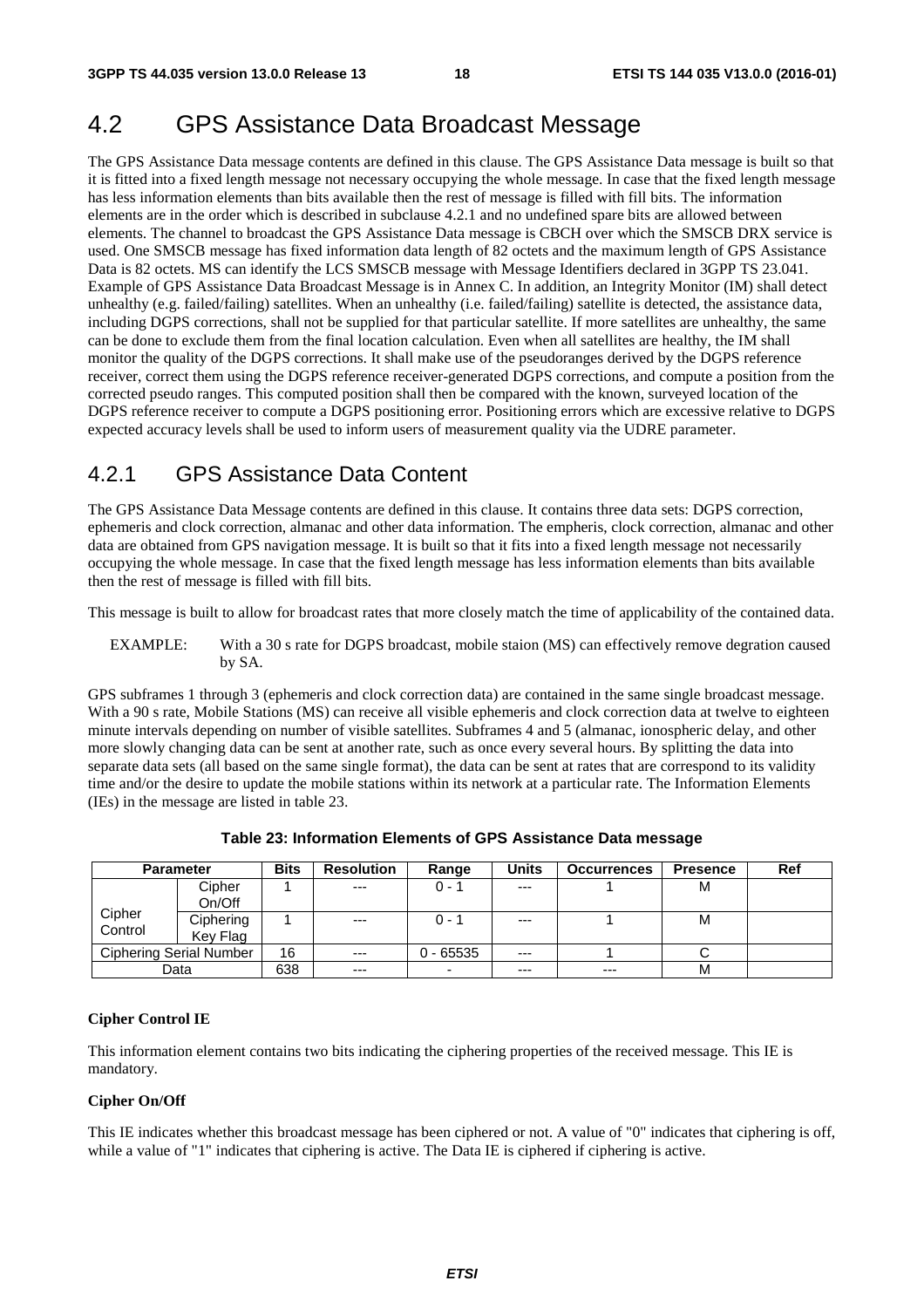#### **Ciphering Key Flag**

The MS always receives two (2) cipher keys during the location update procedure. One of the keys is time-stamped to be current one and the other is time-stamped to be the next one. Thus, the MS always has two cipher keys in memory. The Cipher Key Change Indicator in this broadcast message instructs the MS whether to use current or next cipher key for deciphering the received broadcast message. The MS shall interpret this IE as follows:

- **Ciphering Key Flag**(previous message) = **Ciphering Key Flag**(this message) => Deciphering Key not changed.
- **Ciphering Key Flag**(previous message) <> **Ciphering Key Flag**(this message) => Deciphering Key changed.

#### **Ciphering Serial Number IE**

The Ciphering Serial Number IE contains the serial number used in ciphering process of the broadcast message. The IE contains two octets, MSB part and LSB part. The serial number range is 0 - 65535. This IE is conditional and it is present only if the ciphering flag is active in Cipher Control IE.

#### **Table 24: Ciphering Serial Number IE**

| Ciphering Serial Number (8 bits) | Ciphering Serial Number (8 bits) |
|----------------------------------|----------------------------------|

#### **Data IE**

The Data IE contains the GPS assistance data included in the broadcast message. The Data IE may contain DGPS Correction Data (subclause 4.2.1.1), Emphemeris and Clock Correction Data (subclause 4.2.1.2) or Almanac and Other Data (subclause 4.2.1.3). The Data IE content is indicated with the SMSCB message identifier specified in 3GPP TS 23.041 and 3GPP TS 23.041. When ciphering is active (indicated with Ciphering Control Flags), the ciphering will apply only to the Data IE element. This IE is mandatory.

### 4.2.1.1 DGPS Correction Data

This subclause describes the contents of the broadcast message for differential corrections. The message contents are based on a Type-1 message of version 2.2 of the RTCM-SC-104 recommendation for differential service RTCM-SC104. This format is a standard of the navigation industry and is supported by all DGPS receivers. For a 11 satellites, the length of the broadcast message is 82 octets, which also is the maximum length of an SMSCB message. The information elements (IEs) in the message are listed in table 26. If any of the conditional elements (Ciphering Serial Number, BTS Clock Drift, FN, TN and BN) are not included to the message, spare bits will be transmitted instead of these fields. The spare bits have equal length to the conditional IE, so that the message structure is unchanged (see annex C). The spare bits are set to '0'.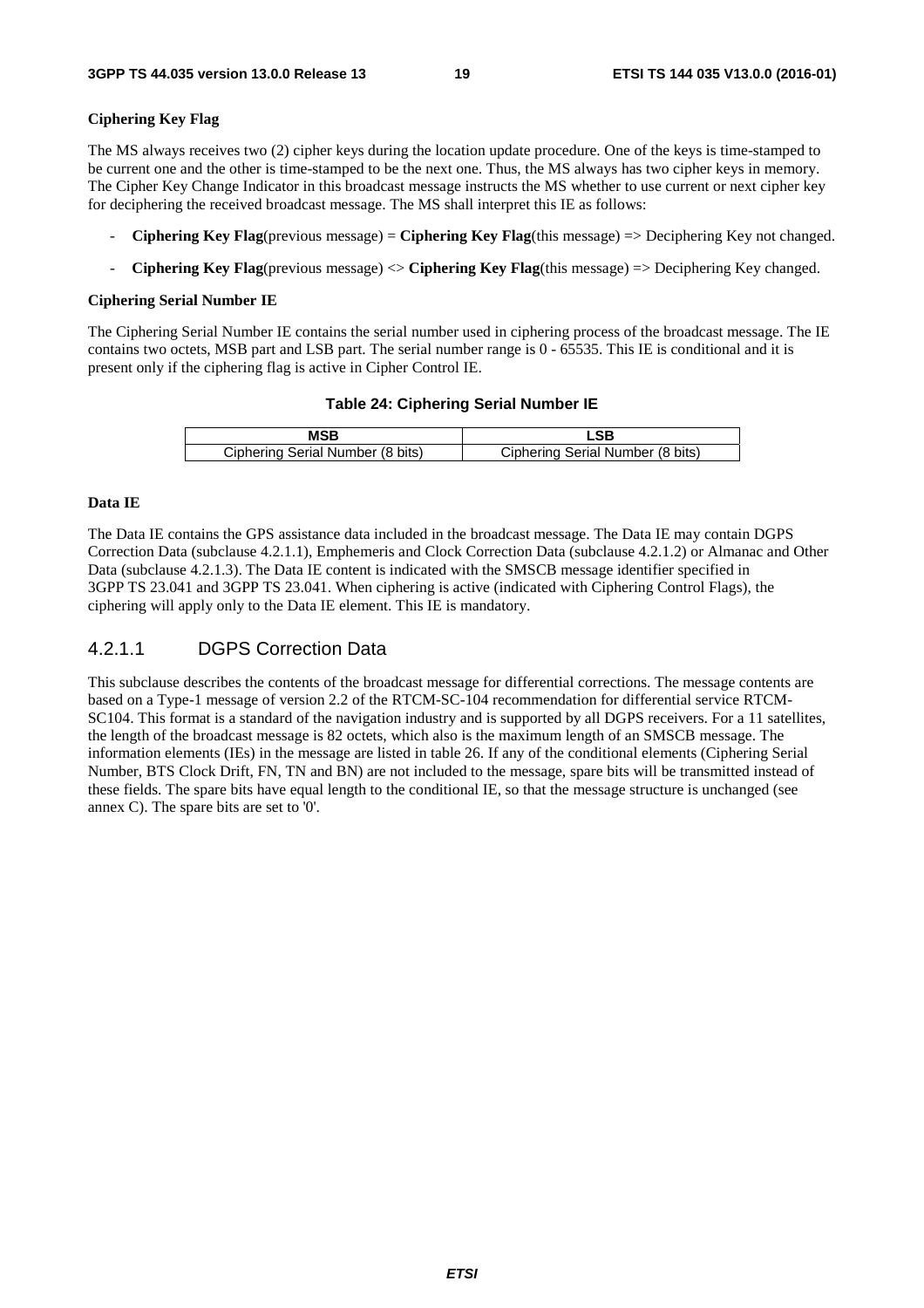|                            | <b>Parameter</b>               | <b>Bits</b> | <b>Resolution</b> | Range        | <b>Units</b> | <b>Occurrences</b> | <b>Precence</b> | <b>Ref</b> |
|----------------------------|--------------------------------|-------------|-------------------|--------------|--------------|--------------------|-----------------|------------|
|                            | <b>GSM Time Present</b>        |             | ---               | $0 - 1$      | ---          |                    | м               | 4.2.1.2    |
|                            | <b>BTS Clock Drift Present</b> |             | ---               | $0 - 1$      | ---          |                    | М               | 4.2.1.3    |
|                            | <b>BTS Clock Drift</b>         | 4           | 12.5 x $10^{-3}$  | $\pm 0.1$    | usec/sec     |                    | C               | 4.2.1.4    |
|                            | Reference Location             | 48          | ---               | ---          | Degrees      |                    | М               | 4.2.1.5    |
|                            | FN                             | 22          | ---               | $0 - 524287$ | frames       |                    | C               |            |
| Reference<br>time          | TN                             | 3           | $---$             | $0 - 7$      | timeslots    |                    | C               | 4.2.1.6    |
|                            | <b>BN</b>                      | 8           | $---$             | $0 - 156$    | bits         |                    | C               |            |
|                            | <b>GPS TOW</b>                 | 20          | 1                 | $0 - 604794$ | sec          |                    | M               |            |
| Status/Health              |                                | 3           | ---               | $0 - 7$      | ---          |                    | м               | 4.2.1.7    |
|                            | N SAT                          | 4           | ---               | $1 - 12$     | ---          |                    | C               | 4.2.1.8    |
|                            | Satellite ID                   | 6           | ---               | $1 - 64$     | ---          |                    |                 |            |
|                            | <b>IODE</b>                    | 8           | ---               | $0 - 239$    | ---          |                    |                 |            |
|                            | <b>UDRE</b>                    | 2           | ---               | $0 - 3$      | ---          |                    |                 | 4.2.1.9    |
| <b>DGPS</b><br>Corrections | <b>PRC</b>                     | 12          | 0.32              | ±655.34      | m            | N SAT              | C               |            |
|                            | <b>RRC</b>                     | 8           | 0.032             | ±4.064       | m/s          |                    |                 |            |
|                            | Delta PRC2                     | 8           |                   | ±127         | м            |                    |                 |            |
|                            | Delta RRC2                     | 4           | 0.032             | ±0.224       | m/s          |                    |                 |            |

#### **Table 26: DGPS Correction Data**

#### 4.2.1.1.1 GSM Time Present IE

This field indicates whether or not GSM air-interface timing information values for the serving cell are present in this message. The MS shall interpret a value of "1" to mean that GSM timing informationvalues (FN,TN and BN) are present, and "0" to mean that only the GPS TOW field value is provided. This field is mandatory.

#### 4.2.1.1.2 BTS Clock Drift Present IE

This IE is indication whether this broadcast message contains BTS Clock Drift IE value or not. The length of this IE is one bit. The value '1' indicates that BTS Clock Drift IE value is present, '0' indicates that the IE valueis not present in this proadcast message. This IE is mandatory.

### 4.2.1.1.3 BTS Clock Drift IE

This IE provides an estimate of the drift rate of the BTS clock relative to GPS time. It has units of μsec/sec (ppm) and a range of ±0.1. This IE aids the MS in maintaining the relation between GPS and cell timing over a period of time. The value of the clock drift is valid starting at the time contained in the Reference Time IE. A positive value for BTS Clock Drift indicates that the BTS clock is running at a greater frequency than desired. This IE is conditional and value is included in the message if BTS Clock Drift Present IE flag is '1'.

#### 4.2.1.1.4 Reference Location IE

The Reference Location field contains a 2-D location (without uncertainty) specified as per 3GPP TS 23.032. The purpose of this field is to provide the MS with a priori knowledge of its location in order to improve GPS receiver performance.

#### 4.2.1.1.5 Reference Time IE

This IE specifies the relationship between GPS time and air-interface timing of the BTS transmission in the serving cell. The **GPS TOW** (time-of-week) has a one-second resolution with a range of 0 to 604799. The **FN**, **TN**, and **BN** IEs are respectively the GSM frame number, timeslot number, and bit number of the BTS transmissions for the serving cell that occur at that GPS time. The frame number FN is modulo- $2^{19}$  (0 – 524287) and the MS shall resolve the ambiguity by interpreting the frame to be as near as possible to the current frame of the serving BTS. The **GPS TOW** IE is mandatory. The **FN**, **TN**, and **BN** IEs are conditional and the values are present only when GSM Time Present bit is '1'.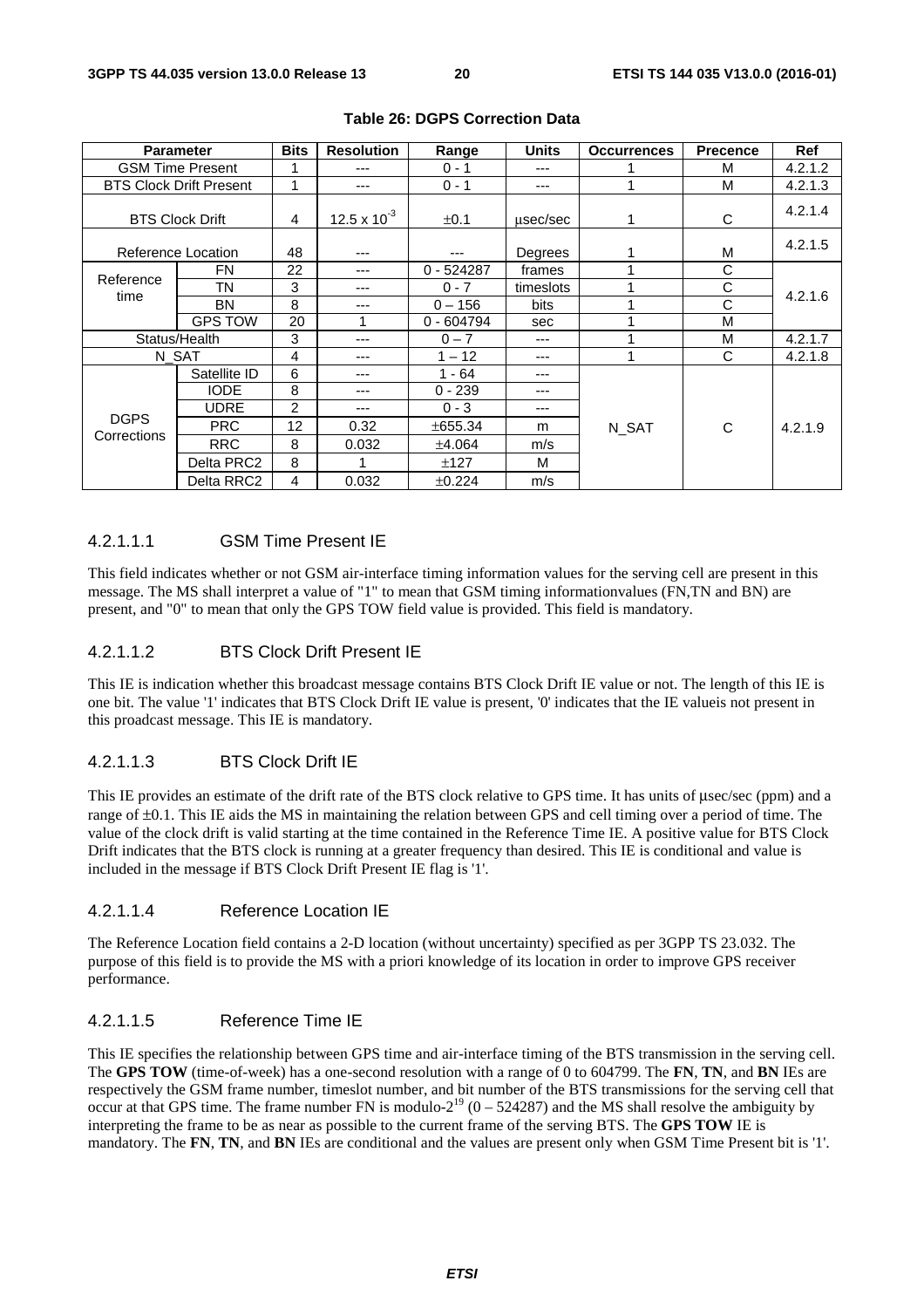#### 4.2.1.1.6 Status/Health IE

This IE indicates the status of the differential corrections contained in the broadcast message. It is equivalent to the "Station Health" IE in the common header for all reference station messages specified in RTCM-SC104. The values of this IE and their respective meanings are shown below in table 25. This IE is mandatory.

| Code | <b>Indication</b>           |
|------|-----------------------------|
| 000  | UDRE Scale Factor = $1.0$   |
| 001  | UDRE Scale Factor = $0.75$  |
| 010  | UDRE Scale Factor = $0.5$   |
| 011  | UDRE Scale Factor = $0.3$   |
| 100  | UDRE Scale Factor = $0.2$   |
| 101  | UDRE Scale Factor = $0.1$   |
| 110  | No data available           |
| 111  | Data is invalid - disregard |
|      |                             |

#### **Table 25: Values of Correction Status**

The first six values in this IE indicate valid differential corrections in the broadcast message. When using the corrections values described below, the "UDRE Scale Factor" value is applied to the UDRE values contained in the message. The purpose is to indicate an estimate in the amount of error in the corrections.

The value "110" indicates that the source of the differential corrections (e.g. reference station or external DGPS network) is currently not providing information. The value "111" indicates that the corrections provided by the source are invalid, as judged by the source. In either case, the broadcast message shall contain no differential corrections. All MS that read the broadcast message shall contain the appropriate logic to ignore any data IEs following a Correction Status IE having a value of "110" or "111".

### 4.2.1.1.7 N\_SAT IE

This IE indicates the number of satellites (N\_SAT) for which differential corrections are available. The maximum number of satellites that can be included into the message is 12. This IE is conditional and included if Correction Status IE value is not 110 or 111.

#### 4.2.1.1.8 DGPS Corrections IE

This IE contains GPS differential correction data. Each element described below will appear N\_SAT times in this message, once for each satellite for which corrections are available. This IE is conditional and included if Correction Status IE value is not 110 or 111.

#### **Satellite ID**

This IE identifies the satellite for which the corrections are applicable. This value is the same as the PRN number provided in the navigation message transmitted by the particular satellite.The range is 0 to 31, with 0 indicating satellite number 32 as perRTCM-SC104.

#### **IODE**

This IE is the sequence number for the ephemeris for the particular satellite. The MS can use this IE to determine if new ephemeris is used for calculating the corrections that are provided in the broadcast message. This eight-bit IE is incremented for each new set of ephemeris for the satellite and may occupy the numerical range of [0, 239] during normal operations. For more information about this field can be found from RTCM-SC104.

#### **User Differential Range Error (UDRE)**

This IE provides an estimate of the uncertainty  $(1-\sigma)$  in the corrections for the particular satellite. The value in this IE shall be multiplied by the UDRE Scale Factor in the common Corrections Status IE to determine the final UDRE estimate for the particular satellite. The meanings of the UDRE values are described in table 27.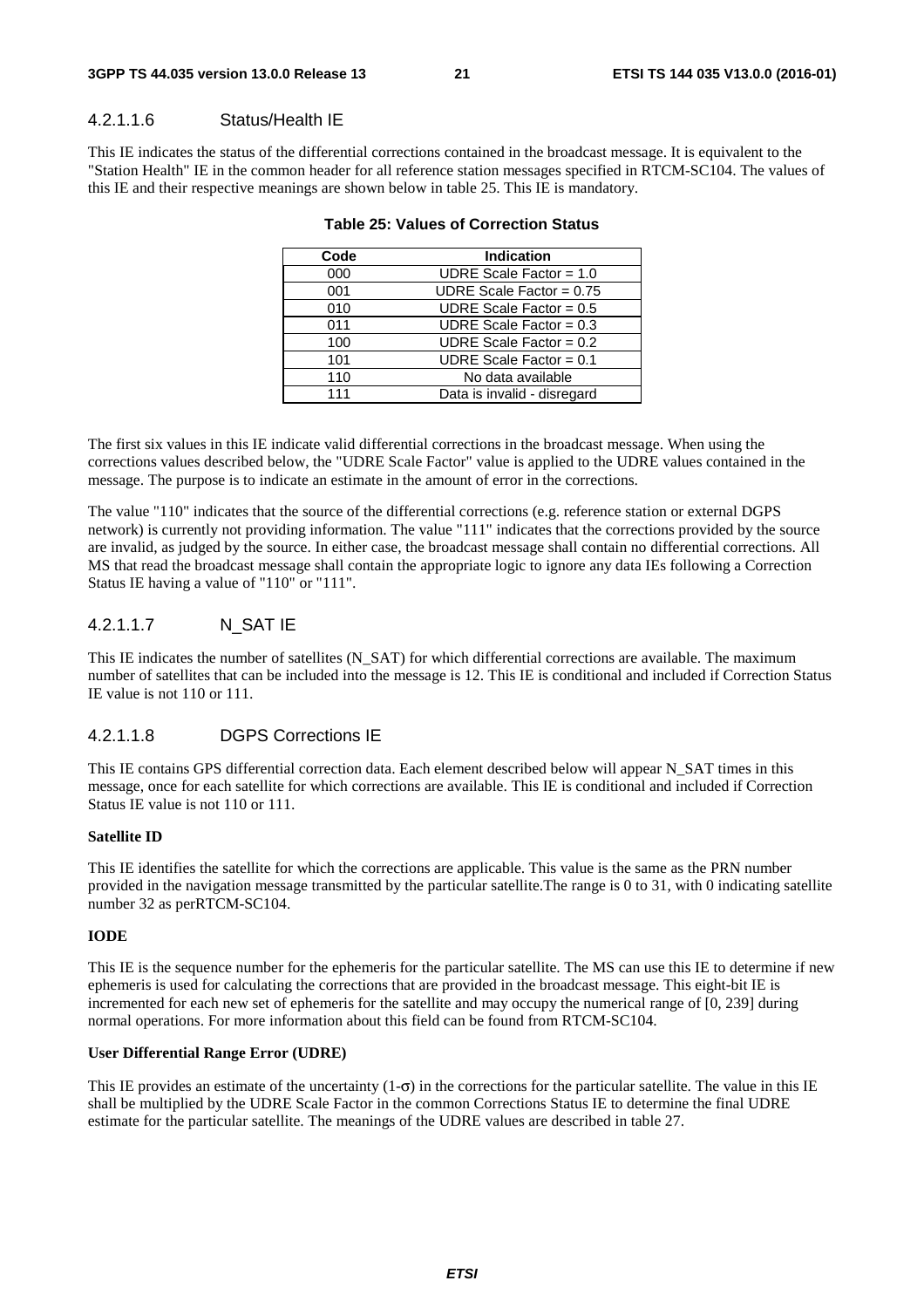| Value | <b>Indication</b>             |
|-------|-------------------------------|
| n۵    | UDRE $\leq 1.0$ m             |
| ሰ1    | 1.0 m $<$ UDRE $\leq$ 4.0 m   |
| 10    | 4.0 m $<$ UDRE $\leq$ 8.0 m   |
| 11    | $8.0 \text{ m} < \text{UDRE}$ |

**Table 27: Values of UDRE** 

Each UDRE value shall be adjusted based on the operation of an Integrity Monitor (IM) function which exists at the network (SMLC, GPS server, or reference GPS receiver itself). Positioning errors derived at the IM which are excessive relative to DGPS expected accuracy levels shall be used to scale the UDRE values to produce consistency.

#### **Pseudo-Range Correction (PRC)**

This IE indicates the correction to the pseudorange for the particular satellite at the reference time, *t*0. As mentioned above, this reference time is the GPS TOW. The value of this IE is given in meters (m) and the resolution is 1. The method of calculating this IE are described in RTCM-SC104.

#### **Pseudo-Range Rate Correction (RRC)**

This IE indicates the rate-of-change of the pseudorange correction for the particular satellite, using the satellite ephemeris identified by the IODE IE. The value of this IE is given in meters per second (m/sec) and the resolution is 0.032. For some time  $t_1 > t_0$ , the corrections are estimated by:

 $PRC(t_1, IODE) = PRC(t_0, IODE) + RRC(t_0, IODE) \cdot (t_1 - t_0),$ 

and the MS uses this to correct the pseudorange it measures at  $t_1$ ,  $PR_m(t_1)$ , by:

 $PR(t_1, \text{IODE}) = PR_m(t_1, \text{IODE}) + PRC(t_1, \text{IODE}).$ 

#### **Delta Pseudo-Range Correction 2 (Delta PRC2)**

This IE indicates the difference in the pseudorange correction between the satellite"s ephemeris identified by IODE and the previous ephemeris two issues ago IODE –2. The value of this IE is given in meters (m) and the resolution is 0.32. The method of calculating this IE are described in RTCM-SC104.

#### **Delta Pseudo-Range Rate Correction 2 (Delta RRC2)**

This IE indicates the difference in the pseudorange rate-of-change correction between the satellite"s ephemeris identified by IODE and IODE-2. The value of this IE is given in meters per second (m/sec) and the resolution is 0.032. For some time  $t_1 > t_0$ , the corrections for IODE–2are estimated by:

$$
PRC(t_1, \text{IODE}-2) = [PRC(t_0, \text{IODE}) + \text{Delta}PRC(t_0, \text{IODE})] + [RRC(t_0, \text{IODE}) + \text{Delta}RRC(t_0, \text{IODE})] \cdot (t_1 \cdot t_0);
$$

and the MS uses this to correct the pseudorange it measures at  $t_1$  using ephemeris IODE-2, PR<sub>m</sub>( $t_1$ , IODE-2), by:

$$
PR(t_1, IODE-2) = PR_m(t_1, IODE-2) + PRC(t_1, IODE-2).
$$

If there is not an ephemeris set for a currently visible satellite that is two issues old, then the parameters Delta PRC2 and Delta RRC2 are both set to zero.

### 4.2.1.2 Ephemeris and Clock Correction Data

This subclause describes the contents of the Data for ephemeris and clock corrections of a particular satellite. These IE fields are extracted from the subframes 1 to 3 of the GPS navigation message. They are listed in table 28.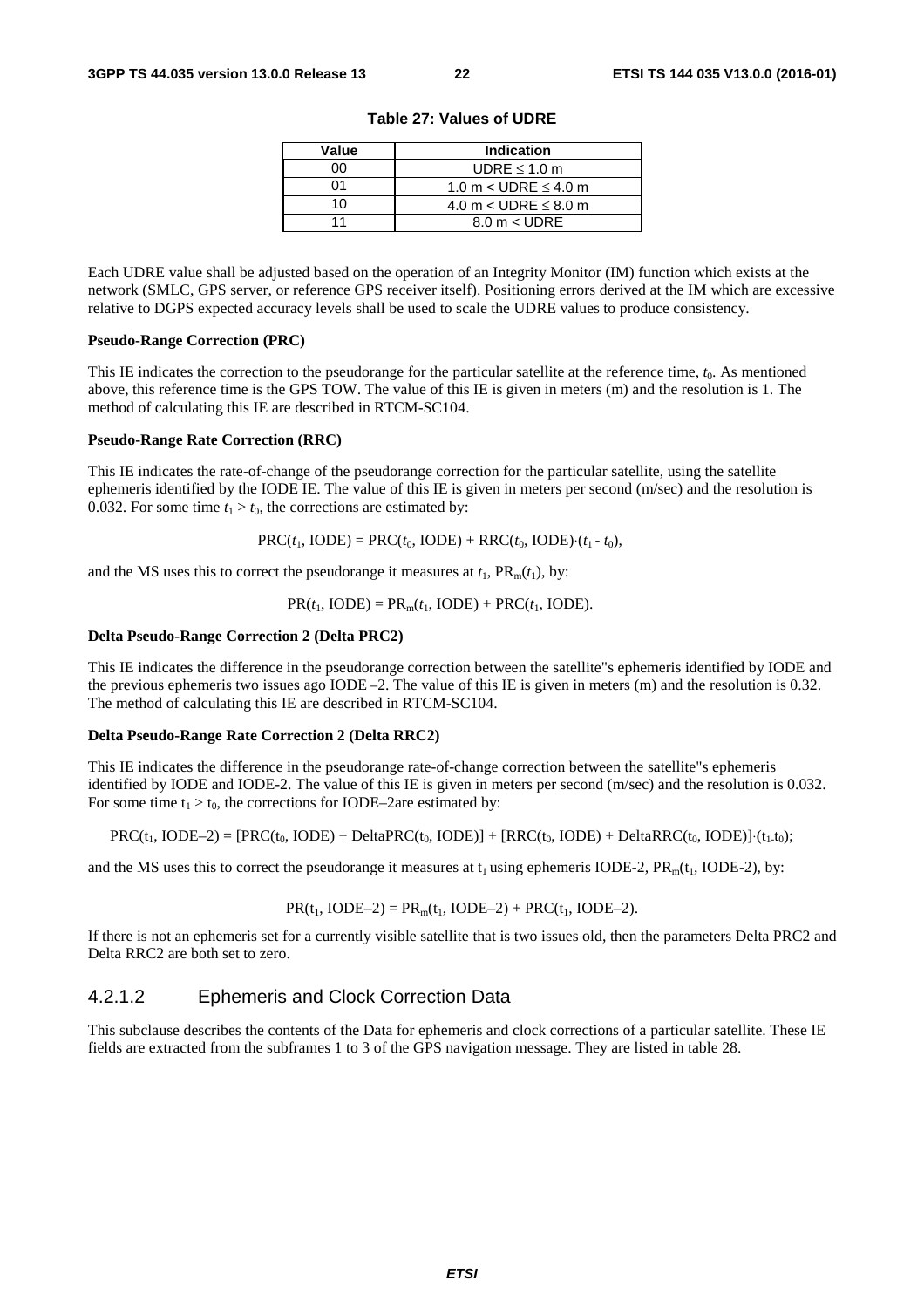| <b>Parameter</b>            | <b>Bits</b>     | <b>Resolution</b>         | Range                         | <b>Units</b>         | <b>Occurrences</b> | <b>Presence</b> |
|-----------------------------|-----------------|---------------------------|-------------------------------|----------------------|--------------------|-----------------|
| Transmission                | 20              | 1                         | $0 - 604799$                  | seconds              | 1                  | M               |
| <b>TOW</b>                  |                 |                           |                               |                      |                    |                 |
| SVID/PRNID                  | $6^{(1)}$       | $---$                     | $0 - 63$                      | $---$                | 1                  | M               |
| <b>TLM Message</b>          | 14              | ---                       | $0 - 16383$                   | $---$                | $\mathbf{1}$       | M               |
| TLM Reserved (C)            | $\overline{2}$  | $---$                     | $0 - 3$                       | $\cdots$             | 1                  | M               |
| <b>HOW</b>                  | 22              | ---                       | $0 - 4194303$                 | $\cdots$             | 1                  | M               |
| <b>WN</b>                   | $\overline{10}$ | ---                       | $0 - 1023$                    | weeks                | 1                  | M               |
| C/A or P on L2              | $\overline{c}$  | ---                       | $0 - 3$                       | Boolean              | 1                  | M               |
| <b>URA</b> Index            | $\overline{4}$  | $---$                     | $0 - 15$                      | Boolean              | $\overline{1}$     | M               |
| SV Health                   | $\overline{6}$  | $---$                     | $0 - 63$                      | Boolean              | 1                  | М               |
| <b>IODC</b>                 | $10^{(1)}$      | ---                       | $0 - 1023$                    | $\sim$               | 1                  | М               |
| L <sub>2</sub> P Data Flag  | $\mathbf{1}$    | $---$                     | $0 - 1$                       | Boolean              | 1                  | M               |
| SF1 Reserved                | 87              | $\overline{a}$            | Ful I Range                   | $\overline{a}$       | 1                  | M               |
| $T_{GD}$                    | 8               | $2^{31}$                  | $-128 - 127$                  | seconds              | 1                  | M               |
| $t_{oc}$                    | $16^{(1)}$      | 2 <sup>4</sup>            | $0 - 604784$                  | seconds              | 1                  | M               |
| Af <sub>2</sub>             | 8               |                           | $-128 - 127$                  | sec/sec <sup>2</sup> | 1                  | M               |
| $\overline{Af_1}$           | $\overline{16}$ | $\frac{2^{-55}}{2^{-43}}$ | $-32768 - 32767$              | sec/sec              | 1                  | M               |
| Af <sub>0</sub>             | $\overline{22}$ | $2^{-31}$                 | $-2097152-$                   | seconds              | $\mathbf{1}$       | M               |
|                             |                 |                           | 2097151                       |                      |                    |                 |
| $C_{rs}$                    | 16              |                           | $-32768 - 32767$              | meters               | 1                  | M               |
| $\Delta n$                  | 16              | $\frac{2^{5}}{2^{43}}$    | $-32768 - 32767$              | semi-                | 1                  | M               |
|                             |                 |                           |                               | circles/sec          |                    |                 |
| M <sub>0</sub>              | 32              | $2^{-31}$                 | $-2147483648 -$               | semi-                | $\mathbf{1}$       | M               |
|                             |                 |                           | 2147483647                    | circles              |                    |                 |
| $C_{uc}$                    | 16              | $2^{5}$                   | $-32768 - 32767$              | meters               | 1                  | M               |
| Е                           | $32^{(1)}$      | $2^{-33}$                 | $0 - 4294967295$              | $\sim$               | 1                  | M               |
|                             | 16              | $2^{-29}$                 | $-32768 - 32767$              | radius               | 1                  | M               |
| $\frac{C_{us}}{(A)^{1/2}}$  | $32^{(1)}$      | $2^{-19}$                 | $0 - 4294967295$              | meters $^{1/2}$      | 1                  | M               |
| $t_{oe}$                    | $16^{(1)}$      | 2 <sup>4</sup>            | $0 - 604784$                  | seconds              | 1                  | M               |
| Fit Interval Flag           | 1               | $\overline{a}$            | $0 - 1$                       | Boolean              | 1                  | M               |
| <b>AODO</b>                 | $\overline{5}$  | $\overline{900}$          | $0 - 31$                      | seconds              | 1                  | M               |
| $C_{ic}$                    | 16              | $2^{-29}$                 | $-32768 - 32767$              | radians              | 1                  | $\overline{M}$  |
| $\overline{\text{OMEGA}}_0$ | $\overline{32}$ | $2^{-31}$                 | $-2147483648 -$               | semi-                | $\mathbf{1}$       | M               |
|                             |                 |                           | 2147483647                    | circles              |                    |                 |
|                             |                 |                           | $-32768 - 32767$              | radians              |                    |                 |
| $C_{is}$                    | 16<br>32        | $\frac{2^{29}}{2^{31}}$   | $-2147483648 -$               | semi-                | 1<br>1             | M<br>M          |
| io                          |                 |                           | 2147483647                    | circles              |                    |                 |
|                             |                 |                           |                               |                      |                    |                 |
| $C_{rc}$                    | 16              | $\frac{2^{29}}{2^{31}}$   | $-32768 - 32767$              | meters               | 1<br>$\mathbf{1}$  | M               |
| $\omega$                    | 32              |                           | $-2147483648 -$<br>2147483647 | semi-                |                    | M               |
|                             |                 | $2^{-43}$                 |                               | circles              |                    |                 |
| <b>OMEGAdot</b>             | 24              |                           | $-8388608-$                   | Semi-                | 1                  | M               |
|                             | 14              | $2^{-43}$                 | 8388607                       | circles/sec          | $\mathbf{1}$       | M               |
| <b>Idot</b>                 |                 |                           | $-8192 - 8191$                | Semi-<br>circles/sec |                    |                 |
|                             |                 | $\overline{a}$            |                               | $\overline{a}$       |                    |                 |
| Spares/zero fill            | 20              |                           | $\overline{a}$                |                      | $\mathbf{1}$       | M               |

| Table 28: Ephemeris and Clock Correction Data (per-satellite fields - <sup>(1)</sup> = Positive range only) |  |  |  |
|-------------------------------------------------------------------------------------------------------------|--|--|--|
|-------------------------------------------------------------------------------------------------------------|--|--|--|

#### **Transmission TOW**

This field indicates the approximate GPS time-of-week when the message is broadcast. The MS should interpret this field as a very coarse estimate of the current time.

#### **SVID/PRNID**

The satellite ID of the data from which this signal was obtained.

### **Rest of Fields**

The rest of fields are defined as in figure 20-1 of ICD-GPS-200.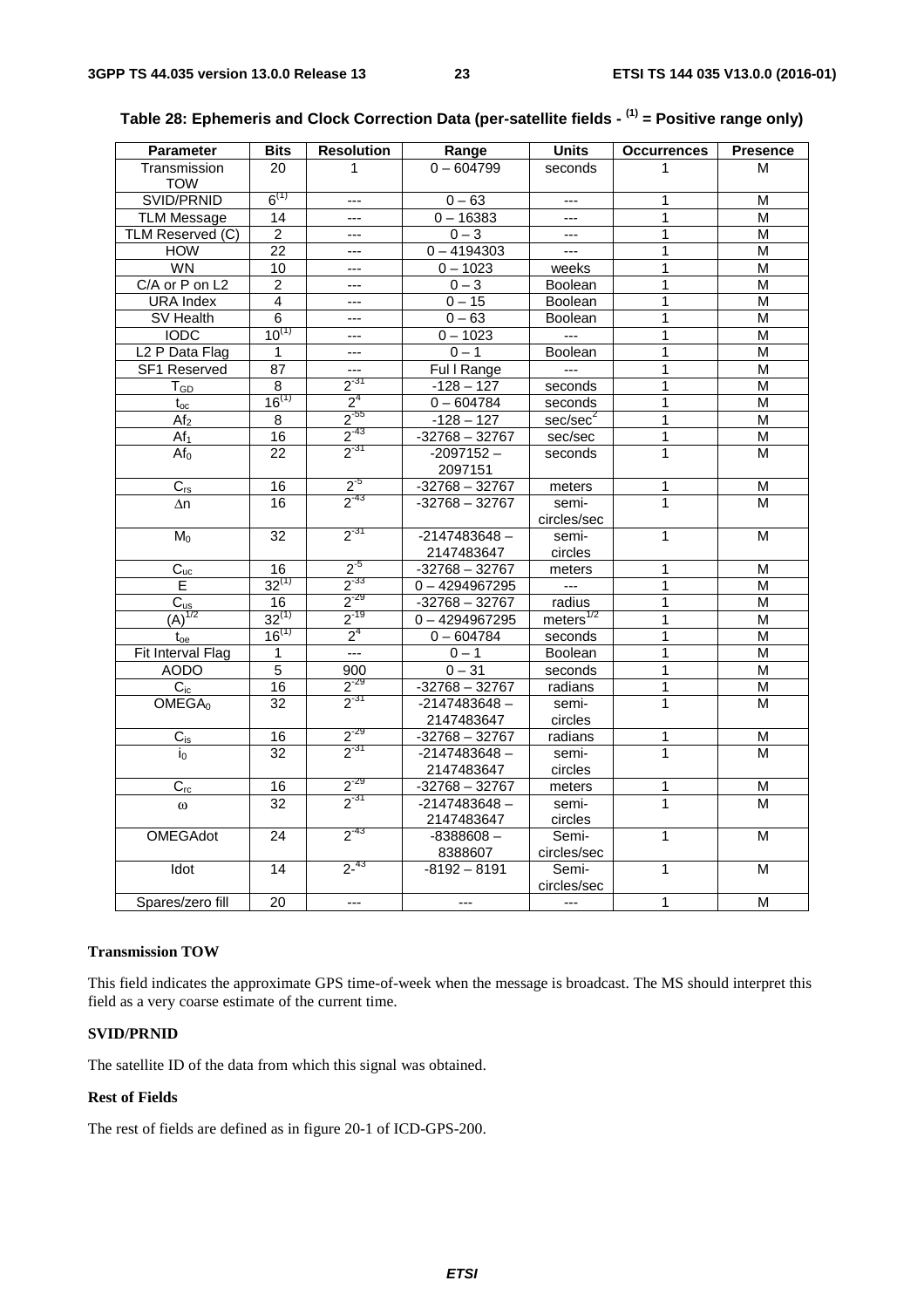### 4.2.1.3 Almanac and Other Data

This subclause describes the contents of the Data for ionospheric delay, UTC offset, and Almanac. These IE fileds are extracted from the subframes 4 and 5 of the GPS navigation message, excluding the parity bits and other redundant bits. They are listed in table 29.

| <b>Parameter</b>        | <b>Bits</b> | <b>Resolution</b> | Range        | <b>Occurrences</b> | <b>Presence</b> |
|-------------------------|-------------|-------------------|--------------|--------------------|-----------------|
| <b>Transmission TOW</b> | 20          |                   | $0 - 604799$ |                    | м               |
| SV Mask                 | 32          |                   |              |                    | м               |
| <b>LSB TOW</b>          | 8           |                   | $0 - 255$    |                    | м               |
| SFID 0                  | 1           |                   | $0 - 1$      |                    |                 |
| Data ID                 | 2           |                   | ---          |                    |                 |
| Page No.                | 6           |                   | $1 - 25$     | Repeat three       |                 |
| Word 3                  | 16          | <b>COSP</b>       | COSP         | times:             |                 |
| Word 4                  | 24          | COSP              | <b>COSP</b>  | Each               |                 |
| Word 5                  | 24          | COSP              | COSP         | corresponds        |                 |
| Word 6                  | 24          | COSP              | <b>COSP</b>  | to a different     | М               |
| Word 7                  | 24          | COSP              | COSP         | page no. as        |                 |
| Word 8                  | 24          | COSP              | COSP         | described in       |                 |
| Word 9                  | 24          | COSP              | COSP         | table 29           |                 |
| Word 10                 | 22          | <b>COSP</b>       | COSP         |                    |                 |
| Spares/zero fill        | 5           |                   |              |                    | м               |

#### **Table 29: Almanac and Other Data**

#### **Transmission TOW**

This field indicates the approximate GPS time-of-week when the message is broadcast. The MS should interpret this field as a very coarse estimate of the current time.

#### **SV Mask**

This field indicates the satellites that contain the pages being broadcast in this data set.

#### **LSB TOW**

This field indicates the least significant 8 bits of the TOW. See ICD-GPS-200, figure 20-2.

#### **COSP**

Format Conditional on Subframe ID and Page Number. See ICD-GPS-200, subclause 20.3.3.5, figure 20-1.

#### **SFID 0**

This one bit field conveys the least significant bit of the SubFrame(SF) ID for which the following word 3 through word 10 data applies. Zero indicates subframe  $ID = 4$ , and One indicates Subframe  $ID = 5$ .

#### **Data ID**

Indicates the Data ID field contained in the indicated subframe, word 3, most significant 2 bits, as defined by ICD-GPS-200.

#### **Page No.**

Six-bit field indicates the Page ID of the indicated subframe for which the following Word 3 through Word 10 data applies. The page field and SFID field define the data content and format for the following word 3 through word 10 data fields as defined by ICD-GPS-200.

#### **Word 3 through Word 10**

Information bits (16, 22 or 24) that are contained in the respective words of the indicated subframe and page, excluding 2 bit "t" from Word 10. See reference ICD-GPS-200 for more information.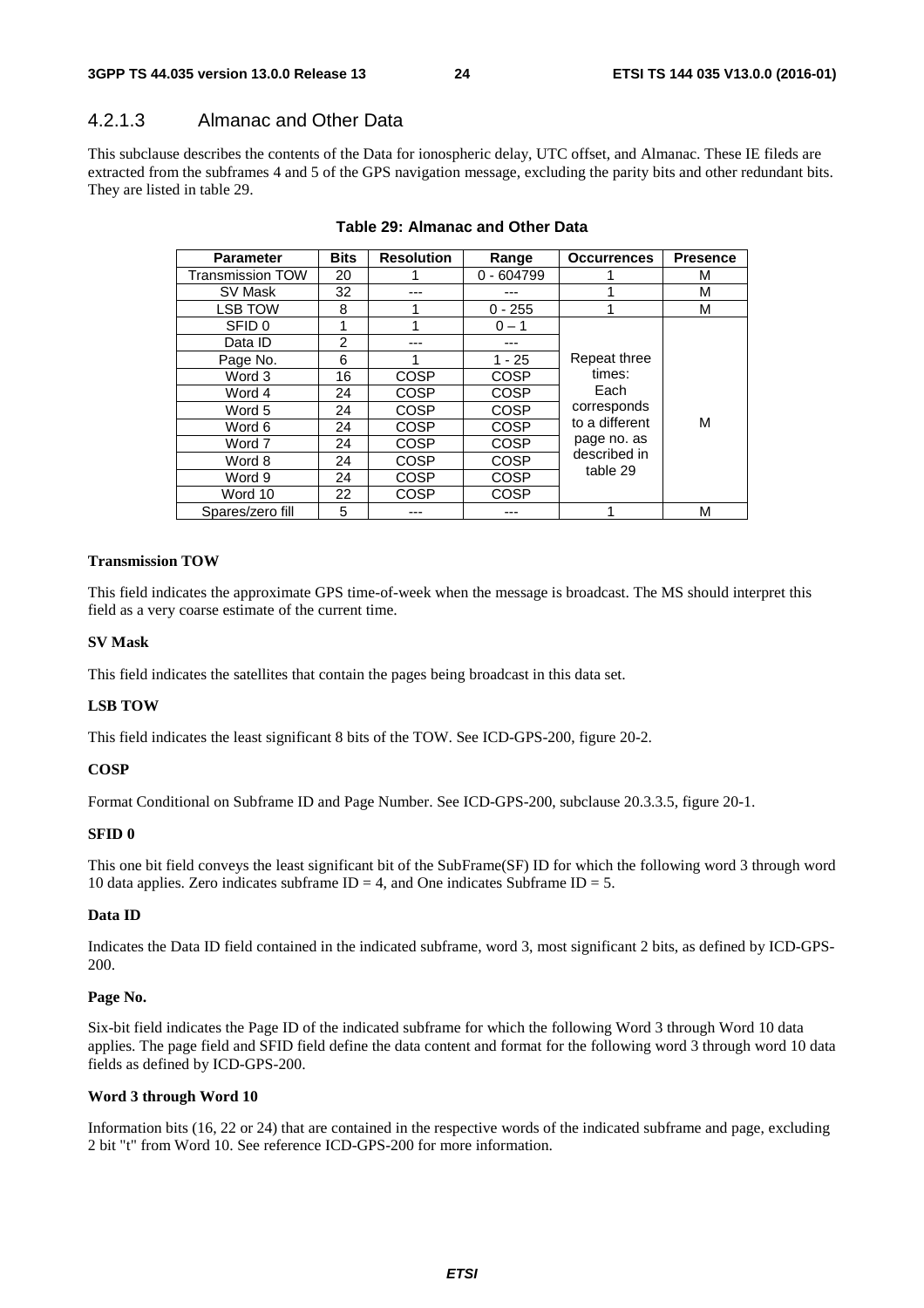Each broadcast Almanac and Other Data message contains three subframes of information. All three of subframe pages in this data set can be from the same subframe ID (all from subframe 5 for example), or a mixed set containing some subframe 4 and some subframe 5 data.

Table 29 shows the subframe and page numbers corresponding to the Almanac, SV Health, and Iono / UTC Correction data. A total of 35 subframes must be broadcast if all the information is to be provided to the MS. Given that three subframes worth of content can be delivered per broadcast message, it will take only 12 broadcast messages to deliver the entire data set shown in table 29. If the data listed in table 29 is broadcast at the rate of approximately once per four hours, one Almanac and Other Data message must be broadcast on average every 20 minutes. An alternate approach is to broadcast the 12 messages as a set closely together in time, but with four-hour duration between sets. Note that the four-hour figure is only used to illustrate the concept, and a shorter or longer period may be used instead.

It is possible to broadcast other data contained in Subframes 4 and/or 5 not shown in table 29. The format of the message remains the same, only the particular page of the desired data needs to be set properly. The contents of words 3 through 10 also need to be set as described in ICD-GPS-200. Using this format, it provides maximum compatibility for future expansion to include other data in subframes 4 and 5 not shown in table 30 or ICD-GPS-200.

#### **Table 30: Mapping of Almanac, Health, Iono, and UTC Data to Subframe Number and Page Number**

| Data Type                | <b>Subframe</b> | Page(s)                 |
|--------------------------|-----------------|-------------------------|
| Almanac Data (SV1 - 24)  |                 | $1 - 24$                |
| Almanac Data (SV25 - 32) |                 | 2, 3, 4, 5, 7, 8, 9, 10 |
| SV Health $(SV1 - 24)$   |                 | 25                      |
| SV Health $(SV25 - 32)$  |                 | 25                      |
| Iono/UTC Corrections     |                 |                         |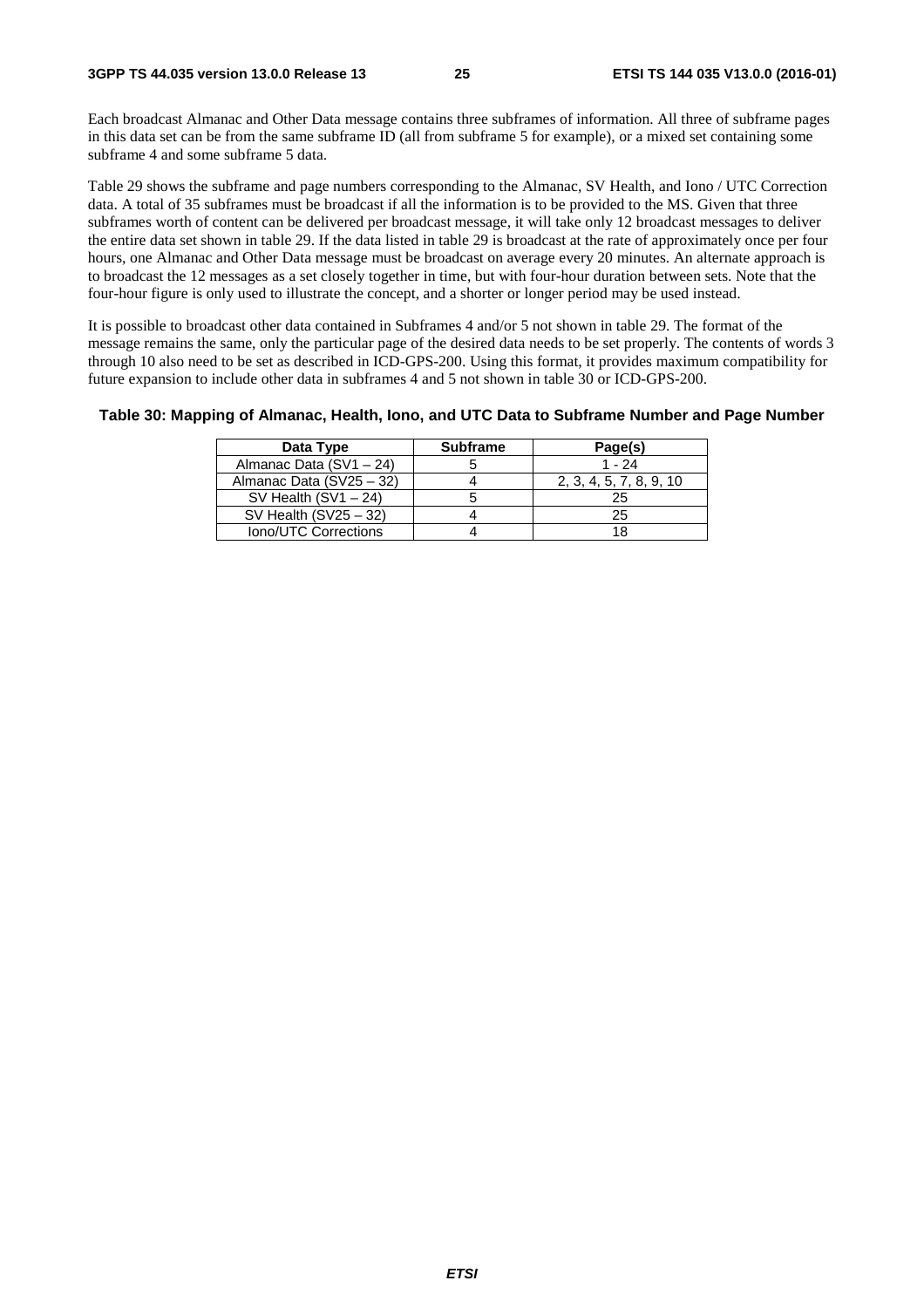# Annex A (informative): Overview of Broadcast Assistance for E-OTD and GPS

This annex presents an overview of the functionality and requirements for broadcasting assistance information for GPS and E-OTD in GSM networks. Potential impacts to other services are also described.

# A.1 General

The E-OTD and GPS assistance information may be broadcast over the SMSCB service. The SMSCB DRX service is used to forecast the occurrences of the broadcast messages. The E-OTD and GPS broadcasts are independent of each other, have own SMSCB message identifiers and are broadcast on the demand of the characteristics of the E-OTD and GPS. In the network side, the SMLC is responsible for gathering the information, constructing the broadcast messages and ciphering a part of the message, if necessary. The SMLC also maintains the deciphering keys that MS requests with MO-LR. The deciphering keys are location area specific.

SMSCB messages can be received when MS is in idle mode. When MS is in dedicated mode the same information that was received in idle mode via broadcast channel may be requested by MS via point-to-point messaging.

# A.2 E-OTD Assistance Broadcast

The information that is broadcast for E-OTD assistance is used in MS-based E-OTD to help the MS measure neighbour BTSs and compute its own position. The broadcast message is built so that it has always a fixed length of 82 octets, which is the size of one SMS Cell Broadcast (SMSCB) message. The information elements are scalable according to the number of neighbour BTSs and the amount of sectored channels.

In general, the following information is included in a broadcast E-OTD assistance message:

- Reference Time.
- Neighbour Channel Time Slot Scheme.
- Information about sectored neighbour channels.
- Neighbour channel 51 Multiframe Offset values.
- Neighbour channel BCC values.
- RTD Drift Factor values (ciphered if active).
- Neighbour channel RTD values (ciphered if active).
- Serving cell and neighbour cell location information (ciphered if active).

The system information message that is received in idle mode contains the neighbour channel information. The E-OTD SMSCB message refers to this system information neighbour list so that there is indication which neighbours in the system information neighbour list are included in the broadcast message. The neighbour channel RTD values, serving cell location and neighbour cell location information may be ciphered.

Based on the information in the broadcast message and the E-OTD measurements done by MS, MS is capable to calculate its position. MS that is not capable to calculate its position itself may receive the SMSCB messages and use the unciphered contents to help the synchronization to the neighbour channels.

Most information contained in the E-OTD broadcast message is static. However, the RTD values change relatively often due to the drift in unsynchronized BTS clocks. The duration of validity of RTD values will affect the location accuracy calculated by MS. The RTD update rate is a function of BTS clock stability and required location accuracy from the operator and may be specified by the operator.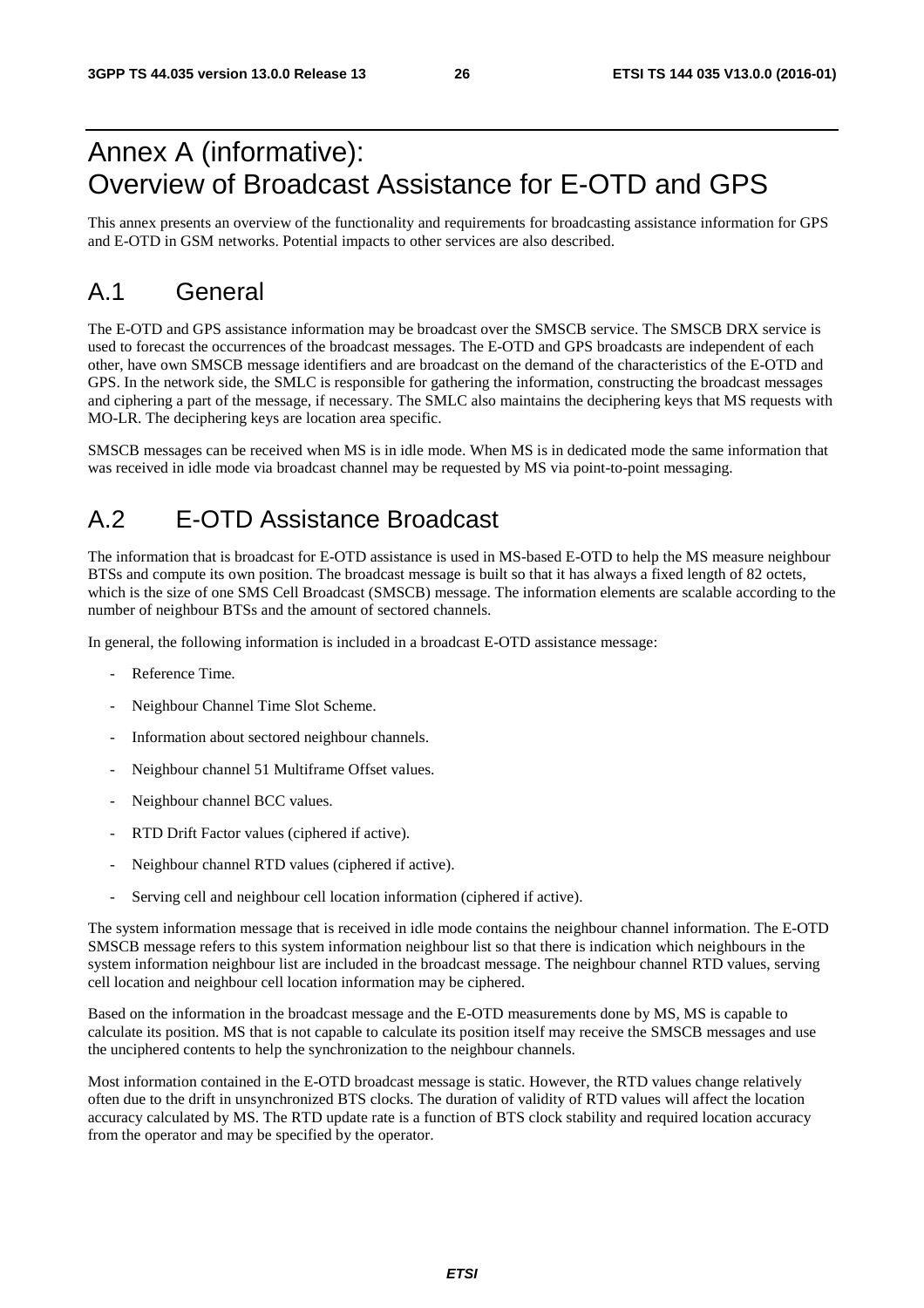# A.3 GPS Assistance Broadcast

#### **Broadcast DGPS Data**

The main content of the broadcast message for GPS assistance is DGPS corrections. This information is used in MSbased GPS positioning to improve the accuracy of the position result. Some background information for DGPS broadcast is presented in this subclause. Requirements on the GSM network for broadcasting DGPS corrections are also discussed.

In good signal environments, the primary determinant of position accuracy for GPS is the intentional degradation of the GPS satellite clocks, known as *selective availability* (SA). Another contributor to the error budget is unmodeled atmospheric delay. The techniques used to correct these error sources are collectively known as *differential GPS* (DGPS). These methods involve locating one or more reference receivers at known locations and observing the visible satellite signals. These receivers essentially solve the inverse GPS problem - find differences from the expected measurements at the known position. The accuracy of the DGPS corrections is inversely proportional to the distance from the reference location. The inaccuracy is caused by changes in the geometry and visibility of the satellite constellation. For most applications, however, the corrections are valid for receivers within a 200 km to 400 km radius of the reference station.

One noteworthy characteristic of the DGPS corrections is that they have a short time constant compared to other GPS information such as satellite ephemeris. Once a correction model is computed, its accuracy degrades over time. This is mainly due to the time-varying nature of the SA imposed on the satellite signals. The duration of validity of a set of differential corrections depends on the accuracy requirements of the user or application, but in general the corrections must be updated at least every 30 s.

The fact that DGPS corrections are valid for large areas but require frequent update make them very suitable for delivery over a GSM broadcast channel such as SMSCB. This broadcast strategy is used by other DGPS sources, such as FM broadcast stations and geostationary satellites (WAAS, EGNOS, and MSAS). However, broadcasting the DGPS corrections in the GSM network has a clear advantage over other sources. This is mainly due to the fact that GSM broadcast exploits the existing reliable data link between the GPS-capable MS and the GSM network. In the other methods, the MS must capture the DGPS information from another source and therefore pays a price in power consumption, complexity, or both.

The format used for GSM broadcast of DGPS corrections includes a list of satellites visible at a nearby reference location, the correction in the range measurement for each satellite, and the rate-of-change of the range correction. In addition, an allowance is made for adding correction differences (i.e. ΔPRC and ΔRRC values) for multiple copies of the GPS ephemeris, to reduce the network traffic flow. Other information includes satellite health status and a reference GPS time for the corrections. The total amount of DGPS information is 48 bits (6 octets) per satellite with 80 bits (10 octets) of overhead information. The total message size for 12 visible satellites is 82 octets, which will fit within a single SMSCB message.

#### **Broadcast Other Data**

The contents of the other broadcast GPS Assiatance Message data sets are ephemeris and clock correction, as well as almanac and other data. This information can be used by the GPS receiver integrated with MS to improve the signal acquisition time and sensitivity, to recover GPS time and to obtain Ephemeris, clock correction, UTC offset, Ionospheric delay, and Almanac data. For example, the ephemris data set may be broadcast every 90 s, and Almanac may be broadcast once every serveral hours. The mobile station which does not require E-OTD and/or DGPS assistance can wake up at 90 s intervals, download these data, and then go back to sleep. This broadcast message can assist mobile station in idle mode to acquire GPS satellites with improved sensitivity and perform GPS time recovery without pointto-point communication, therefore improving the time to the first fix and reducing the point-to-point message traffic. The message can be provided within a single SMSCB message.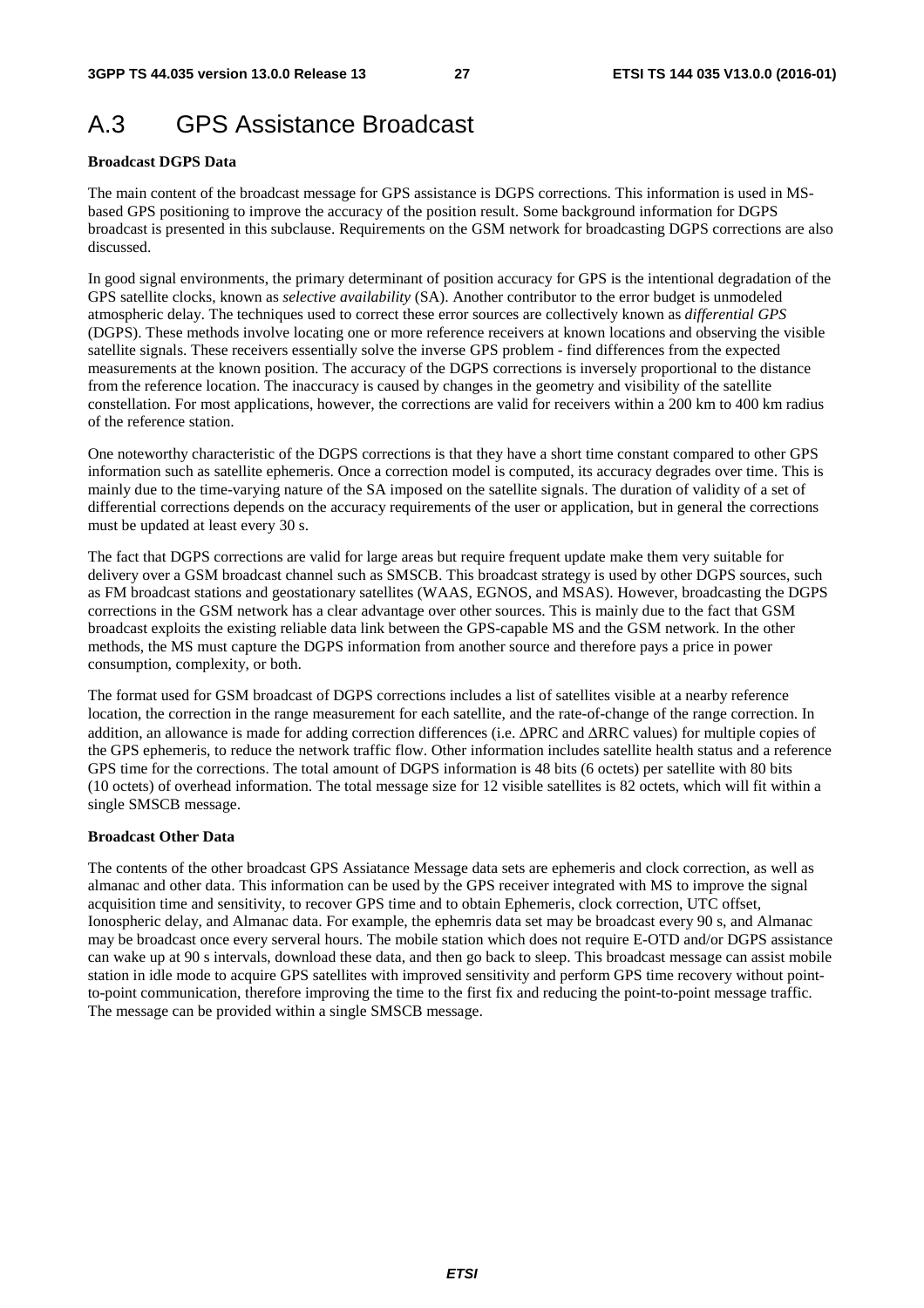# A.4 Impact on Other Services

#### *Latency*

The main impact is due to latency requirements for delivery of the DGPS and E-OTD assistance information. Both the DGPS corrections and the RTD values are valid for relatively short periods of time, and must be delivered in a timely manner. Thus, the service is sensitive to delays such as buffering broadcast SMSCB messages. The Reference Time in the broadcast messages and the drift factors can be used to compensate latency.

The Ephemeris and Clock Correction data set needs to be broadcast once every 90 s. The period for broadcasting the data set is chosen to provide the entire ephemeris (three subframes) in a reasonable amount of time. For 8 satellites, it would take 12 minutes. The Almanac and Other Data data set can be broadcast every several hours. To deliver the entire data set within 6 minutes, 12 broadcasts with a 30 s rate are required. It can also be broadcast at a much slower rate. For instance, for a 20 minute rate, the data set can be delivered to the mobile station every 4 hours.

#### *Capacity*

The SMSCB used for LCS uses the basic CBCH or extended CBCH. The support of E-OTD and/or DGPS broadcast needs capacity related to broadcast message characteristics (RTD/DGPS validity). The SMSCB DRX service also needs to schedule a message that is sent once per schedule period. The maximum schedule period is 48 SMSCB message slots.

Example of capacity scenario:

- The basic CBCH uses the same physical resource as SDCCH/4 (sub channel 2) or SDCCH/8 (sub channel 2). If SMSCB service is supported in basic CBCH it occupies 1/4 of SDCCH capacity when using SDCCH/4 and 1/8 of SDCCH capacity when using SDCCH/8.
- The basic CBCH capacity is 1 SMSCB message per 2 s.
- Both DGPS and E-OTD broadcast is assumed to be once per 30 s and the Ephemeris and Almanac messages are assumed to be once per 90 s or longer (capacity is 15 SMSCB messages per 30 s).
- Schedule period is  $45 (= 45 \times 2 \text{ s} = 90 \text{ s})$ . If SMSCB DRX service is used for other services in SMSCB, the one SMSCB DRX schedule message per schedule period is needed to support all services:
	- $\Rightarrow$  LCS needs 2/15 + 1/45 of SMSCB capacity plus one schedule message every 90 s for delivering assistance data for both E-OTD and GPS methods.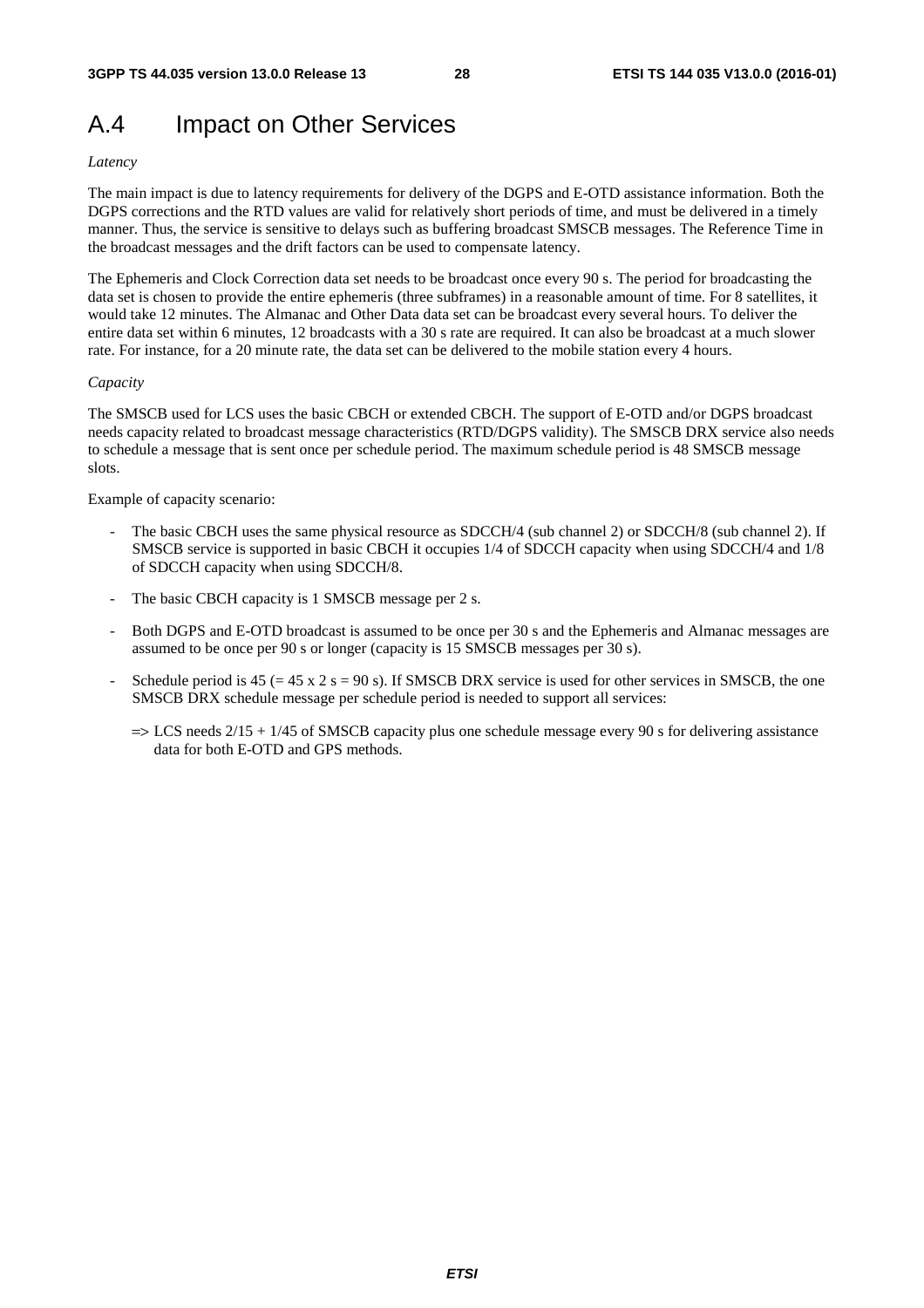# Annex B (informative): Example of E-OTD Assistance Data Broadcast Message

This example describes how the message is built when following neighbour cell information is enclosed into SMSCB broadcast message:

- All neighbours (1-19) from System Information Neighbour List is included into one broadcast message.
- The neighbours 1, 2, 3, 7, 8, 9, 11, 12, 13, 16, 17 and 19 are belonging to sectored BTS and following channels are in the same groups:  $(1, 2, 3)$ ,  $(7, 8, 9)$ ,  $(11, 12, 13)$  and  $(16, 17, 19)$ . Serving cell channel is not belonging to sectored BTS.
- The channels belonging to sectored BTS are syncronized.
- The accuracy range is 15 km, and ciphering is active.
- The 51 Multiframe Value is included, the RTD range is 1 time slot and the RTD accuracy in 1/32 bit.
- BTS network is not syncronized.
- RTD Drift Factors are not included into message.
- NOTE: There are 15 remain bits for Relative Location Values and the 15 bits are used for Relative North or East extention bits. These bits are added to Nb18 North, Nb18 East, Nb15 North, Nb15 East, Nb14 North, Nb14 East, Nb10 North, Nb10 East, Nb6 North, Nb6 East, Nb5 North, Nb5 East, Nb4 North, Nb4 East and ID4 North.. These have 8 bits and the rest have 7 bits for relative location value.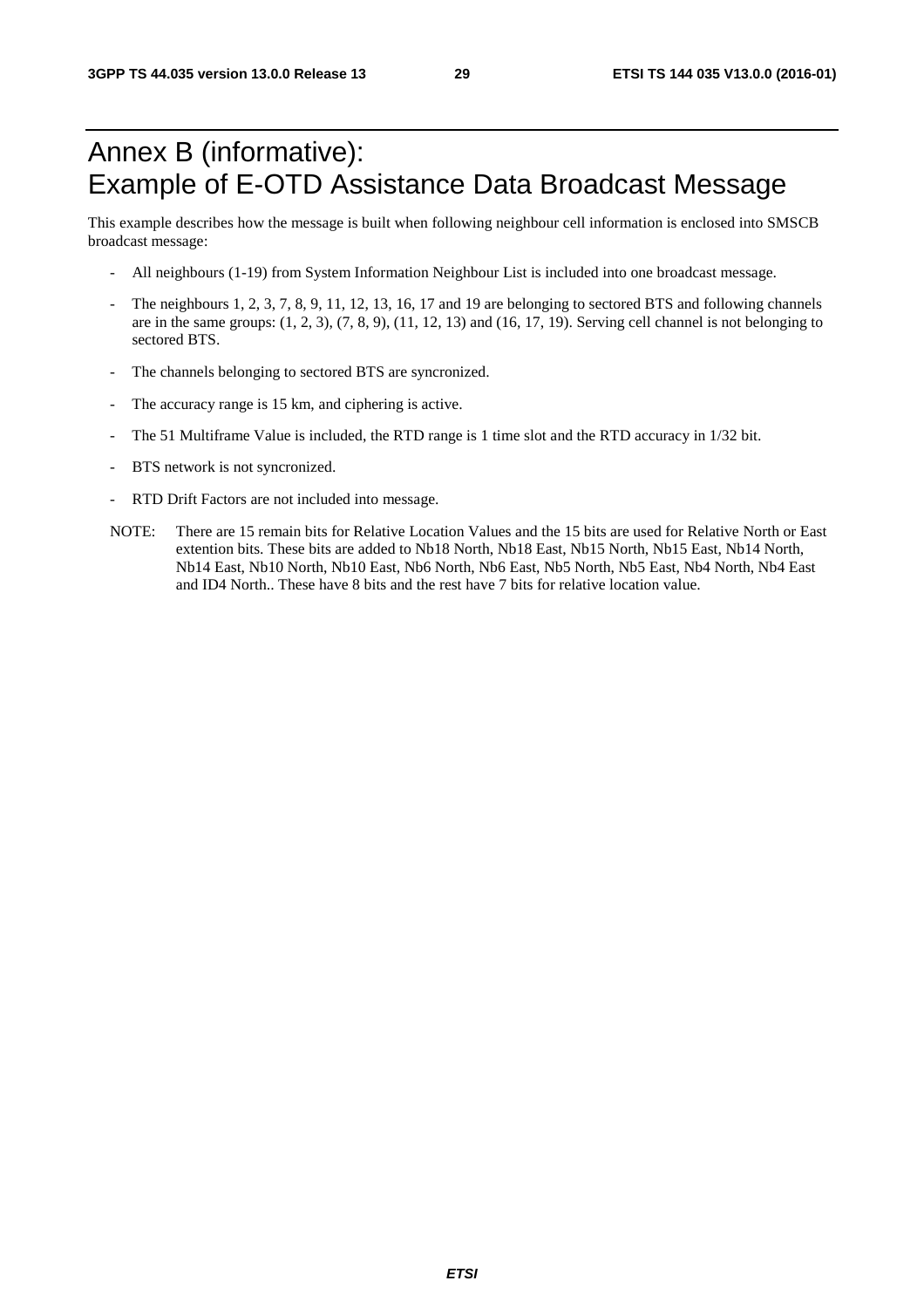| 8                                                    | $\overline{7}$                                                                                                 | 6                                  | 5                                                       | 4                                                           | 3                                                 | $\overline{2}$                       | 1                                                        |                    |
|------------------------------------------------------|----------------------------------------------------------------------------------------------------------------|------------------------------------|---------------------------------------------------------|-------------------------------------------------------------|---------------------------------------------------|--------------------------------------|----------------------------------------------------------|--------------------|
| Cipher<br>On $(1)$                                   | Cipher<br>Key Ind<br>(0)                                                                                       |                                    | <b>Accuracy Range</b><br>MSB(010)LSB                    |                                                             |                                                   | <b>All Neighbours</b><br>MSB(000)LSB |                                                          | Octet1             |
|                                                      | Number of Neigh<br>MSB(11)                                                                                     | RTD <sub>s</sub><br>Present<br>(1) | <b>RTD</b><br><b>Drift</b><br>Factors<br>Present<br>(0) |                                                             | <b>RTD Accuracy</b><br>MSB(01)LSB                 | <b>RTD</b><br>Range<br>(1)           | Sector<br>Ind On<br>(1)                                  | Octet <sub>2</sub> |
|                                                      | <b>Reference Time</b><br>Number of Neigh (001)LSB<br>$(MSB, bits 9-5)$                                         |                                    |                                                         |                                                             |                                                   |                                      |                                                          | Octet <sub>3</sub> |
|                                                      | <b>Ciphering Serial Number</b><br>(MSB, bits 15-13)                                                            |                                    |                                                         |                                                             | Reference Time (LSB, bits 4-0)                    |                                      |                                                          | Octet4             |
|                                                      |                                                                                                                |                                    |                                                         | Ciphering Serial Number (bits 12-5)                         |                                                   |                                      |                                                          | Octet <sub>5</sub> |
|                                                      | <b>Time Slot Scheme</b><br>Serv Cell (MSB)& Nb <sub>19-18</sub>                                                |                                    |                                                         |                                                             | <b>Ciphering Serial Number</b><br>(bits 4-0, LSB) |                                      |                                                          | Octet <sub>6</sub> |
|                                                      |                                                                                                                |                                    |                                                         | Time Slot Scheme Nb <sub>17-10</sub>                        |                                                   |                                      |                                                          | Octet7             |
|                                                      |                                                                                                                |                                    |                                                         | Time Slot Scheme Nb <sub>9-2</sub>                          |                                                   |                                      |                                                          | Octet8             |
|                                                      |                                                                                                                |                                    |                                                         | Sectored Channels Serv Cell & Nb <sub>19-14</sub> (0101100) |                                                   |                                      | Time<br>Slot<br>Scheme<br>$Nb1$ LSB                      | Octet <sub>9</sub> |
|                                                      |                                                                                                                |                                    |                                                         | Sectored Channels Nb <sub>13-6</sub> (11101110)             |                                                   |                                      |                                                          | Octet10            |
|                                                      | Sec Ch BTS ID4 Nb19<br>MSB(011)LSB                                                                             |                                    |                                                         |                                                             | <b>Sectored Channels</b><br>$Nb5-1$ (00111) LSB   |                                      |                                                          | Octet11            |
|                                                      | Sec Ch BTS ID3<br>Nb13 MSB(01)                                                                                 |                                    | Sec Ch BTS ID4 Nb16<br>MSB(011)LSB                      |                                                             |                                                   | Sec Ch BTS ID4 Nb17<br>MSB(011)LSB   |                                                          | Octet12            |
| Sec Ch<br>BTS ID2<br>N <sub>b</sub> 9<br>MSB(0)      |                                                                                                                | Sec Ch BTS ID3 Nb11<br>MSB(010)LSB |                                                         |                                                             | Sec Ch BTS ID3 Nb12<br>MSB(010)LSB                |                                      | Sec Ch<br>BTS ID3<br>$(0)$ LSB                           | Octet13            |
|                                                      | Sec Ch BTS ID2 Nb7<br>MSB(001)LSB                                                                              |                                    |                                                         | Sec Ch BTS ID2 Nb8<br>MSB(001)LSB                           |                                                   | Nb9 (01)LSB                          | Sec Ch BTS ID2                                           | Octet14            |
|                                                      | Sec Ch BTS ID1<br>Nb1 MSB(00)                                                                                  |                                    | Sec Ch BTS ID1 Nb2<br><b>MSB(000)LSB</b>                |                                                             |                                                   | Sec Ch BTS ID1 Nb3<br>MSB(000)LSB    |                                                          | Octet15            |
|                                                      | 51MF Offset Value Nb19 (MSB)                                                                                   |                                    | Sync<br>ID1(1)                                          | Sync<br>ID2(1)                                              | Sync<br>ID3(1)                                    | Sync<br>ID4(1)                       | Sec Ch<br><b>BTSID1</b><br>N <sub>b</sub> 1<br>$(0)$ LSB | Octet16            |
|                                                      |                                                                                                                | 51MF Offset Value Nb18 (MSB)       |                                                         |                                                             |                                                   | 51MF Offset Value Nb19 (LSB)         |                                                          | Octet17            |
| <b>51MF</b><br>Offset<br>Value<br>Nb16<br>(MSB)      |                                                                                                                |                                    |                                                         | 51MF Offset Value Nb17 (MSB LSB)                            |                                                   |                                      | 51MF<br>Offset<br>Value<br>Nb <sub>18</sub><br>(LSB)     | Octet18            |
|                                                      | 51MF Offset Value Nb15 (MSB)                                                                                   |                                    |                                                         |                                                             | 51MF Offset Value Nb16 (LSB)                      |                                      |                                                          | Octet19            |
|                                                      |                                                                                                                | 51MF Offset Value Nb14 (MSB)       |                                                         |                                                             |                                                   | 51MF Offset Value Nb15 (LSB)         |                                                          | Octet20            |
| Offset<br>Value<br>Nb <sub>12</sub><br>(MSB)         | 51MF Offset Value Nb13 (MSB LSB)<br><b>51MF</b><br><b>51MF</b><br>Offset<br>Value<br>Nb <sub>14</sub><br>(LSB) |                                    |                                                         |                                                             |                                                   |                                      | Octet21                                                  |                    |
|                                                      | 51MF Offset Value Nb11 (MSB)                                                                                   |                                    |                                                         |                                                             | 51MF Offset Value Nb12 (LSB)                      |                                      |                                                          | Octet22            |
|                                                      |                                                                                                                | 51MF Offset Value Nb10 (MSB)       |                                                         |                                                             |                                                   | 51MF Offset Value Nb11 (LSB)         |                                                          | Octet23            |
| Offset<br>Value<br>N <sub>b</sub> 8<br>(MSB)         | 51MF Offset Value Nb9 (MSB LSB)<br><b>51MF</b><br>51MF<br>Offset<br>Value<br><b>Nb10</b><br>(LSB)              |                                    |                                                         |                                                             |                                                   |                                      | Octet24                                                  |                    |
|                                                      | 51MF Offset Value Nb7 (MSB)<br>51MF Offset Value Nb8 (LSB)                                                     |                                    |                                                         |                                                             |                                                   |                                      | Octet <sub>25</sub>                                      |                    |
|                                                      |                                                                                                                | 51MF Offset Value Nb6 (MSB)        |                                                         |                                                             |                                                   | 51MF Offset Value Nb7 (LSB)          |                                                          | Octet26            |
| 51MF<br>Offset<br>Value<br>N <sub>b</sub> 4<br>(MSB) |                                                                                                                |                                    |                                                         | 51MF Offset Value Nb5 (MSB LSB)                             |                                                   |                                      | 51MF<br>Offset<br>Value<br>N <sub>b</sub> 6<br>(LSB)     | Octet27            |
|                                                      | 51MF Offset Value Nb3 (MSB)<br>51MF Offset Value Nb4 (LSB)                                                     |                                    |                                                         |                                                             |                                                   | Octet28                              |                                                          |                    |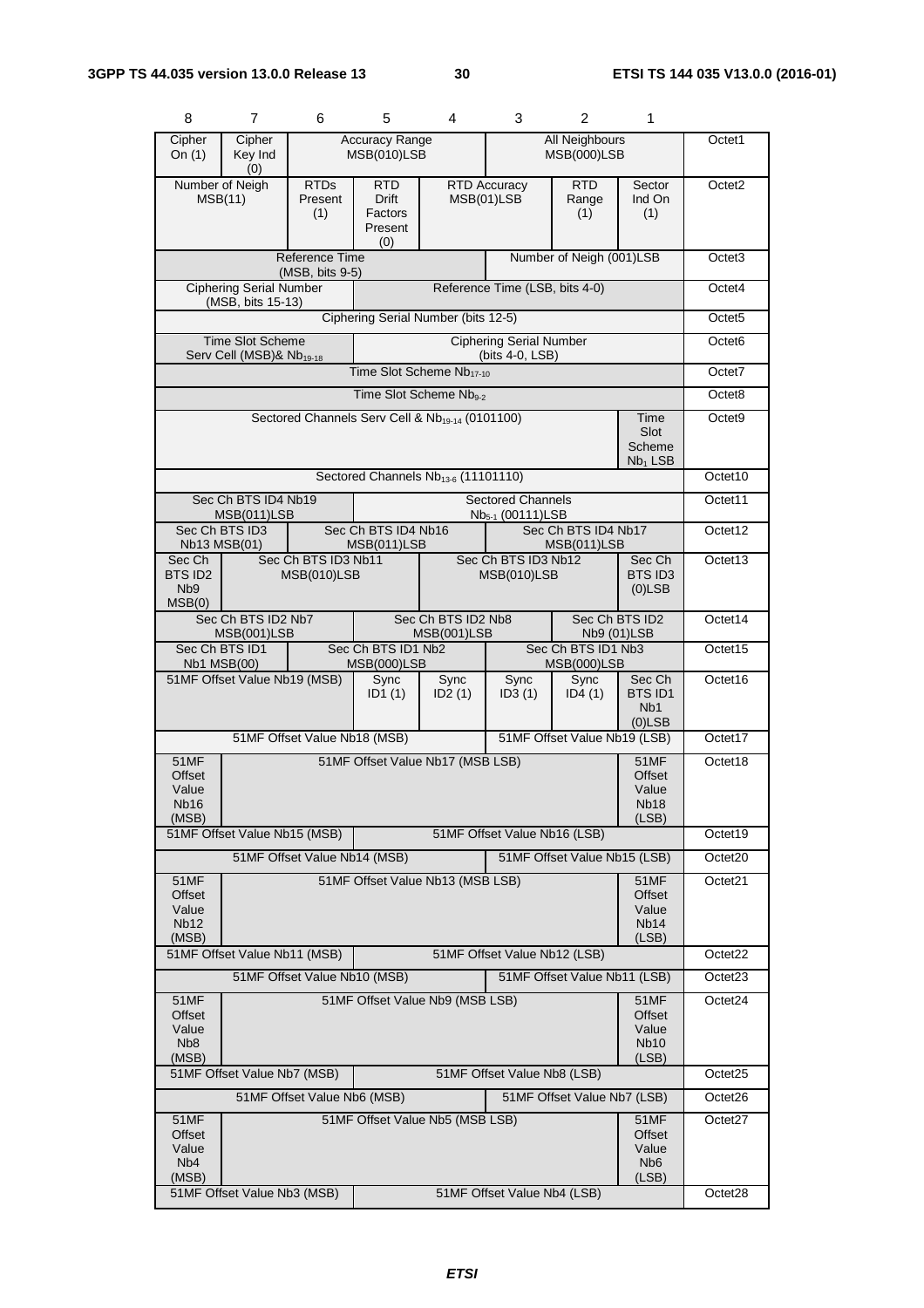| 8                                           | 7.                                                                         | 6                           | 5                   | 4                    | 3                   | 2                           | 1                                                           |                     |
|---------------------------------------------|----------------------------------------------------------------------------|-----------------------------|---------------------|----------------------|---------------------|-----------------------------|-------------------------------------------------------------|---------------------|
|                                             |                                                                            | 51MF Offset Value Nb2 (MSB) |                     |                      |                     | 51MF Offset Value Nb3 (LSB) |                                                             | Octet29             |
| <b>BCC</b><br><b>Nb19</b><br>(MSB)          | 51MF Offset Value Nb1 (MSB LSB)<br>51MF<br>Offset<br>Value<br>Nb2<br>(LSB) |                             |                     |                      |                     |                             | Octet30                                                     |                     |
|                                             | BCC Nb17 (MSB LSB)                                                         |                             |                     | BCC Nb18 (MSB LSB)   |                     |                             | BCC Nb19 (LSB)                                              | Octet31             |
|                                             | BCC Nb14 (MSB)                                                             |                             | BCC Nb15 (MSB LSB)  |                      |                     | BCC Nb16 (MSB LSB)          |                                                             | Octet <sub>32</sub> |
| <b>BCC</b><br>Nb <sub>11</sub><br>(MSB)     |                                                                            | BCC Nb12 (MSB LSB)          |                     |                      | BCC Nb13 (MSB LSB)  |                             | <b>BCC</b><br>Nb <sub>14</sub><br>(LSB)                     | Octet <sub>33</sub> |
|                                             | BCC Nb9 (MSB LSB)                                                          |                             |                     | BCC Nb10 (MSB LSB)   |                     |                             | BCC Nb11 (LSB)                                              | Octet34             |
|                                             | BCC Nb6 (MSB)                                                              |                             | BCC Nb7 (MSB LSB)   |                      |                     | BCC Nb8 (MSB LSB)           |                                                             | Octet <sub>35</sub> |
| BCC<br>N <sub>b</sub> 3<br>(MSB)            |                                                                            | BCC Nb4 (MSB LSB)           |                     |                      | BCC Nb5 (MSB LSB)   |                             | <b>BCC</b><br>N <sub>b</sub> 6<br>(LSB)                     | Octet36             |
|                                             | BCC Nb1 (MSB LSB)                                                          |                             |                     | BCC Nb2 (MSB LSB)    |                     |                             | BCC Nb3 (LSB)                                               | Octet37             |
|                                             |                                                                            |                             |                     | RTD Value Nb18 (MSB) |                     |                             |                                                             | Octet <sub>38</sub> |
|                                             | RTD Value Nb15 (MSB)                                                       |                             |                     |                      | RTD Nb18 (LSB)      |                             |                                                             | Octet39             |
|                                             |                                                                            |                             |                     | RTD Value Nb15       |                     |                             |                                                             | Octet <sub>40</sub> |
|                                             |                                                                            | RTD Value Nb14 (MSB)        |                     |                      |                     |                             | <b>RTD Value Nb15</b><br>(LSB)                              | Octet41             |
| RTD<br>Value<br><b>Nb10</b><br>(MSB)        |                                                                            |                             |                     | RTD Value Nb14 (LSB) |                     |                             |                                                             | Octet42             |
|                                             |                                                                            |                             |                     | RTD Value Nb10       |                     |                             |                                                             | Octet43             |
|                                             |                                                                            | RTD Value Nb6 (MSB)         |                     |                      |                     | RTD Value Nb10 (LSB)        |                                                             | Octet44             |
| RTD Value Nb6                               |                                                                            |                             |                     |                      |                     |                             | Octet45                                                     |                     |
|                                             |                                                                            |                             | RTD Value Nb5 (MSB) |                      |                     |                             | <b>RTD</b><br>Value<br>N <sub>b</sub> <sub>6</sub><br>(LSB) | Octet46             |
| (MSB)                                       | <b>RTD Value Nb4</b>                                                       |                             |                     |                      | RTD Value Nb5 (LSB) |                             |                                                             | Octet47             |
|                                             |                                                                            |                             |                     | RTD Value Nb4        |                     |                             |                                                             | Octet48             |
|                                             |                                                                            | RTD Value ID4 (MSB)         |                     |                      |                     | RTD Value Nb4 (LSB)         |                                                             | Octet49             |
|                                             |                                                                            |                             |                     | RTD Value ID4 (LSB)  |                     |                             |                                                             | Octet50             |
|                                             |                                                                            |                             |                     | RTD value ID3 (MSB)  |                     |                             |                                                             | Octet <sub>51</sub> |
|                                             | RTD Value ID2 (MSB)                                                        |                             |                     |                      | RTD Value ID3 (LSB) |                             |                                                             | Octet52             |
|                                             |                                                                            |                             |                     | RTD Value ID2        |                     |                             |                                                             | Octet53             |
|                                             |                                                                            | RTD Value ID1 (MSB)         |                     |                      |                     |                             | RTD Value ID2<br>(LSB)                                      | Octet54             |
| Serv<br>Cell Lat<br>(MSB)                   |                                                                            |                             |                     | RTD Value ID1 (LSB)  |                     |                             |                                                             | Octet <sub>55</sub> |
| Serv Cell Lat                               |                                                                            |                             |                     |                      |                     |                             | Octet56                                                     |                     |
| Serv Cell Lat                               |                                                                            |                             |                     |                      |                     |                             | Octet57                                                     |                     |
| Serv<br>Cell<br>Long<br>(MSB)               |                                                                            |                             |                     | Serv Cell Lat (LSB)  |                     |                             |                                                             | Octet58             |
|                                             |                                                                            |                             |                     | Serv Cell Long       |                     |                             |                                                             | Octet59             |
|                                             |                                                                            |                             |                     | Serv Cell Long       |                     |                             |                                                             | Octet60             |
| Rel<br><b>North</b><br><b>Nb18</b><br>(MSB) |                                                                            |                             |                     | Serv Cell Long (LSB) |                     |                             |                                                             | Octet61             |

|--|--|--|--|--|--|--|--|--|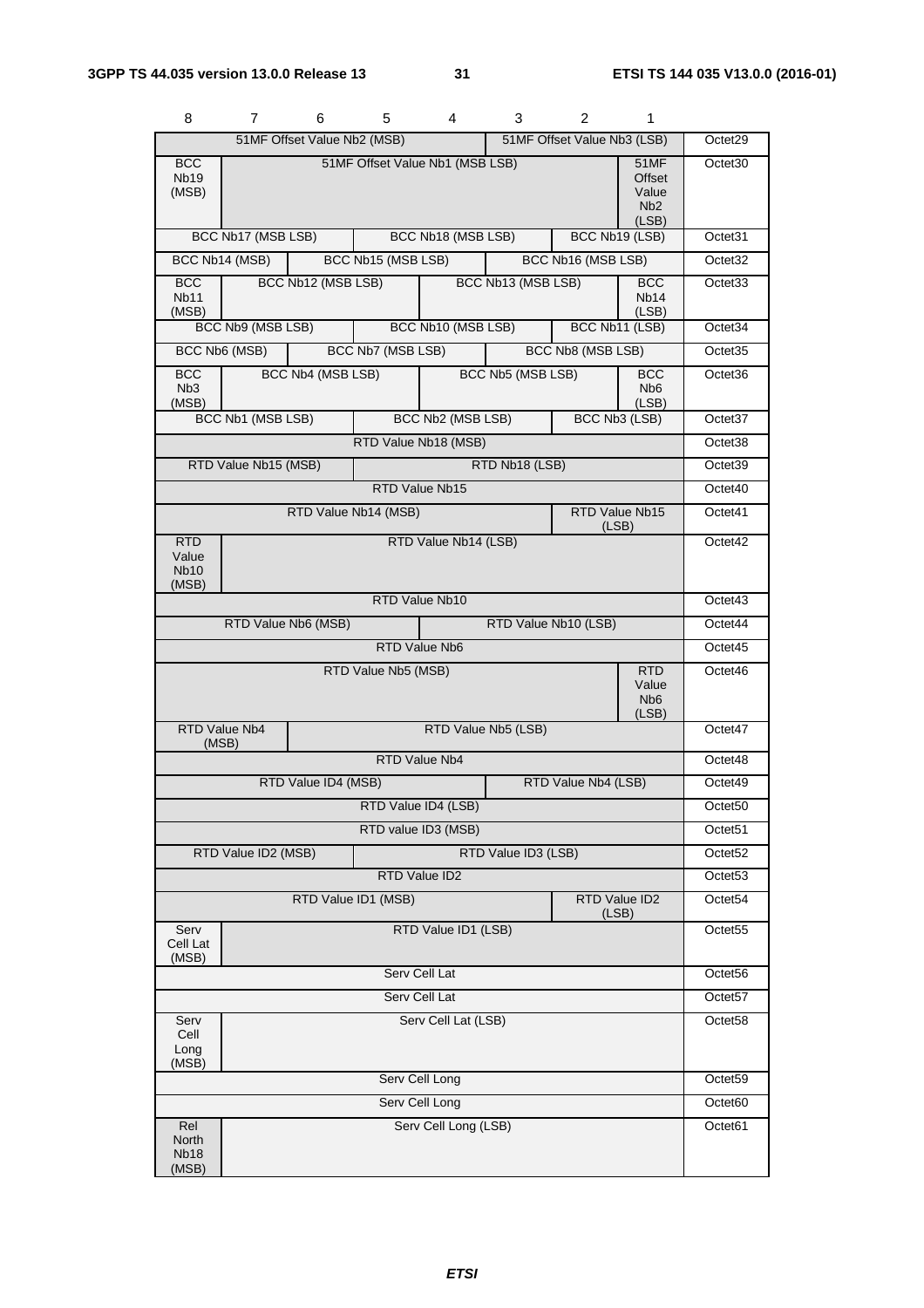| 8                                   | 7                   | 6                   | 5                      | 4                    | 3                   | 2                   | 1                  |         |
|-------------------------------------|---------------------|---------------------|------------------------|----------------------|---------------------|---------------------|--------------------|---------|
| <b>Rel East</b>                     |                     |                     |                        | Rel North Nb18 (LSB) |                     |                     |                    | Octet62 |
| <b>Nb18</b><br>(MSB)                |                     |                     |                        |                      |                     |                     |                    |         |
| Rel                                 |                     |                     |                        | Rel East Nb18 (LSB)  |                     |                     |                    | Octet63 |
| North<br><b>Nb15</b>                |                     |                     |                        |                      |                     |                     |                    |         |
| (MSB)                               |                     |                     |                        |                      |                     |                     |                    |         |
| <b>Rel East</b>                     |                     |                     |                        | Rel North Nb15 (LSB) |                     |                     |                    | Octet64 |
| <b>Nb15</b><br>(MSB)                |                     |                     |                        |                      |                     |                     |                    |         |
| Rel                                 |                     |                     |                        | Rel East Nb15 (LSB)  |                     |                     |                    | Octet65 |
| North                               |                     |                     |                        |                      |                     |                     |                    |         |
| <b>Nb14</b><br>(MSB)                |                     |                     |                        |                      |                     |                     |                    |         |
| <b>Rel East</b>                     |                     |                     |                        | Rel North Nb14 (LSB) |                     |                     |                    | Octet66 |
| <b>Nb14</b>                         |                     |                     |                        |                      |                     |                     |                    |         |
| (MSB)<br>Rel                        |                     |                     |                        | Rel East Nb14 (LSB)  |                     |                     |                    | Octet67 |
| North                               |                     |                     |                        |                      |                     |                     |                    |         |
| <b>Nb10</b><br>(MSB)                |                     |                     |                        |                      |                     |                     |                    |         |
| <b>Rel East</b>                     |                     |                     |                        | Rel North Nb10 (LSB) |                     |                     |                    | Octet68 |
| <b>Nb10</b>                         |                     |                     |                        |                      |                     |                     |                    |         |
| (MSB)<br>Rel                        |                     |                     |                        | Rel East Nb10 (LSB)  |                     |                     |                    | Octet69 |
| North                               |                     |                     |                        |                      |                     |                     |                    |         |
| N <sub>b</sub> 6                    |                     |                     |                        |                      |                     |                     |                    |         |
| (MSB)<br><b>Rel East</b>            |                     |                     |                        | Rel North Nb6 (LSB)  |                     |                     |                    | Octet70 |
| N <sub>b</sub> 6                    |                     |                     |                        |                      |                     |                     |                    |         |
| (MSB)                               |                     |                     |                        |                      |                     |                     |                    |         |
| Rel<br>North                        |                     |                     |                        | Rel East Nb6 (LSB)   |                     |                     |                    | Octet71 |
| N <sub>b5</sub>                     |                     |                     |                        |                      |                     |                     |                    |         |
| (MSB)<br><b>Rel East</b>            |                     |                     |                        | Rel North Nb5 (LSB)  |                     |                     |                    | Octet72 |
| N <sub>b5</sub>                     |                     |                     |                        |                      |                     |                     |                    |         |
| (MSB)                               |                     |                     |                        |                      |                     |                     |                    |         |
| Rel<br>North                        |                     |                     |                        | Rel East Nb5 (LSB)   |                     |                     |                    | Octet73 |
| N <sub>b</sub> 4                    |                     |                     |                        |                      |                     |                     |                    |         |
| (MSB)                               |                     |                     |                        |                      |                     |                     |                    |         |
| <b>Rel East</b><br>N <sub>b</sub> 4 |                     |                     |                        | Rel North Nb4 (LSB)  |                     |                     |                    | Octet74 |
| (MSB)                               |                     |                     |                        |                      |                     |                     |                    |         |
| Rel<br>North                        |                     |                     |                        | Rel East Nb4 (LSB)   |                     |                     |                    | Octet/5 |
| ID4                                 |                     |                     |                        |                      |                     |                     |                    |         |
| (MSB)                               |                     |                     |                        |                      |                     |                     |                    |         |
| <b>Rel East</b><br>ID <sub>4</sub>  |                     |                     |                        | Rel North ID4 (LSB)  |                     |                     |                    | Octet76 |
| (MSB)                               |                     |                     |                        |                      |                     |                     |                    |         |
|                                     | Rel North ID3 (MSB) |                     |                        | Rel East ID4 (LSB)   |                     |                     |                    | Octet77 |
|                                     | Rel East ID3 (MSB)  |                     |                        |                      | Rel North ID3 (LSB) |                     |                    | Octet78 |
|                                     | Rel North ID2 (MSB) |                     |                        |                      |                     | Rel East ID3 (LSB)  |                    | Octet79 |
|                                     |                     | Rel East ID2 (MSB)  |                        |                      |                     | Rel North ID2 (LSB) |                    | Octet80 |
|                                     |                     | Rel North ID1 (MSB) |                        |                      |                     |                     | Rel East ID2 (LSB) | Octet81 |
|                                     |                     |                     | Rel East ID1 (MSB LSB) |                      |                     |                     | Rel                | Octet82 |
|                                     |                     |                     |                        |                      |                     |                     | North              |         |
|                                     |                     |                     |                        |                      |                     |                     | ID1<br>(LSB)       |         |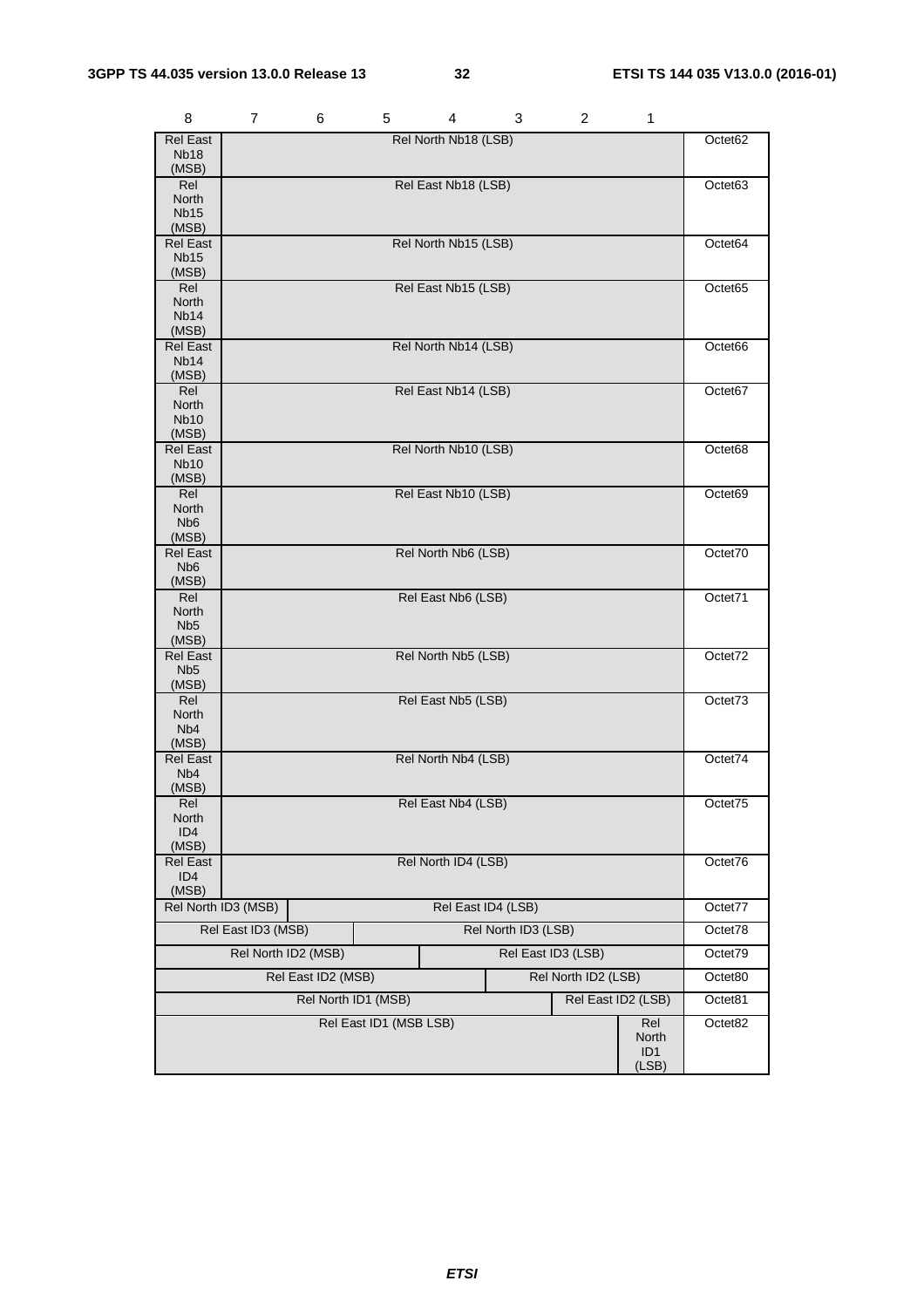# Annex C (informative): Example of GPS Assistance Data Broadcast Message

This annex gives an example of how the information IE should be packed into the GPS Assistance Data message. The example shown in table C.1 includes corrections for 12 satellites.

### **Table C.1: Example of a GPS Assistance Data (DGPS Correction) message with 11 satellites**

| <b>Octet</b>    | <b>MSB</b>                                                     |                                                 |                                        |                                                   |                                                     |                                 |  | <b>LSB</b>               |
|-----------------|----------------------------------------------------------------|-------------------------------------------------|----------------------------------------|---------------------------------------------------|-----------------------------------------------------|---------------------------------|--|--------------------------|
| 1               | Cipher                                                         | Cipher                                          |                                        |                                                   |                                                     |                                 |  |                          |
|                 | On/Off                                                         | Key Flag                                        |                                        |                                                   |                                                     |                                 |  |                          |
|                 |                                                                |                                                 |                                        | Ciphering Serial Number (MSB, bits 15-10)<br>or   |                                                     |                                 |  |                          |
|                 |                                                                |                                                 |                                        |                                                   | Spare                                               |                                 |  |                          |
| $\overline{c}$  |                                                                |                                                 |                                        | Ciphering Serial Number (bits 9-2)<br>or          |                                                     |                                 |  |                          |
|                 |                                                                |                                                 |                                        | Spare                                             |                                                     |                                 |  |                          |
| 3               |                                                                |                                                 | BTS Clock Drift (bits 3-0)             |                                                   | <b>GSM</b><br><b>Ciphering Serial</b><br><b>BTS</b> |                                 |  |                          |
|                 |                                                                |                                                 | or<br>Spare                            |                                                   | Clock<br>Drift                                      | Time<br>Present                 |  | Number (bits 1-0)<br>or  |
|                 |                                                                |                                                 |                                        |                                                   | Present                                             |                                 |  | Spare                    |
|                 |                                                                |                                                 |                                        |                                                   |                                                     |                                 |  |                          |
| 4               |                                                                |                                                 |                                        | Reference Location                                |                                                     |                                 |  |                          |
|                 |                                                                |                                                 |                                        |                                                   |                                                     |                                 |  |                          |
| 9               |                                                                |                                                 |                                        | Reference Location                                |                                                     |                                 |  |                          |
| 10              |                                                                |                                                 |                                        |                                                   | FN (MSB bits 17-10)                                 |                                 |  |                          |
|                 |                                                                |                                                 |                                        |                                                   | or                                                  |                                 |  |                          |
|                 |                                                                |                                                 |                                        | Spare                                             |                                                     |                                 |  |                          |
| 11              |                                                                |                                                 |                                        | FN (bits 9-2)<br>or                               |                                                     |                                 |  |                          |
|                 |                                                                |                                                 |                                        | Spare                                             |                                                     |                                 |  |                          |
| 12              |                                                                | BN (MSB bits 7 - 5)                             |                                        |                                                   | TN (bits 3-0)                                       |                                 |  | FN (LSB bits 1-0)        |
|                 |                                                                | or<br>Spare                                     |                                        |                                                   | or<br>Spare                                         |                                 |  | or<br>Spare              |
| 13              |                                                                | GPS TOW (MSB bits 19-17)                        |                                        |                                                   |                                                     | BN (LSB bits 4 - 0)             |  |                          |
|                 | or                                                             |                                                 |                                        |                                                   |                                                     | or                              |  |                          |
| 14              | Spare<br>Spare<br>GPS TOW (bits 16-9)                          |                                                 |                                        |                                                   |                                                     |                                 |  |                          |
| 15              |                                                                |                                                 |                                        | GPS TOW (bits 8-1)                                |                                                     |                                 |  |                          |
| 16              |                                                                |                                                 | N_SAT (bits 3-0)                       |                                                   |                                                     | <b>Correction Status/Health</b> |  | <b>GPS</b>               |
|                 |                                                                |                                                 |                                        |                                                   |                                                     | $(bits 2-0)$                    |  | <b>TOW</b><br>(LSB bit0) |
| 17              |                                                                |                                                 |                                        | Satellite ID (Sat 1)                              |                                                     |                                 |  | UDRE (Sat 1)             |
|                 |                                                                |                                                 |                                        |                                                   |                                                     |                                 |  |                          |
| 18<br>19        |                                                                | IODE (Sat 1)<br>PRC (Sat $1 - MSBs$ , $7 - 0$ ) |                                        |                                                   |                                                     |                                 |  |                          |
| 20              |                                                                |                                                 | PRC (Sat $1 - MSBs$ , $7 - 4$ )        |                                                   |                                                     | RRC (Sat 1 - LSBs, 3-0)         |  |                          |
| $\overline{21}$ | RRC (Sat $1 -$ LSBs, $7 - 4$ )                                 |                                                 |                                        |                                                   | Delta PRC (Sat 1 - LSBs, 3-0)                       |                                 |  |                          |
| 22              | Delta PRC (Sat $1 - \text{MSBs}, 7 - 4$ )<br>Delta RRC (Sat 1) |                                                 |                                        |                                                   |                                                     |                                 |  |                          |
| i.              |                                                                |                                                 |                                        |                                                   |                                                     |                                 |  |                          |
| 77              |                                                                |                                                 |                                        | Satellite ID (Sat 12)                             |                                                     |                                 |  | UDRE (Sat 12)            |
|                 |                                                                |                                                 |                                        |                                                   |                                                     |                                 |  |                          |
| 78<br>79        |                                                                |                                                 |                                        | IODE (Sat 12)<br>PRC (Sat $12 - MSBs$ , $7 - 0$ ) |                                                     |                                 |  |                          |
| 80              |                                                                |                                                 | PRC (Sat $12 - MSBs$ , $7 - 4$ )       |                                                   |                                                     | RRC (Sat 12 - LSBs, 3-0)        |  |                          |
| 81              |                                                                |                                                 | RRC (Sat $12 -$ LSBs, $7 - 4$ )        |                                                   |                                                     | Delta PRC (Sat 12 - LSBs, 3-0)  |  |                          |
| 82              |                                                                |                                                 | Delta PRC (Sat $12 - MSBs$ , $7 - 4$ ) |                                                   |                                                     | Delta RRC (Sat 12)              |  |                          |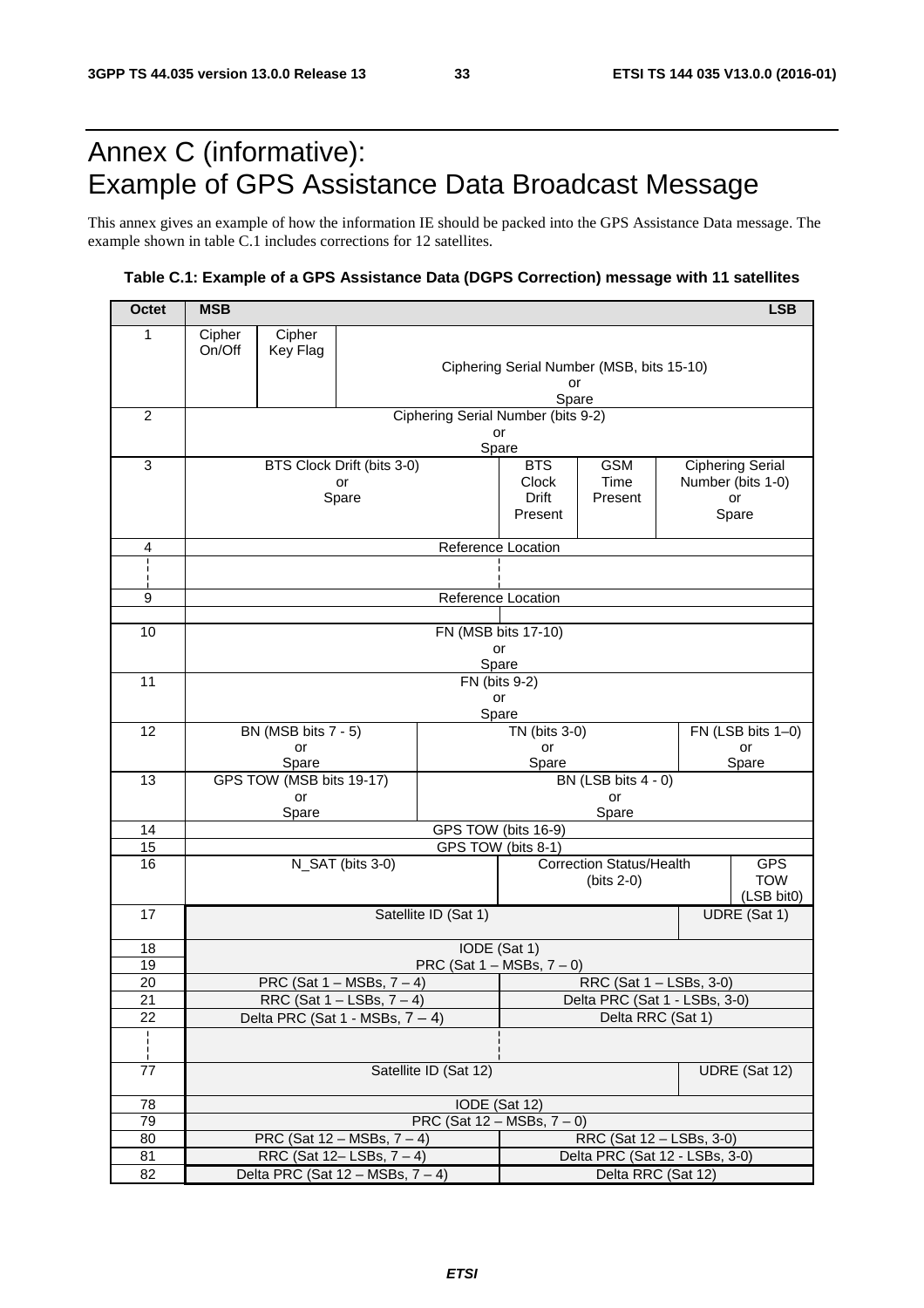# Annex D (informative): Change History

| Meetina#          | Tdoc | Ωn<br>vn. | Rev | Subject/Comment                             | <b>New</b><br>Version |
|-------------------|------|-----------|-----|---------------------------------------------|-----------------------|
| 2016<br>January ' |      |           |     | IRel-<br>3 version created based on v12.0.0 | 10<br>10.U.U          |